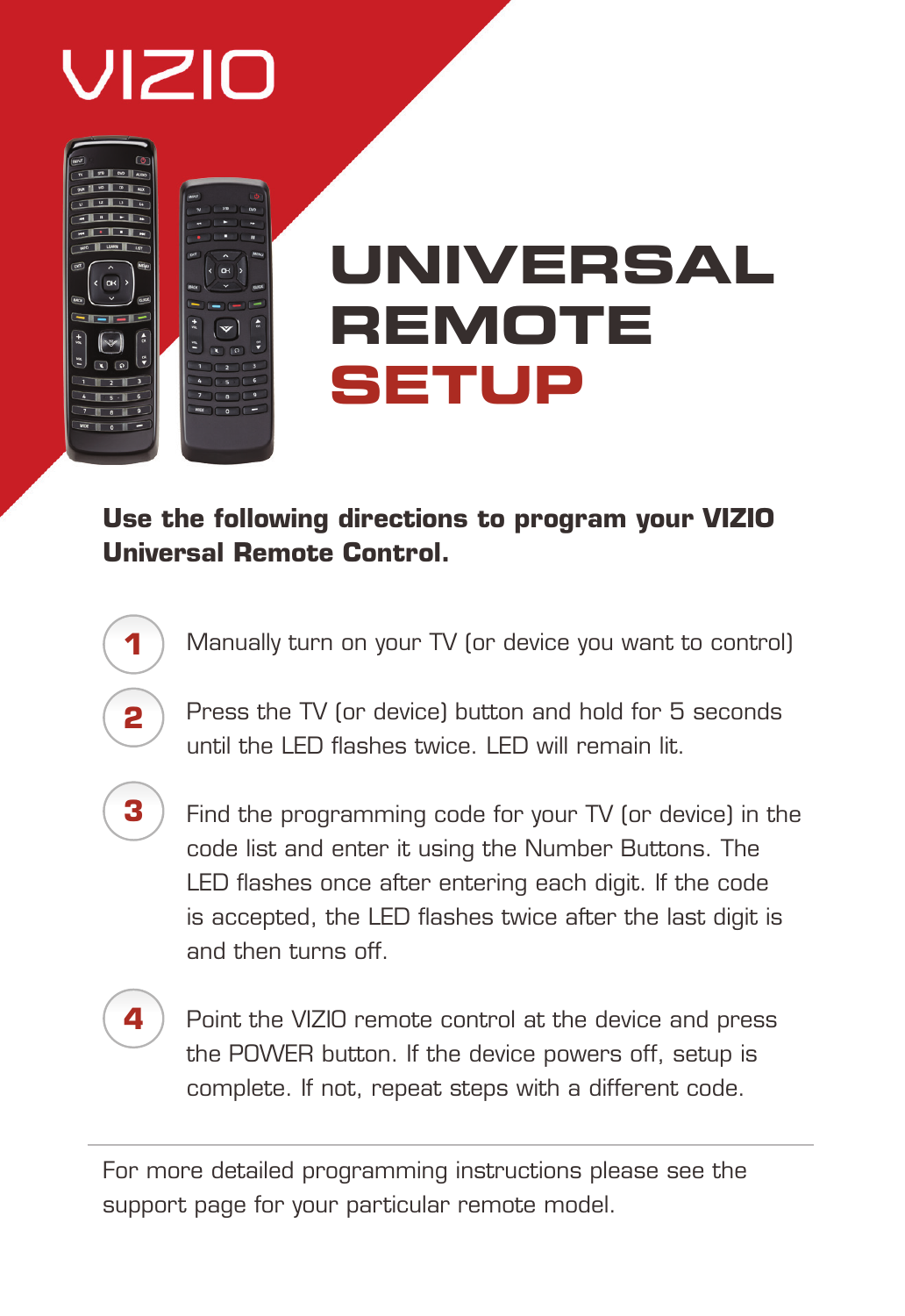| <b>ABEX</b>               | 0185                          |
|---------------------------|-------------------------------|
| <b>ACER</b>               | 1163                          |
| <b>ACME</b>               | 0016                          |
| ΔΠΑ                       | <b>NUU</b>                    |
| $\triangle \Box C$        | $\bigcap \bigcap 1$           |
| <b>ADMIRAI</b>            | 0010 0135 0020 0226           |
| <b>ADVENT</b>             | 1171 0116 0167 0176 0922      |
| <b>ADVENTURA</b>          | 0174                          |
| AIKN                      | <b>NO58</b>                   |
| <b>AIWA</b>               | 0195 0196 0227 0269           |
| <b>AKAI</b>               | 0105 0002 0077 1137 1138 0254 |
|                           | 1105 1113 1139                |
| <b>ALLERON</b>            | 0051                          |
| <b>AMARK</b>              | 0020                          |
| <b>AMTRON</b>             | <b>NO53</b>                   |
| <b>ANAM NATIONAL</b>      | 0053 0003 0025 0042 0193      |
| AOC                       | 0004 0005 0009 1009 0014 0156 |
|                           | 0175 0187                     |
| <b>APEX</b>               | 0214 0216 0215 1132 0401      |
| <b>ARCHER</b>             | UUSU                          |
| <b>ASPECT</b>             | 0059                          |
| <b>AUDIOVOX</b>           | 1164 1165 0053 1019 1117      |
| <b>AXION</b>              | Q177                          |
| <b>BANG &amp; OLUFSEN</b> | 01.90                         |
| <b>BELCOR</b>             | 0004                          |
| <b>BELL &amp; HOWELL</b>  | 0031 0049 0000 0001           |
| <b>BENQ</b>               | 0081 0083 0101 1150           |
| <b>BLUESKY</b>            | 1155 0144                     |
| <b>BRANFORD</b>           | OO53                          |
| <b>BROKSONIC</b>          | 0147 0135 0310 0394 0932      |
| <b>BROKWOOD</b>           | 0004                          |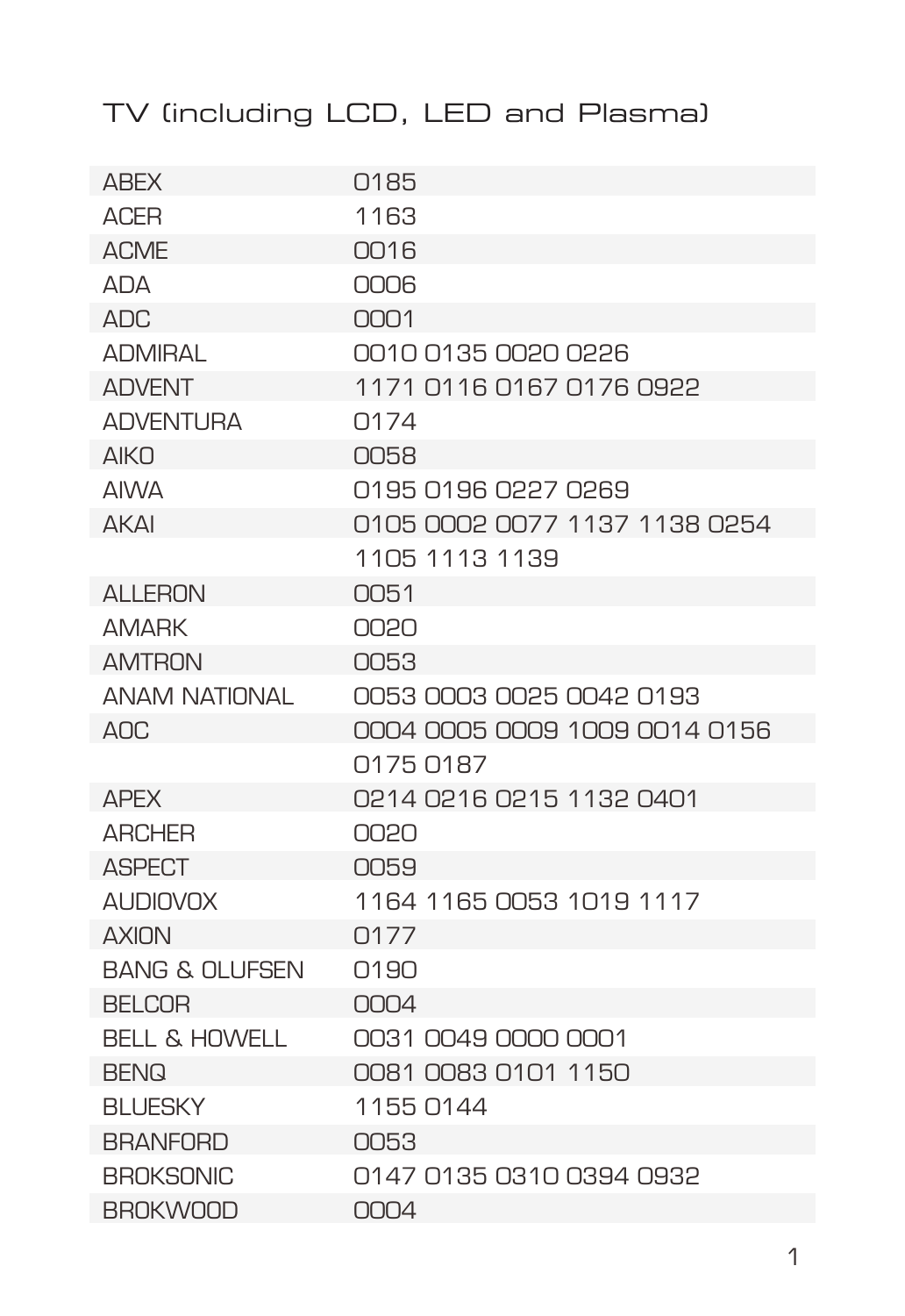| CANDLE               | 0004 0009 0174 0008           |
|----------------------|-------------------------------|
| <b>CAPFHART</b>      | Q175                          |
| <b>CCE</b>           | 1153                          |
| <b>CELEBRITY</b>     | 0002                          |
| CFI FRA              | 0214                          |
| <b>CENTRIOS</b>      | Q169                          |
| <b>CENTURION</b>     | 0009                          |
| <b>CETRONIC</b>      | 0042                          |
| <b>CHANGHONG</b>     | 0214 0401                     |
| CINFRAI              | 0058 0144                     |
| <b>CITIZEN</b>       | 0004 0009 0053 0105 0109 0189 |
|                      | 0135 0001 0008 0042 0058      |
| <b>CLAIRTONE</b>     | $\bigcap 14$                  |
| <b>CLASSIC</b>       | 0214 0401 0042                |
| CIP                  | Q144                          |
| <b>CLP CLASSIC</b>   | 0084 0094 0064                |
| <b>COBY</b>          | 1091 1124                     |
| COLOR VOICE          | 0010                          |
| <b>COLORTYME</b>     | 0004 0009 0010                |
| <b>CONCERTO</b>      | 0004 0009                     |
| <b>CONCIERGE</b>     | 0121                          |
| <b>CONTEC</b>        | 0053 0012 0014 0042           |
| <b>CORNEA</b>        | 0050                          |
| <b>CRAIG</b>         | 0053 0042                     |
| <b>CROSLEY</b>       | 0062                          |
| <b>CROWN</b>         | 00530042                      |
| <b>CTX</b>           | 0020                          |
| <b>CURTIS MATHES</b> | 0031 0105 0130 0004 0009 0000 |
|                      | 0049 0109 0358 0001 0015      |
| <b>CXC</b>           | 0053 0042                     |
| <b>CYBERVISION</b>   | Q144                          |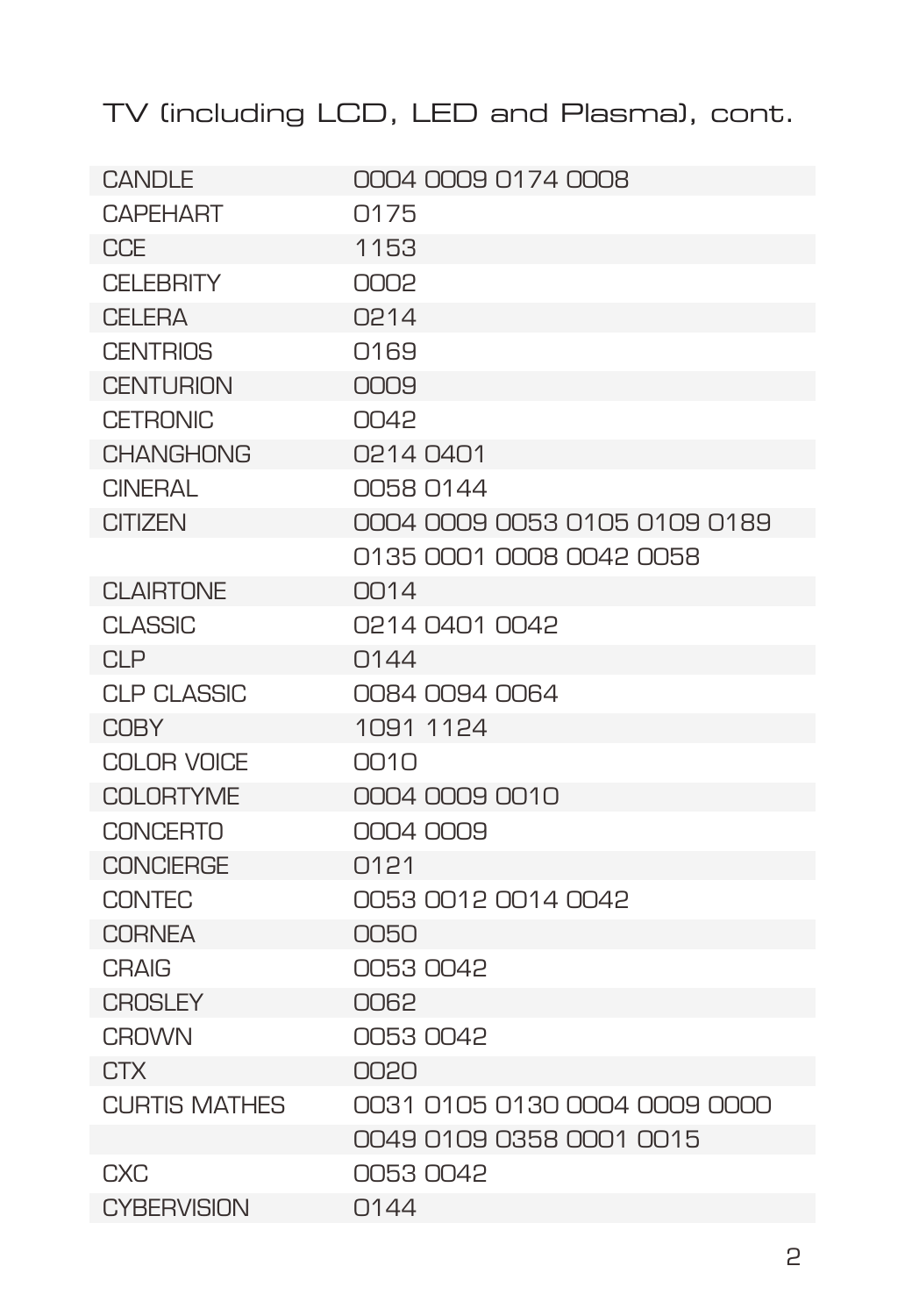| <b>DAFWOO</b>         | 0130 0004 0009 0100 0005 0138 |
|-----------------------|-------------------------------|
|                       | 0043 0140 0039 0444 0080 0042 |
|                       | 0058 0017 0010 0126 0018 0127 |
|                       | 0019                          |
| <b>DAYTRON</b>        | 0004 0009                     |
| DELL.                 | 0209 0028 0132                |
| <b>DIAMOND VISION</b> | 0210 0948 0092 0896           |
| <b>DIGIMATE</b>       | 1017                          |
| <b>DIGISTAR</b>       | 1019 0165 0118 0116 0167 0132 |
|                       | 1020 1151 1152                |
| <b>DIMENSIA</b>       | 0031 0000                     |
| <b>DISNEY</b>         | 0158 0135                     |
| <b>DI IKANE</b>       | 00590072                      |
| <b>DUMONT</b>         | 0121 0004                     |
| <b>DURABRAND</b>      | 0189 0135 0153 0217 0157 1135 |
|                       | 0133                          |
| <b>DYNASTY</b>        | 0042                          |
| <b>DYNFX</b>          | 1171 0135 1181                |
| FI FCTROBAND          | 0002 0014                     |
| <b>ELECTROHOME</b>    | 0004 0009 0254 0003 0022      |
| <b>FI FKTRA</b>       | $\bigcap \bigcap 1$           |
| <b>ELEMENT</b>        | 1173 1025                     |
| <b>ELITE VIDEO</b>    | Q197                          |
| <b>EMERSON</b>        | 1172 0004 0009 0044 0135 0049 |
|                       | 0051 0189 0053 0147 0039 0130 |
|                       | 0210 0227 0233 0254 0265 0266 |
|                       | 0310 0325 0456 0040 0041 0042 |
|                       | 0021 0023 0024 0179 0045 0025 |
|                       | 0027 0030 0032 0034 0035 0037 |
| <b>FNVISION</b>       | 1179 0004 0009 0074 1009      |
| <b>FSA</b>            | 0189                          |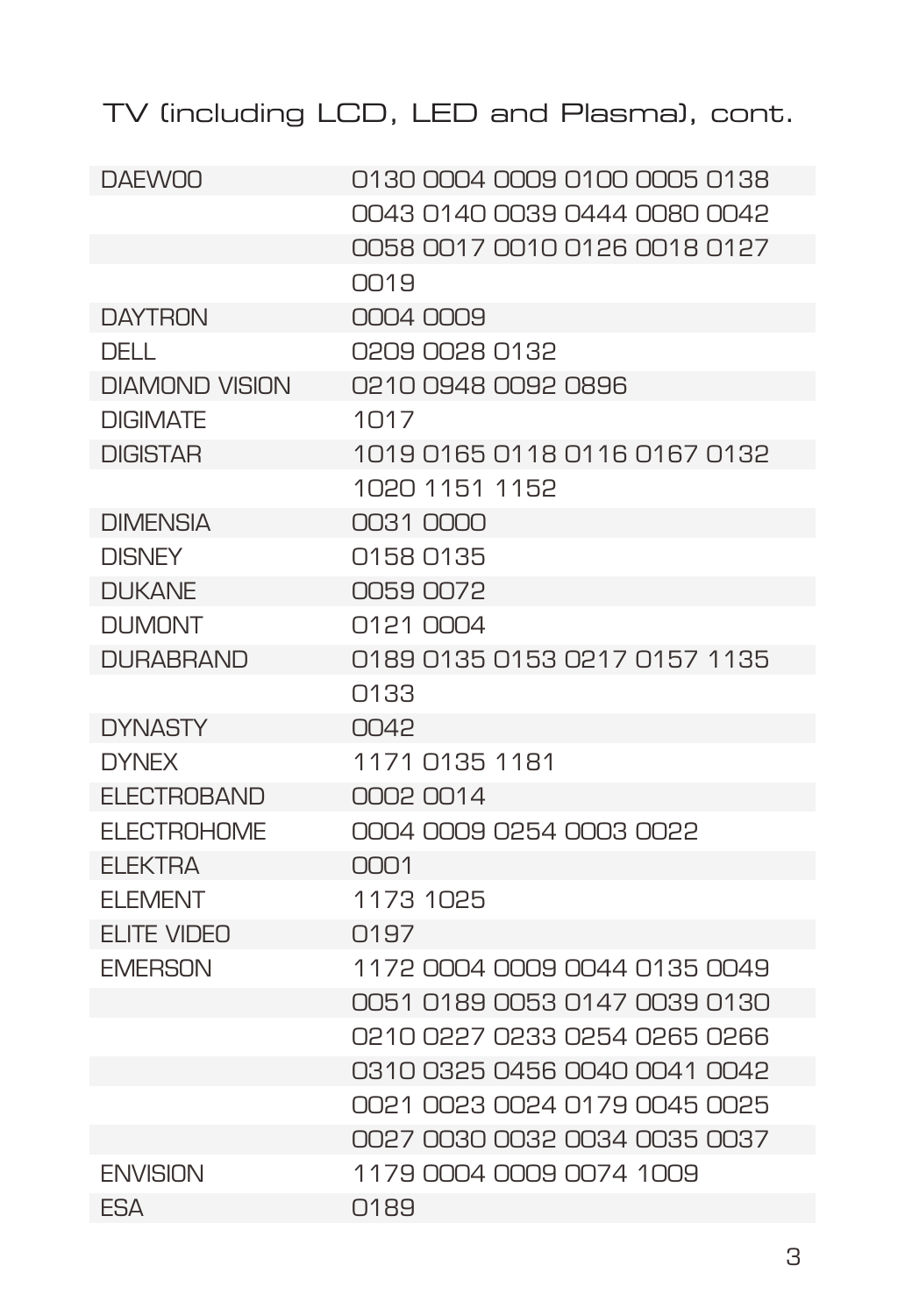| <b>FISHER</b>        | 0049 0110 0268 0180 0012      |
|----------------------|-------------------------------|
| <b>FLUID</b>         | 1025 1026 1027                |
| <b>FUJITSU</b>       | 1178 0197 0051 1006           |
| FI INAI              | 0051 0189 0053 0227 0456 0069 |
|                      | 0042                          |
| <b>FUTURETEC</b>     | 00530042                      |
| <b>GATFWAY</b>       | $\bigcap$ 46                  |
| GF                   | 0031 0107 0164 0004 0009 0044 |
|                      | 0054 0000 0342 0003 0125 0015 |
|                      | 0022 0052 0087                |
| <b>GIBRALTER</b>     | 0121 0004                     |
| <b>GOI DSTAR</b>     | 0004 0009 0005 0227 0338 0012 |
|                      | 0057 0080 0156                |
| <b>GPX</b>           | 0944                          |
| <b>GRADIENTE</b>     | 1013 0004 0153 1160 1159      |
| <b>GRI INDY</b>      | 0051 0053                     |
| <b>GUESTVISION</b>   | 0201                          |
| GVISION              | 1005                          |
| <b>HAIFR</b>         | 0081 0216 0217 0157 1147 0935 |
| <b>HAI I MARK</b>    | NNA NNA                       |
| <b>HARVARD</b>       | 0053                          |
| <b>HAI IPPAI IGF</b> | 1198                          |
| HEWLETT PACKARD      | 1015 1004                     |
| <b>HISFNSF</b>       | 1176 0073 0182 0216 1016      |
| <b>HITACHI</b>       | 0088 0059 0142 0060 0072 0004 |
|                      | 0009 0091 1002 0001 0012 0061 |
|                      | 0137 0139 0141 0179 0227      |
| <b>HYUNDAI</b>       | 1134                          |
| ILO                  | 0198 1070 1024 1023 0146 0189 |
|                      | 1139 1113                     |
| <b>IMA</b>           | 0053                          |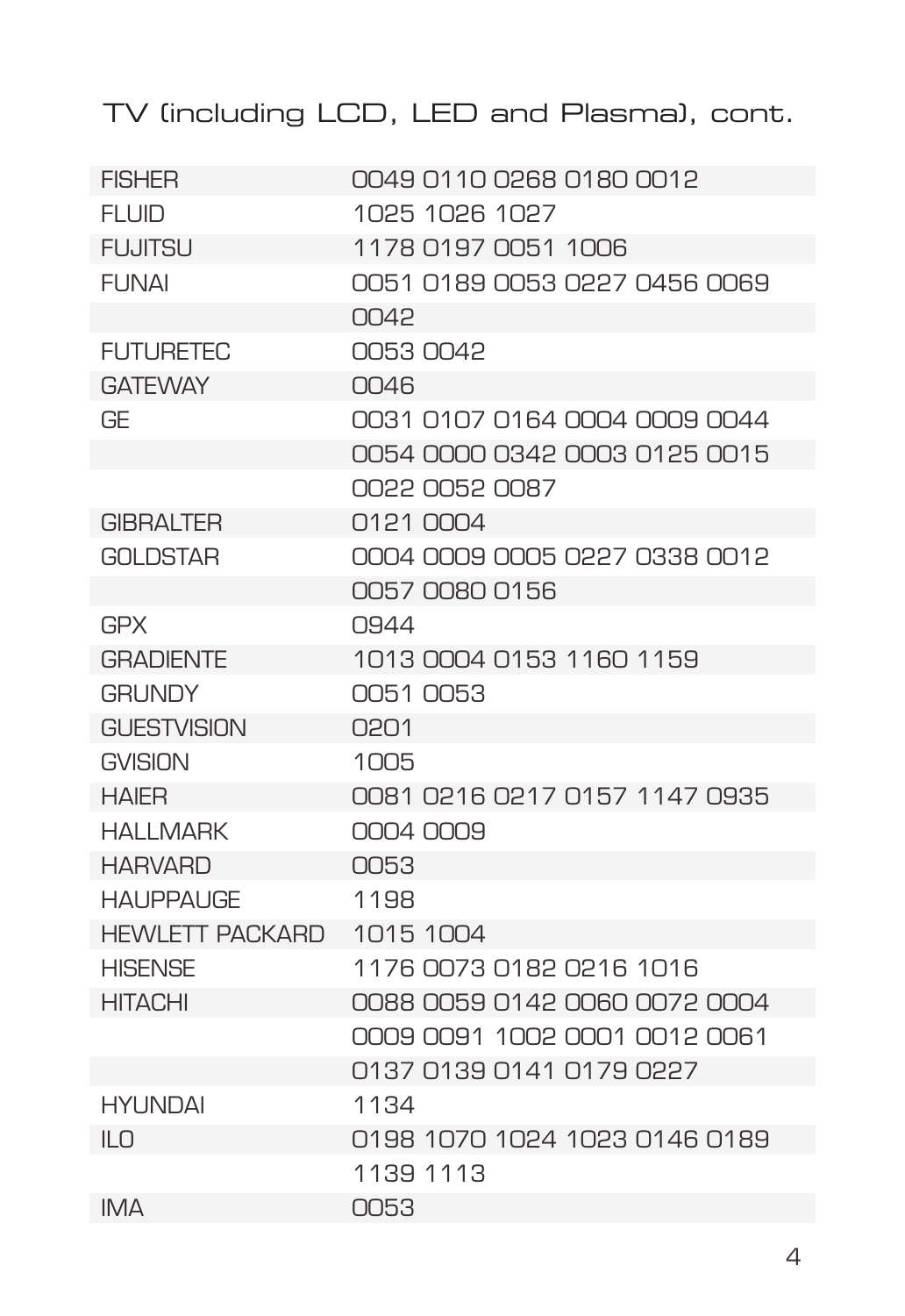| <b>IN FOCUS</b>  | nnnn                          |
|------------------|-------------------------------|
| <b>INFINITY</b>  | 00620288                      |
| <b>INITIAL</b>   | 1070 0146 1085 1109           |
| <b>INSIGNIA</b>  | 1181 1180 1175 1171 0103 0189 |
|                  | 0217 0135 0133 0116 0167 1148 |
|                  | 0456 0029 0905 1406 1407 1408 |
| <b>INTEGRA</b>   | Q <sub>181</sub>              |
| INTFQ            | O <sub>121</sub>              |
| <b>JANFIL</b>    | Q174                          |
| JBL.             | 0062                          |
| <b>JC PENNEY</b> | 0031 0004 0005 0009 0105 0107 |
|                  | 0109 0054 0000 0087 0008 0012 |
|                  | 0015 0022 0030 0052           |
| <b>JCB</b>       | 0002                          |
| JENSEN           | 0004 0009 0133                |
| JVC              | 0060 0026 0197 0069 0160 0247 |
|                  | 0923 0012 0065                |
|                  | 0067 0141                     |
| <b>KAWASAKI</b>  | 0945                          |
| <b>SAWASHO</b>   | 0004 0009 0002                |
| <b>KAYPANI</b>   | 0175                          |
| <b>KEC</b>       | 0042 0053                     |
| <b>KENWOOD</b>   | 0004 0009                     |
| KI H             | O <sub>214</sub>              |
| KLOSS NOVABEAM   | 0068 0174                     |
| KOGI             | 1005                          |
| <b>KONKA</b>     | 0053 0011 0016 0047 0066 0103 |
|                  | 0412 0413 0029                |
| KTV              | 0053 0014 0021 0042 0070      |
| <b>KURAZAI</b>   | 0001                          |
| <b>LASONIC</b>   | 02100948                      |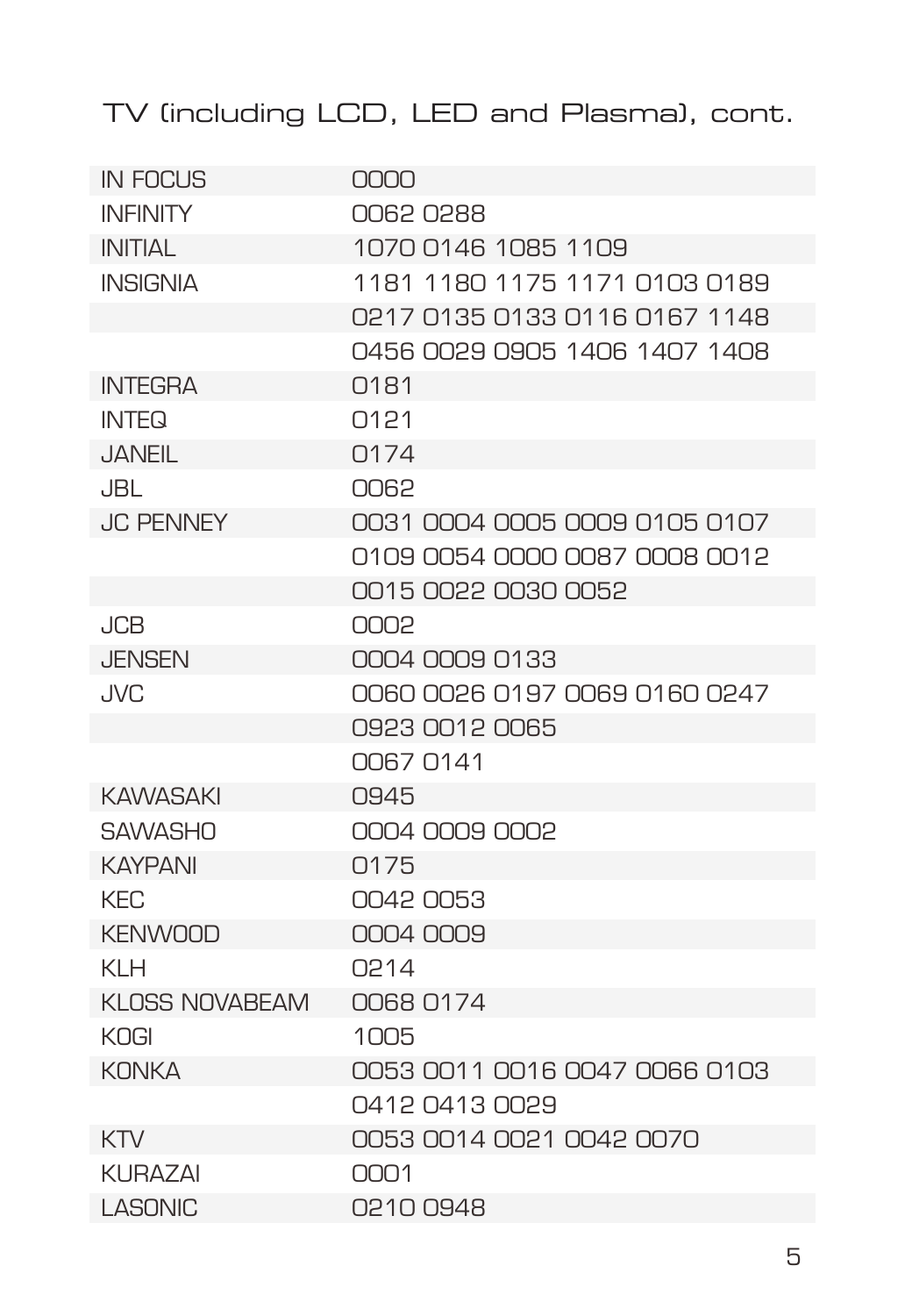| <b>LEGEND</b>      | 0116                          |
|--------------------|-------------------------------|
| I G                | 0134 0004 0050 0009 0005 0155 |
|                    | 0132 0227 0338 0012 0057 0080 |
|                    | Q156                          |
| <b>LIQUIDVIDEO</b> | 0177 0168                     |
| <b>LODGENET</b>    | 1170 0031 0202 0000 0001      |
| <b>LOEWE</b>       | 0211 0062                     |
| <b>LOGIK</b>       | 0031 0000 0001                |
| <b>I UCF</b>       | 0055                          |
| LUXMAN             | 0004 0009                     |
| I XI               | 0031 0004 0009 0049 0062 0107 |
|                    | 0109 0000 0227 0015           |
| <b>MAGNASONIC</b>  | 0051                          |
| ΜΑGΝΑVΩΧ           | 1174 0062 0004 0009 0183 1133 |
|                    | 0226 0288 0456 0008 0068 0075 |
|                    | Q141                          |
| <b>MAJESTIC</b>    | 0031 0000 0001                |
| <b>MARANTZ</b>     | 0062 0181 0004 0009           |
| <b>MAXFNT</b>      | 0046                          |
| <b>MEDION</b>      | 0213 0198 0158                |
| <b>MEGATRON</b>    | 0004 0009 0059                |
| MFI                | 0014                          |
| <b>MFMORFX</b>     | 0004 0009 0049 0051 0135 0031 |
|                    | 0000 1007 0268 0310 0001 0394 |
|                    | 1025                          |
| <b>MGA</b>         | 0004 0005 0009 0051 0012 0022 |
|                    | 0141 0180                     |
| <b>MIDLAND</b>     | 0031 0121 0054 0107 0015      |
| <b>MINTEK</b>      | 0146                          |
| <b>MINUTZ</b>      | 0052                          |
| <b>MISAKAI</b>     | Q189                          |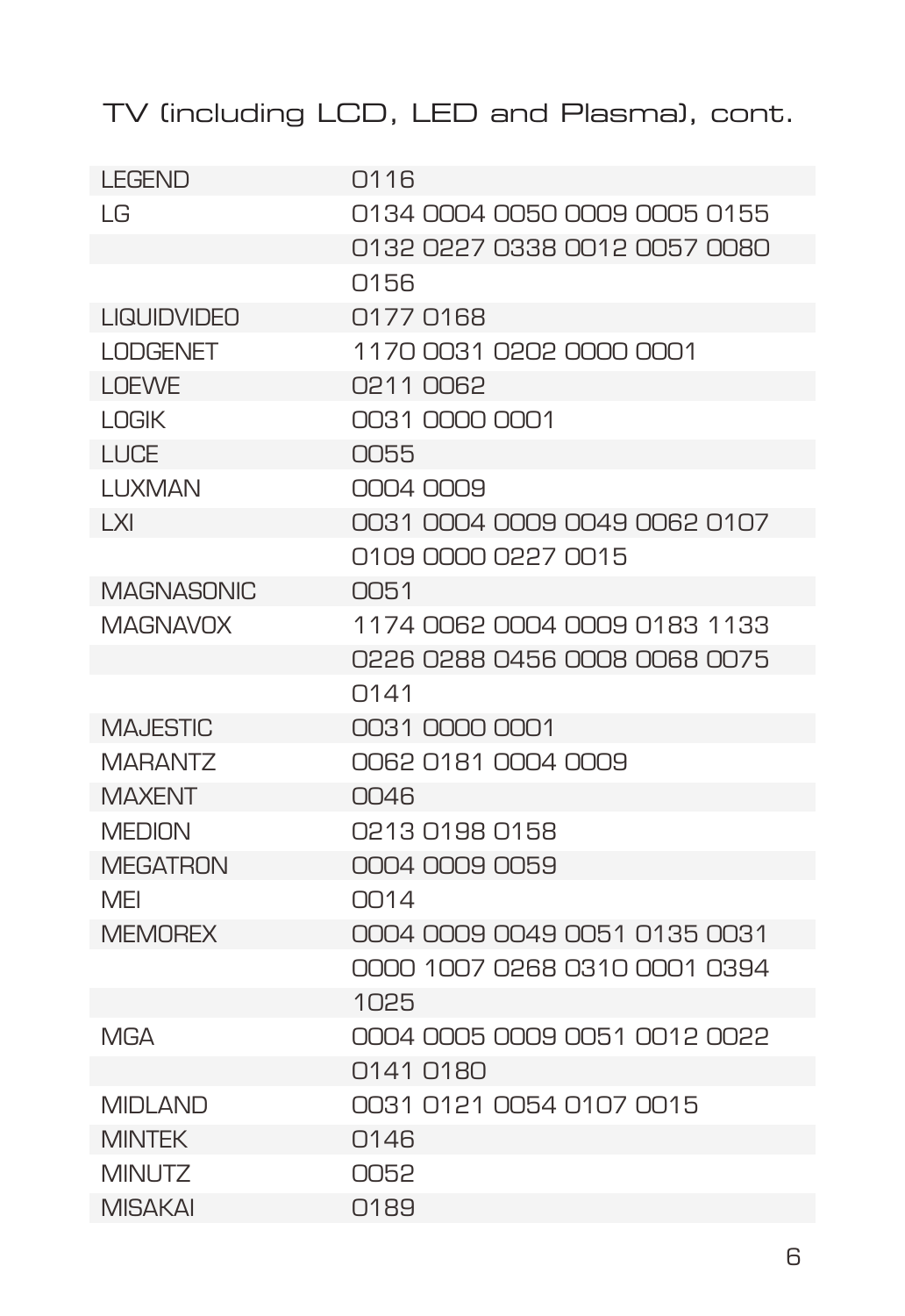| <b>MITSUBISHI</b>      | 0005 0151 0051 0004 0009 0254 |
|------------------------|-------------------------------|
|                        | 0022 0141 0180                |
| <b>MONIVISION</b>      | 0036                          |
| <b>MONTGOMERY WARD</b> | 0031 0001 0000                |
| <b>MOTFVA</b>          | 0049 1013                     |
| <b>MOTOROLA</b>        | 0020 0003                     |
| MTC                    | 0004 0005 0009 0105 0109 0014 |
| <b>MULTITECH</b>       | 0053                          |
| <b>MULTIVISION</b>     | $\bigcap$ B4                  |
| <b>MYRON&amp;DAVIS</b> | O212                          |
| <b>NAD</b>             | 0004 0009 0109 0185           |
| <b>NEC</b>             | 1384 0181 0004 0005 0009 0003 |
|                        | 0010 0095 0141                |
| NET TV                 | 0046 0124                     |
| <b>NEXXTECH</b>        | 10520167                      |
| <b>NIKFI</b>           | 0042                          |
| <b>NIKKO</b>           | 0004 0009 0058                |
| <b>NIKO</b>            | 1143                          |
| <b>NORCENT</b>         | 0216 0043 0056                |
| NTC                    | <b>NO58</b>                   |
| <b>OLEVIA</b>          | 1027 1012 1140 1142 1156      |
| ONCOMMAND              | 0201 1161                     |
| ONKING                 | 0042                          |
| <b>NNWA</b>            | 0053.0042                     |
| OPTIMUS                | 0170 0185 0374 0381           |
| <b>OPTOMA</b>          | 1028                          |
| <b>OPTONICA</b>        | 0020 0095                     |
| <b>ORION</b>           | 0121 0135 0035                |
| <b>PANASONIC</b>       | 1182 0171 0148 0054 0170 0062 |
|                        | 0374 0381 0437 0950 0003 0070 |
| <b>PHILCO</b>          | 0062 0004 0005 0009 0183 0011 |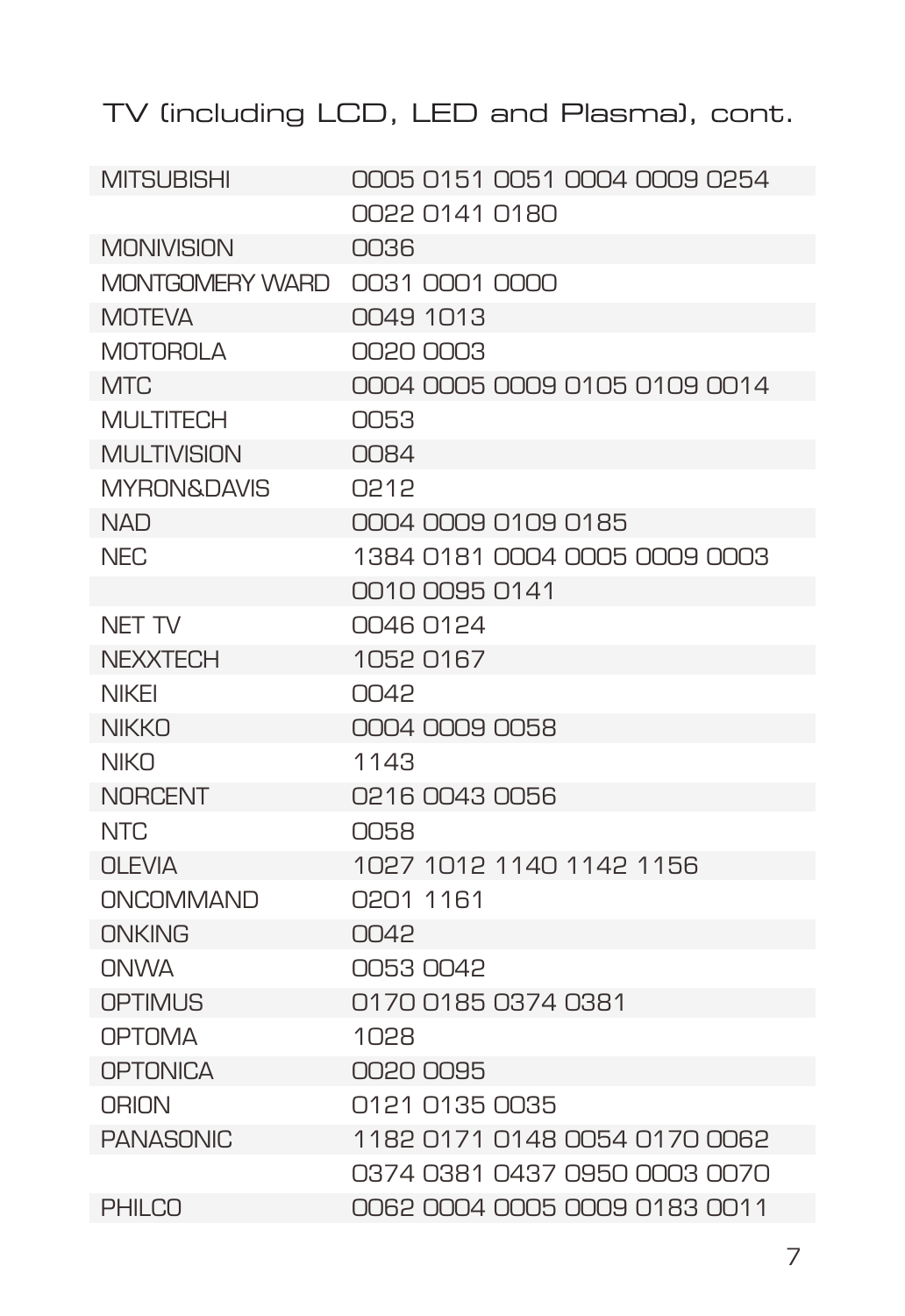| PHILCO (cont.)     | 1158 0068 0075 0141 0003 0008 |
|--------------------|-------------------------------|
| <b>PHILIPS</b>     | 0154 1174 0062 0204 0184 0208 |
|                    | 0205 0206 0207 0004 0189 0183 |
|                    | 0199 0200 0081 1149 1154 0288 |
|                    | 0456 0003 0008 0068 0075 0086 |
|                    | 0087 0141                     |
| PHILIPS-MAGNAVOX   | 0062 0204 0207 0183 0226 0288 |
| PILOT              | 0004                          |
| <b>PIONFFR</b>     | 0185 0181 0072 0004 0009 0090 |
|                    | Q179                          |
| <b>PIVA</b>        | 1075                          |
| <b>PLANAR</b>      | 1007                          |
| <b>POLAROID</b>    | 1177 1162 1025 0182 0173 0133 |
|                    | 1019 1136 0029                |
| <b>PORTLAND</b>    | 0004 0005 0009 0138 0130      |
| <b>PRECISION</b>   | 0166                          |
| PRICE CLUB         | 0105                          |
| <b>PRIMA</b>       | 1019 0165 0116 0167 0176      |
| PRINCETON GRAPHICS | 0020 0099                     |
| <b>PRISM</b>       | 0054                          |
| <b>PROSCAN</b>     | 0031 0107 0015 0000 0162 0163 |
| <b>PROTON</b>      | 0192 0004 0009 1010 0093 0175 |
|                    | 0186                          |
| <b>PROTRON</b>     | 1017 1157                     |
| <b>PROVIEW</b>     | 1025 1026 1027                |
| <b>PULSAR</b>      | 0121 0004                     |
| <b>QUASAR</b>      | 0171 0148 0054 0170 0062 0374 |
|                    | 0381 0003 0070                |
| <b>RADIO SHACK</b> | 0031 0004 0048 0049 0053 0170 |
|                    | 0009 0227 0342 0000 0012 0041 |
|                    | 0042 0095                     |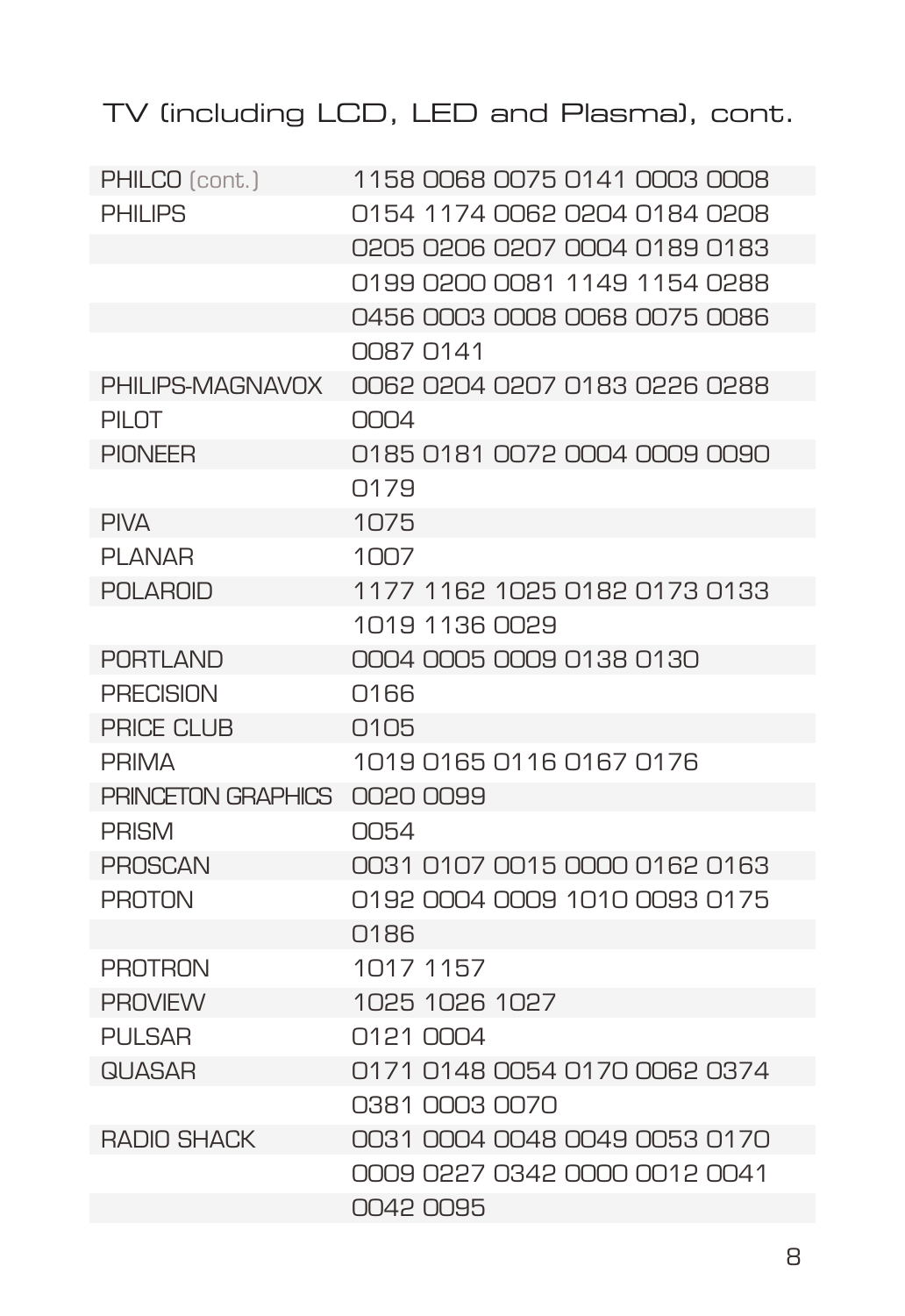| <b>RCA</b>       | 0031 0004 0048 0054 0094 0100        |
|------------------|--------------------------------------|
|                  | 0102 0107 0129 0191 0005 0009        |
|                  | 0000 0162 0163 0342 0003 0015        |
|                  | 0022 0096 0113 0125 0179 0187        |
|                  | 0188                                 |
| <b>REALISTIC</b> | 0031 0004 0048 0049 0053 0170        |
|                  | <u>OOD9 OOOD O227 OO12 OO41 OO42</u> |
|                  | 0095                                 |
| <b>RHAPSODY</b>  | $\bigcap 14$                         |
| <b>RUNCO</b>     | 0121 0181 0111                       |
| SAMPO            | 0124 0046 0004 0009 0175 0012        |
| SAMSLING         | 0105 0077 0076 0109 0007 0009        |
|                  | 0004 0005 0085 0172 0942 0358        |
|                  | 0012 0015 0080 0104 0106             |
| <b>SAMSUX</b>    | 000.9                                |
| <b>SAMTRON</b>   | 0105                                 |
| <b>SANSUI</b>    | 0135 0310 0394                       |
| <b>SANTFCA</b>   | Q194                                 |
| <b>SANYO</b>     | 0049 0097 0110 0004 0268 0012        |
|                  | 0108 0180                            |
| <b>SCEPTRE</b>   | 1167 1132 0149                       |
| <b>SCOTCH</b>    | NN4 NN9                              |
| <b>SCOTT</b>     | 1139 0004 0009 0051 0053 0024        |
|                  | 0035 0042                            |
| <b>SEARS</b>     | 0031 0062 0049 0051 0105 0004        |
|                  | <u>OOD9 0107 0109 0110 0189 OOOO</u> |
|                  | 0112 0079 0394 0456 0012 0015        |
|                  |                                      |
|                  | 0180                                 |
| <b>SELECTRON</b> | 1022 1020 1021                       |
| <b>SEMP</b>      | 1001                                 |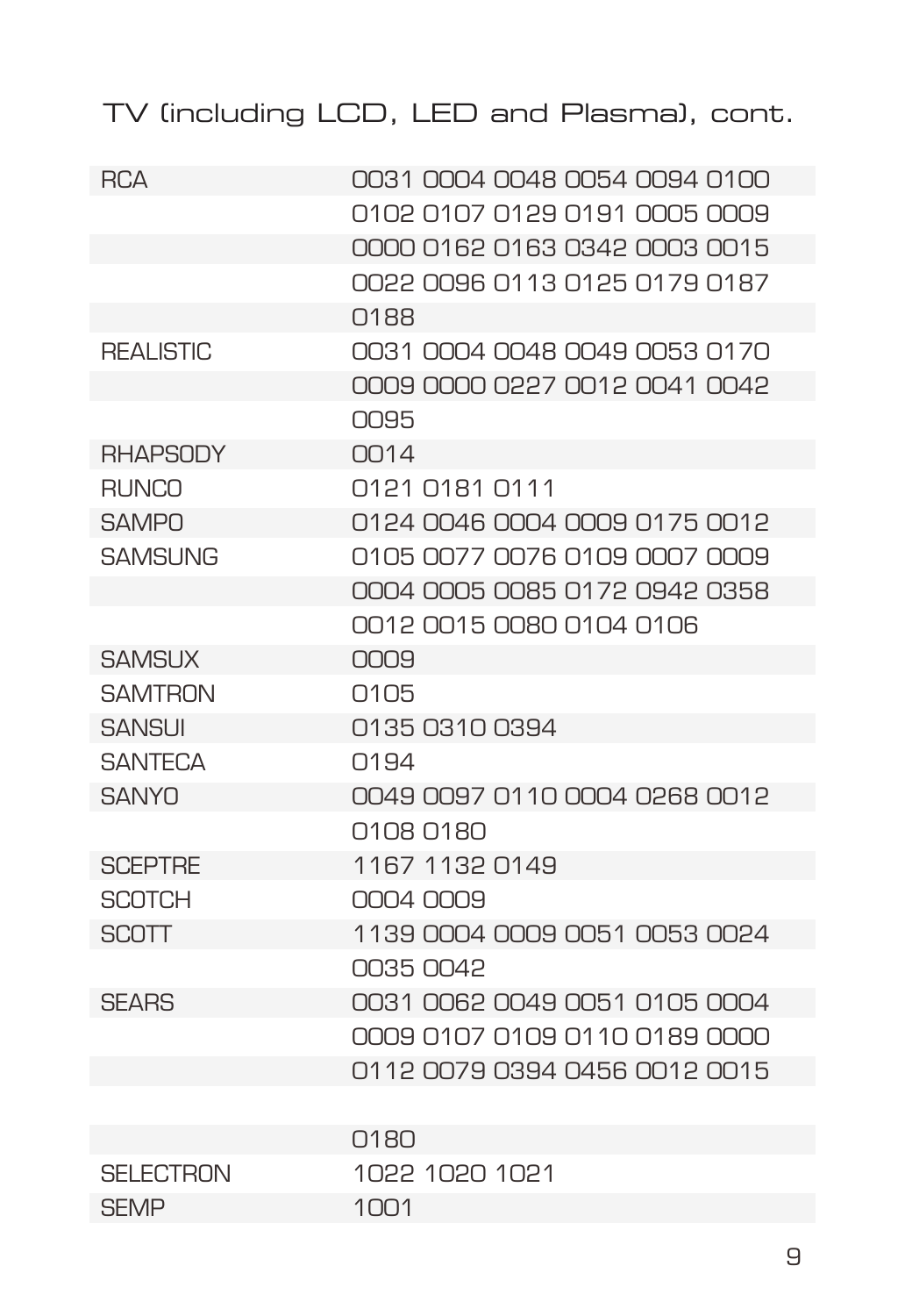| <b>SHARP</b>         | 0079 0123 0063 0020 0004 0009 |
|----------------------|-------------------------------|
|                      | 9226 0266 0006 0095 0122      |
| <b>SHOGUN</b>        | 0004                          |
| SIGNATI IRF          | 0031 0000 0001 0023           |
| SIMPSON              | <b>NUCK</b>                   |
| <b>SONIC</b>         | $\bigcap 14$                  |
| <b>SONY</b>          | 0128 0013 0002 0071 0380 0152 |
| SOLINDESIGN          | 0004 0009 0051 0053 0008 0042 |
| <b>SOVA</b>          | 1003 1095                     |
| SNYN                 | 1130 1131                     |
| <b>SPECTRA</b>       | O210                          |
| <b>SPECTRAVISION</b> | 0203                          |
| SQI JAREVIEW         | Q189                          |
| SSS                  | 0004 0053 0042                |
| <b>STAR SIGHT</b>    | $\bigcap$ 64                  |
| <b>STARLITE</b>      | 0053                          |
| SI IPFRSCAN          | 0112 0079 0456                |
| <b>SUPERSONIC</b>    | 0944                          |
| SI IPRA              | 0004 0082                     |
| SI IPRFMACY          | Q174                          |
| <b>SUPREME</b>       | 0002                          |
| <b>SVA</b>           | O216 O212                     |
| <b>SYLVANIA</b>      | 0062 0004 0009 0135 0189 0183 |
|                      | 0141 0227 0456 0008 0071 0075 |
|                      | 0141 0161                     |
| <b>SYMPHONIC</b>     | 0053 0189 0227 0456 0024      |
| <b>SYNTAX</b>        | 1027 1140 1142                |
| <b>TANDY</b>         | OORO                          |
| <b>TATI ING</b>      | 0081 0198 0003                |
| <b>TFCHNICS</b>      | 0054                          |
| <b>TECHWOOD</b>      | 0004 0009 0054                |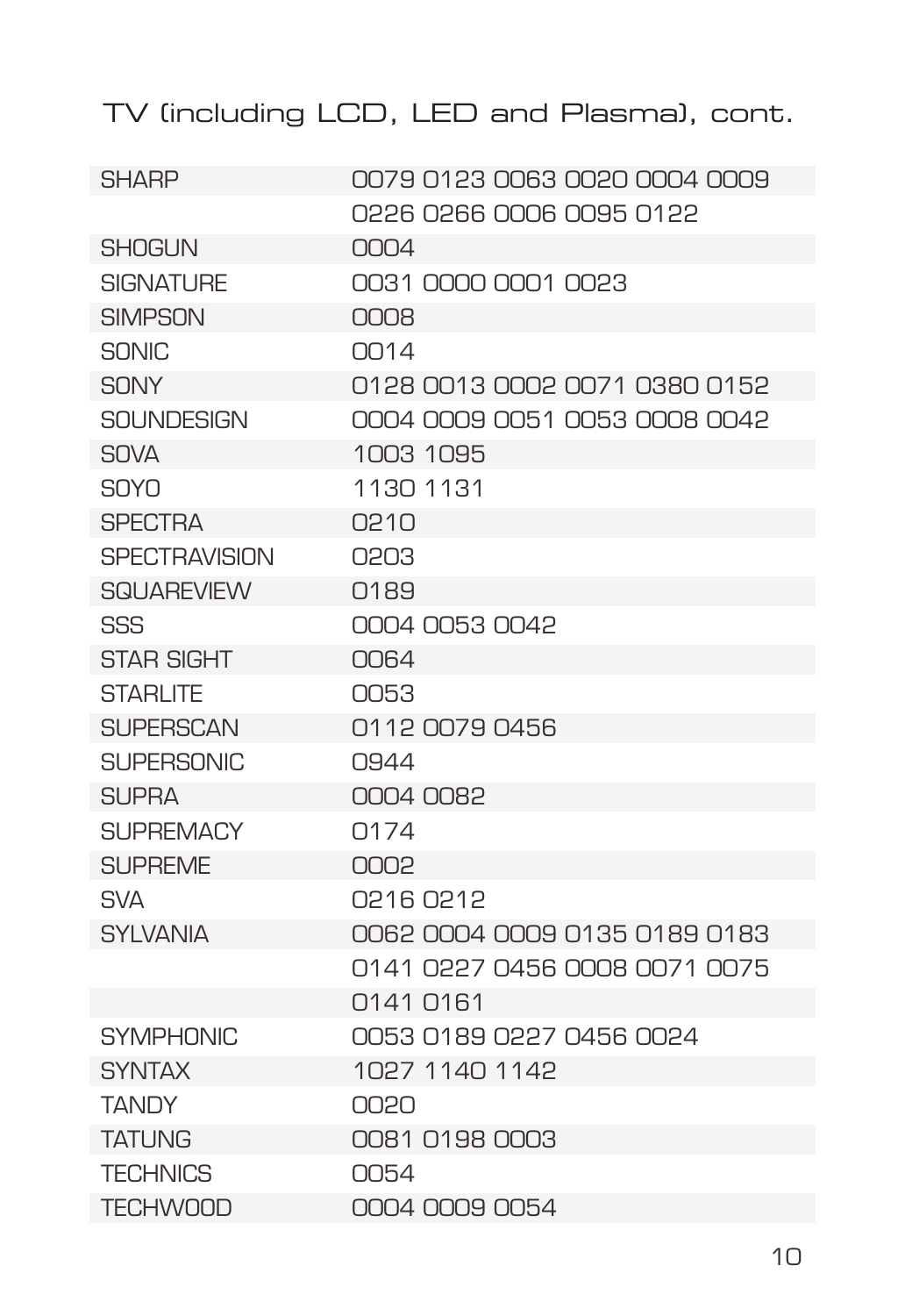| <b>TEKNIKA</b>      | 0031 0004 0005 0009 0051 0053 |
|---------------------|-------------------------------|
|                     | 0105 0109 0170 0000 0174 0001 |
|                     | 0008 0012 0042                |
| <b>TELECAPTION</b>  | Q117                          |
| <b>TFI FRENT</b>    | 0031 0000 0001                |
| <b>TERA</b>         | 0004 0186                     |
| <b>TEVION</b>       | Q198                          |
| <b>TMK</b>          | 0004 0009                     |
| <b>TOSHIBA</b>      | 0159 0178 0109 0120 0181 0105 |
|                     | 0049 0095 0170 0260 0358 0394 |
|                     | 0924 0012 0095 0117 0141      |
| <b>TRUTECH</b>      | 1029 1145 1121                |
| <b>UNIVERSAL</b>    | 0052 0087                     |
| <b>VENTURER</b>     | 1183                          |
| <b>VICTOR</b>       | NUEU                          |
| <b>VIDEOCON</b>     | 1166                          |
| <b>VIDTECH</b>      | 0004 0005 0009                |
| <b>VIFWSONIC</b>    | 1179 0046 0072 1014 1144      |
| <b>VIKING</b>       | Q174                          |
| <b>VIORE</b>        | 1018                          |
| <b>VIZIO</b>        | 1169 1168 0081 0112 0143 1011 |
|                     | 0050 1000 1222 1322 1189 0218 |
|                     | 0219 0220 0221 0222           |
| <b>WARDS</b>        | 0031 0062 0004 0005 0009 0051 |
|                     | 0000 0068 0075 0087 0095 0119 |
|                     | 0052 0001 0008 0024           |
| <b>WESTINGHOUSE</b> | 0143 0114 1146 0002           |
| WHITE WESTINGHOUSE  | 0100 0130 0138 0136 1008      |
|                     | 0227 0080                     |
| ΥΑΜΑΗΑ              | 0170 0004 0005 0009           |
| <b>ZENITH</b>       | 0121 0009 0050 0078 0091 0138 |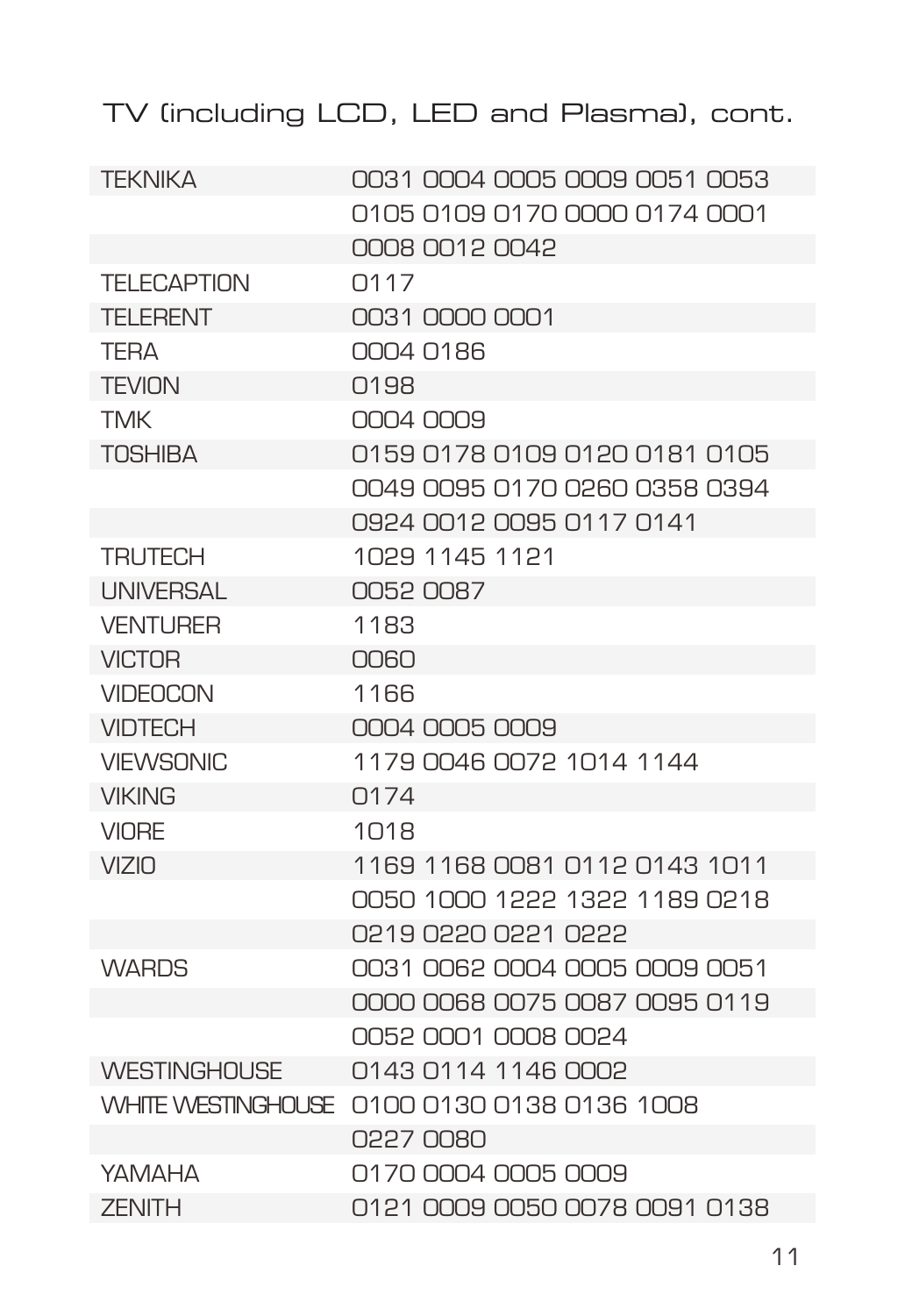ZENITH (cont.) 0059 0131 0038 0111 0134 0153 0064 0004 0135 0226 0227 0247 0266 0288 0310 0338 0358 0023 0039 0001 0058

#### HD Set Top Box

| CHARTFR               | 0512                          |
|-----------------------|-------------------------------|
| <b>DIRECTV Models</b> | 0621 1049 1766 1767 1768 0621 |
| <b>GF HDSTR</b>       | 1769                          |
| GO VIDEO HDT100       | 0610                          |
| HITACHI 61HDX98B      | 0632                          |
| <b>HUGHES HIRD-E8</b> | 0607 0632 0641                |
| <b>HUGHES HTL-HD</b>  | 0607 0632 0641                |
| LG HTL-HD 0607        | 06320641                      |
| I G I SS-3200A        | 0607 0632 0641                |
| MITSUBISHI SRHD400    | 0632                          |
| MITSUBISHI SRHD500    | 0632                          |
| MITSUBISHI SR-HD5     | <b>O632</b>                   |
| MOTOROLA HDT100       | 0618                          |
| PHILIPS DSHD800R      | 0632                          |
| PIONFFR SH-D505       | 0604                          |
| PROSCAN PSHD105       | 0636                          |
| RCA HD65W20           | 0658                          |
| <b>RCA DTC-100</b>    | 0636                          |
| <b>RCA DTC-210</b>    | 0636                          |
| RCA PSHD105           | 0636                          |
| SAMSUNG SIR-T165      | 0583                          |
| SAMSUNG SIR-T351      | 0583                          |
| SAMSUNG SIR-TS160     | 0619                          |
| SAMSUNG SIR-TS360     | 0619                          |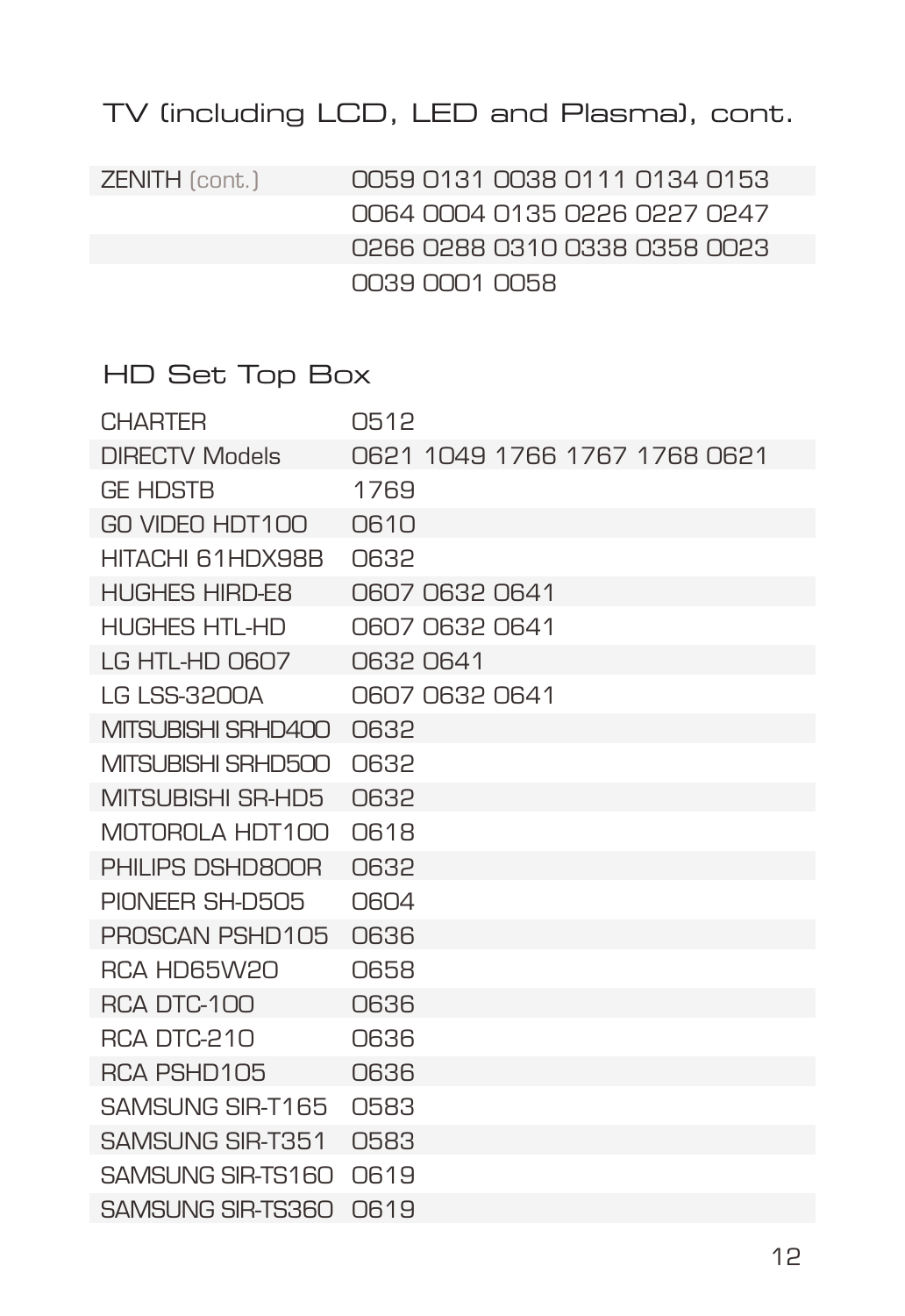# HD Set Top Box, cont.

| SONY SATHD200          | 0623      |
|------------------------|-----------|
| SONY SATHD300          | 0623      |
| SONY SATHD100          | 0623      |
| SYI VANI A G900DTD     | 0581      |
| TOSHIBA DST3100        | O607 0641 |
| TOSHIBA DW65X91        | 0607 0641 |
| TOSHIBA DST3000        | 06070641  |
| ZENITH DTV1080         | 0634      |
| <b>ZENITH HDSAT420</b> | 0634      |
| <b>ZENITH HDSAT520</b> | 0634      |

#### **VCR**

| <b>ACCELE</b>            | 0354                          |
|--------------------------|-------------------------------|
| <b>ADMIRAL</b>           | ASSA D226                     |
| <b>ADVENTURA</b>         | 0251                          |
| <b>AIKO</b>              | 0252                          |
| <b>AIWA</b>              | 0245 0227 0269 0251           |
| <b>AKAI</b>              | 0227 0229 0228 0230 0231 0254 |
|                          | 0303 0337                     |
| <b>ALLEGRO</b>           | 0247 0329 0243 0245 0405      |
| <b>AMERICAN HIGH</b>     | OP.92                         |
| <b>APFX</b>              | 0.94.9                        |
| ASHA                     | 0354                          |
| ALIDIO DYNAMICS          | 0376 0377 0234                |
| <b>AUDIOVOX</b>          | 0245                          |
| <b>BEAUMARK</b>          | 0354                          |
| <b>BELL &amp; HOWELL</b> | 0268                          |
| <b>BROKSONIC</b>         | 0256 0250 0257 0310 0394 0967 |
|                          | 0237 0289                     |
| <b>CALIX</b>             | 0245                          |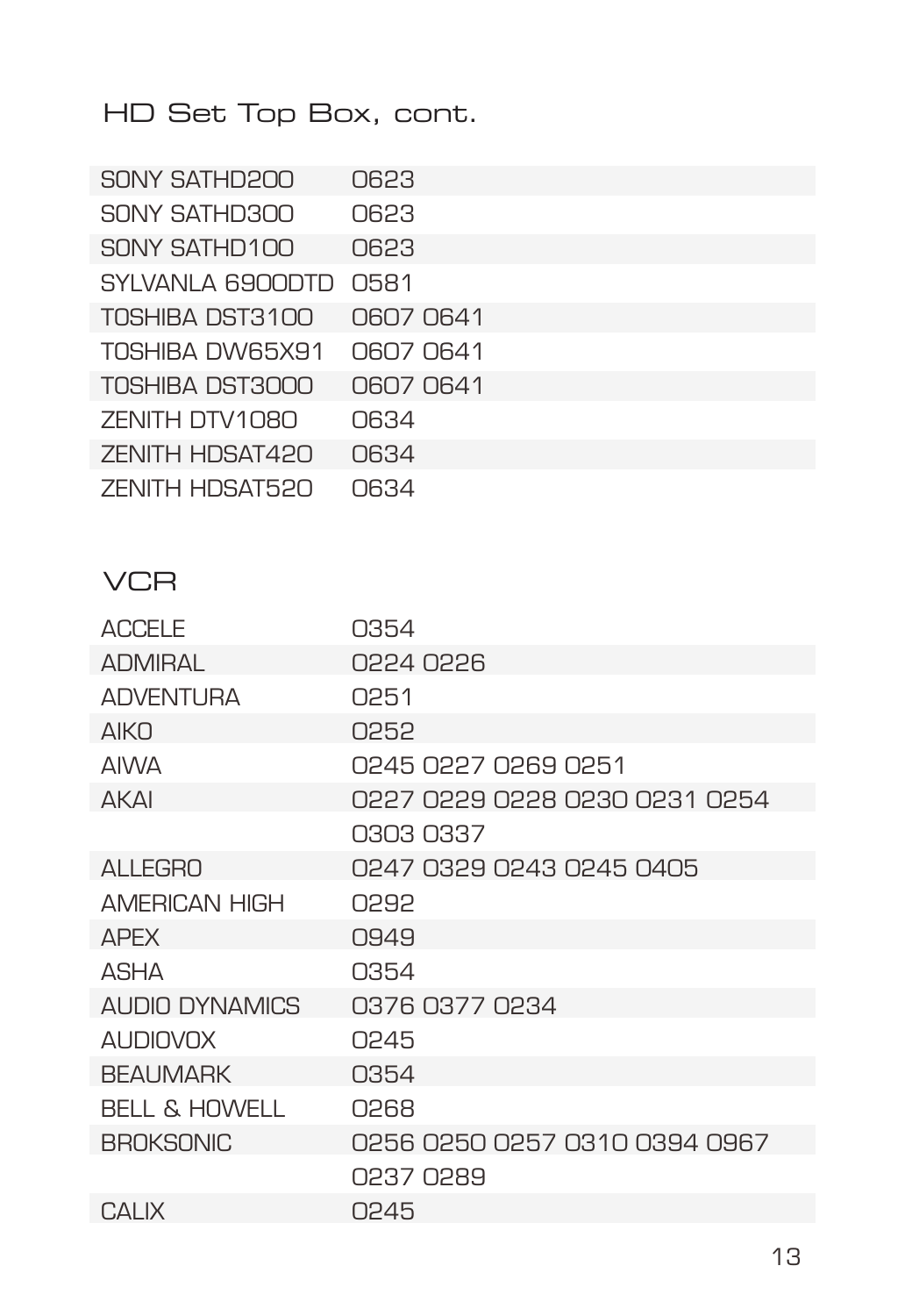| CANDLE                | 0240 0245 0354 0234 0242 0244 |
|-----------------------|-------------------------------|
| CANON                 | 0225 0339 0292                |
| <b>CAPEHART</b>       | 0329                          |
| <b>CARVER</b>         | <b>CRSO</b>                   |
| CCF                   | 0252 0356                     |
| <b>CINEVISION</b>     | N245 N4N5                     |
| CITIZEN               | 0240 0245 0252 0354 0234 0242 |
|                       | 0244                          |
| <b>COLORTYME</b>      | 0234                          |
| COI T                 | 0356                          |
| <b>CRAIG</b>          | 0245 0354 0356 0248           |
| <b>CURTIS MATHES</b>  | 0225 0287 0227 0334 0354 0358 |
|                       | 0234 0249 0292                |
| <b>CYBERNEX</b>       | 0354                          |
| <b>DAEWOO</b>         | 0279 0240 0250 0252 0334 0242 |
|                       | 0244 0251 0971                |
| <b>DBX</b>            | 0376 0377 0234                |
| <b>DENON</b>          | 0305                          |
| <b>DIAMOND VISION</b> | 0896                          |
| <b>DIMENSIA</b>       | 0225                          |
| <b>DURABRAND</b>      | 0245 0405                     |
| <b>DYNATECH</b>       | 0227 0251                     |
| <b>ELECTROHOME</b>    | 0245 0254                     |
| FI FCTROPHONIC        | 0245                          |
| <b>EMERSON</b>        | 0250 0245 0252 0256 0257 0290 |
|                       | 0310 0325 0354 0240 0233 0227 |
|                       | 0265 0266 0268 0269 0458 0456 |
|                       | 0231 0237 0249 0251 0254 0259 |
|                       | 0262 0263 0270 0289 0292 0301 |
|                       | 0330 0341                     |
| <b>FISHER</b>         | 0304 0268 0267 0287 0234 0248 |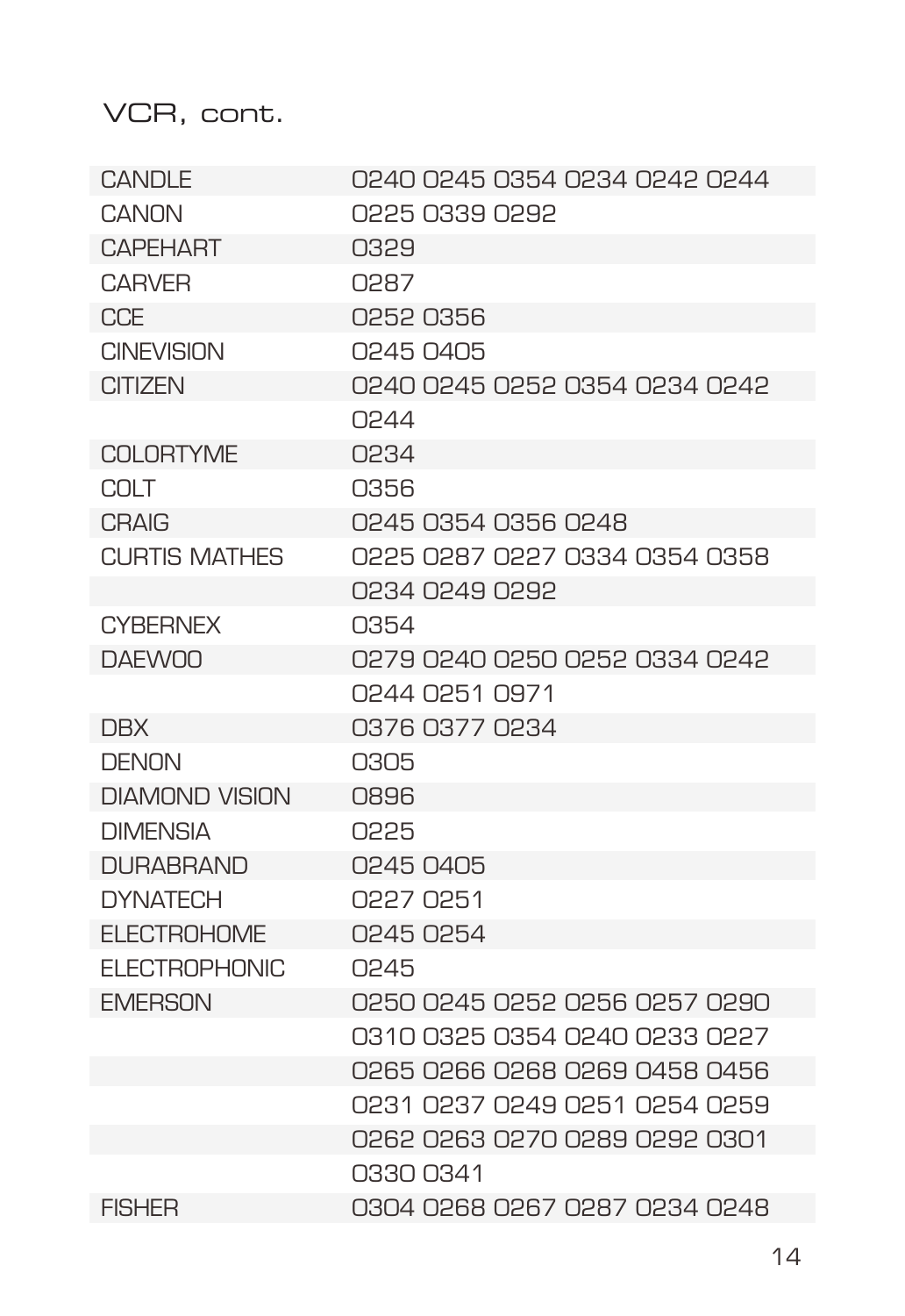| FISHER (cont.)         | 0273 0274 0416                |
|------------------------|-------------------------------|
| FUJJI.                 | SRSO PSSO                     |
| <b>FUNAI</b>           | 0227 0456 0458 0251           |
| <b>GARRARD</b>         | 0251                          |
| GF                     | 0225 0311 0335 0342 0354 0278 |
|                        | <b>GRSU</b>                   |
| <b>GOLDSTAR</b>        | 0227 0245 0338 0329 0346 0234 |
| GO-VIDEO               | 0354 0375 0407 0426 0455 0971 |
|                        | 0368                          |
| <b>GRADIENTE</b>       | 0251 0245                     |
| <b>HARLEY DAVIDSON</b> | O <sub>251</sub>              |
| <b>HARMAN KARDON</b>   | 0234 0254                     |
| <b>HARWOOD</b>         | 0356                          |
| <b>HEADQUARTER</b>     | <b>C268</b>                   |
| HI-Q                   | 0248                          |
| <b>HITACHI</b>         | 0369 0227 0347 0303 0332 0419 |
| <b>INFINITY</b>        | <b>C288</b>                   |
| <b>INSIGNIA</b>        | 0245 0907 0405                |
| <b>INSTANT REPLAY</b>  | 0227 0292                     |
| INTFQ                  | 0245                          |
| <b>JC PENNEY</b>       | 0225 0245 0268 0354 0369 0376 |
|                        | 0377 0292 0303 0332 0343 0234 |
| <b>JCL</b>             | 0292                          |
| <b>JENSEN</b>          | 03690303                      |
| , IVC                  | 0376 0377 0268 0247 0418 0900 |
|                        | 0234 0303                     |
| <b>KENWOOD</b>         | 0268 0376 0377 0234 0303      |
| KI H                   | 0356                          |
| <b>KUDAK</b>           | 0245 0292                     |
| LG                     | 0227 0329 0338 0907           |
| LITEON                 | 1069                          |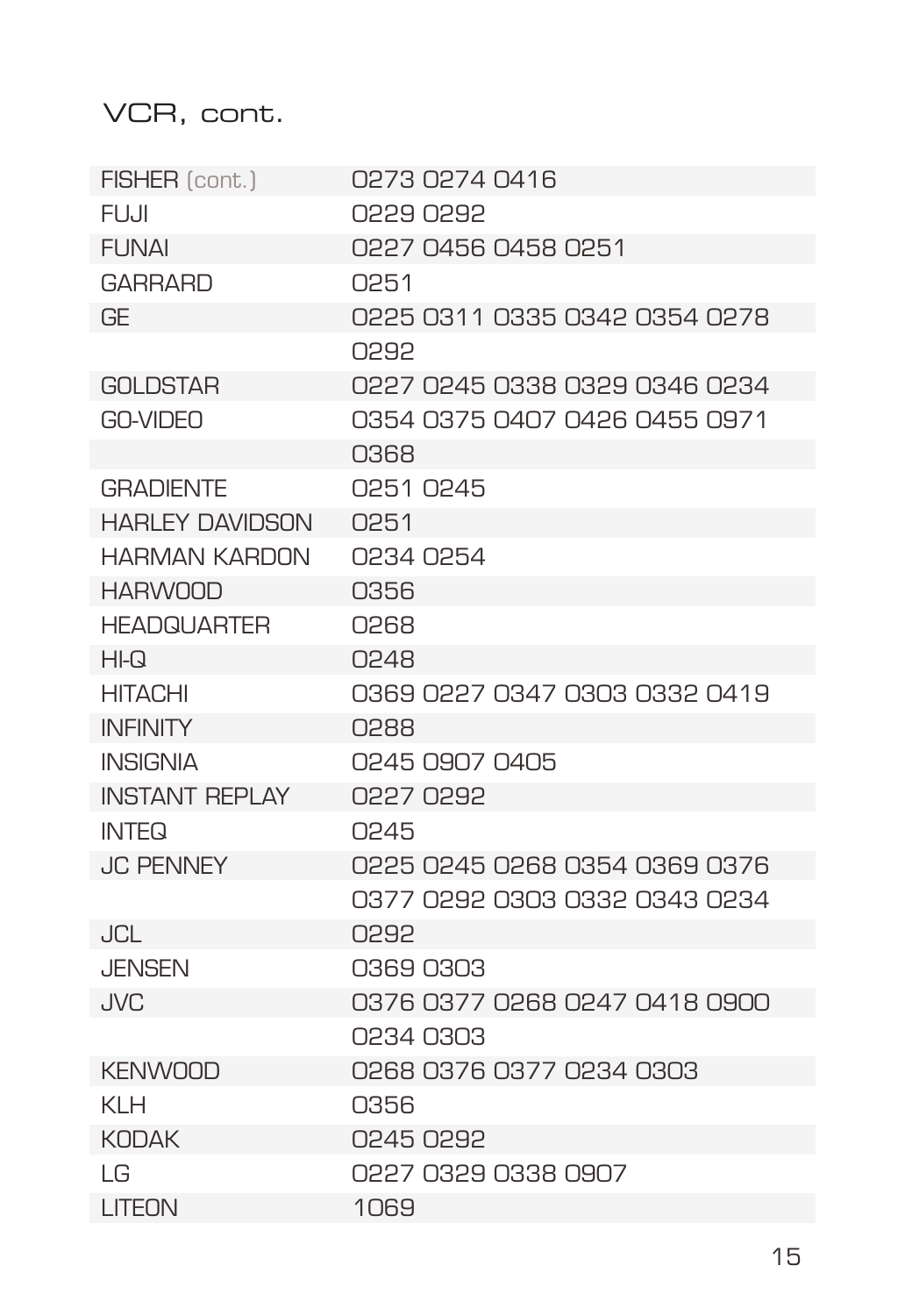| <b>II NYD</b>          | N227 N251                     |
|------------------------|-------------------------------|
| <b>LOGIK</b>           | 0356                          |
| I XI                   | 0227 0245                     |
| ΜΑGΝΑVΩΧ               | 0287 0288 0329 0227 0225 0225 |
|                        | 0286 0235 0456 0914 0969 0292 |
|                        | 0286                          |
| <b>MAGNIN</b>          | 0354                          |
| MARANTZ                | 0287 0268 0376 0377 0289 0292 |
|                        | 0339 0234                     |
| MARTA                  | 0245                          |
| <b>MATSUSHITA</b>      | 0292                          |
| <b>MEDION</b>          | O896                          |
| MFI                    | <b>CP.92</b>                  |
| <b>MEMOREX</b>         | 0287 0245 0268 0304 0310 0329 |
|                        | 0354 0226 0227 0337 0248 0251 |
|                        | <b>GRSU</b>                   |
| MGA                    | 0290 0254                     |
| <b>MGN TECHNOLOGY</b>  | 0354                          |
| <b>MIDI AND</b>        | O278                          |
| <b>MINOLTA</b>         | 0369 0332                     |
| <b>MITSUBISHI</b>      | 0290 0298 0369 0376 0377 0295 |
|                        | 0254                          |
| <b>MONTGOMERY WARD</b> | 0226 0300                     |
| <b>MOTOROLA</b>        | 928 0292                      |
| MTC                    | 0227 0354 0251                |
| <b>MULTITECH</b>       | 0227 0354 0251 0278 0356      |
| NFC                    | 0268 0376 0377 0289 0301 0302 |
|                        | 0303 0234 0249                |
| <b>MEXXTECH</b>        | 0327 0449 0949 1063           |
| NIKKN                  | 0245                          |
| NOBI FX                | 0354                          |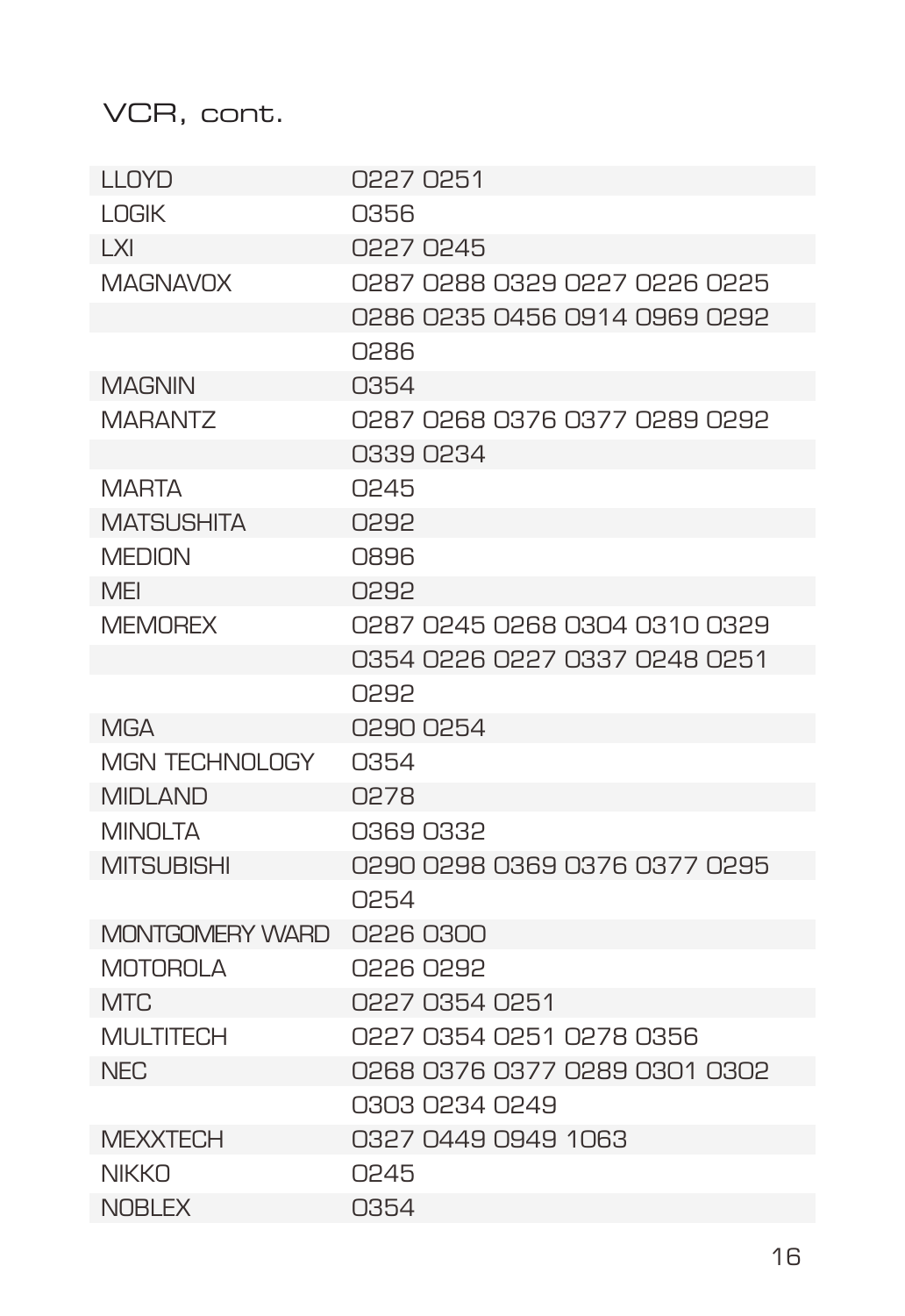| OLYMPUS          | 0292                          |
|------------------|-------------------------------|
| OPTIMI IS        | 0239 0354 0363 0245 0361 0374 |
|                  | 0381 0226                     |
| <b>OPTONICA</b>  | 0354 0300                     |
| ORION            | 0256 0310                     |
| <b>PANASONIC</b> | 0363 0381 0374 0225 0437 0292 |
| <b>PFNTAX</b>    | 0369 0234 0332                |
| <b>PHILCO</b>    | 0287 0225 0235 0292           |
| PHII IPS         | 0287 0288 0378 0383 0456 0286 |
|                  | RARN SRSN                     |
| PHILIPS-MAGNAVOX | 0287 0288 0226                |
| PILOT            | 0245                          |
| PIONEER          | 0305 0369 0376 0377 1084 0343 |
| POI AROID        | ∩949                          |
| PORTI AND        | 0242 0244                     |
| <b>PROSCAN</b>   | 0225 0308                     |
| <b>PROTEC</b>    | 0356                          |
| <b>PULSAR</b>    | 0329                          |
| <b>QUARTER</b>   | 0268                          |
| NI IARTZ         | 0268                          |
| <b>QUASAR</b>    | 0363 0374 0225 0381 0292      |
| RADIO SHACK      | 0225 0226 0227 0239 0245 0268 |
|                  | 0342 0354 0361 0363 0248 0251 |
|                  | 0254 0274 0292 0300 0337      |
| <b>RADIX</b>     | 0245                          |
| <b>RANDEX</b>    | 0245                          |
| <b>RCA</b>       | 0225 0245 0308 0309 0311 0312 |
|                  | 0313 0314 0315 0316 0335 0342 |
|                  | 0354 0369 0228 0278 0292 0332 |
|                  | 040.9                         |
| <b>REALISTIC</b> | 0225 0226 0227 0245 0268 0354 |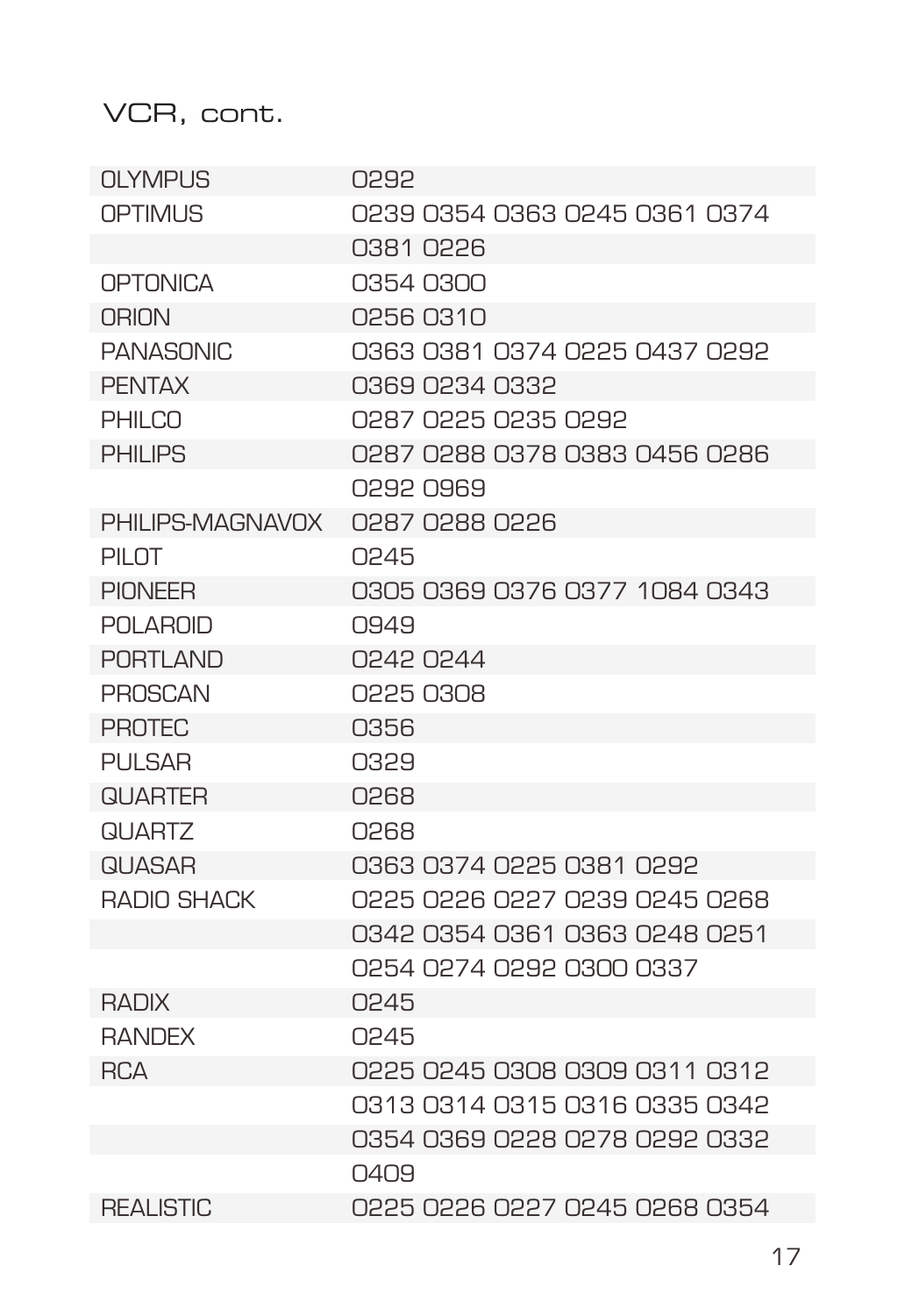| <b>REALISTIC</b> (cont.) | 0361 0363 0248 0251 0254 0274 |
|--------------------------|-------------------------------|
|                          | 0292 0300 0337                |
| <b>RICOH</b>             | 0353                          |
| <b>RIO</b>               | 0245 0405                     |
| <b>RUNCO</b>             | 0329                          |
| SAMSLING                 | 0354 0358 0240 0369 0455 0942 |
|                          | 0963 0230 0337                |
| <b>SAMTRON</b>           | 0375                          |
| <b>SANKY</b>             | <b>PSEO ASSO</b>              |
| SANSI JI                 | 0310 0376 0377 0394 0256 0967 |
|                          | 0303                          |
| <b>SANYO</b>             | 0232 0304 0267 0268 0354 0248 |
|                          | Q416                          |
| <b>SCOTT</b>             | 0240 0250 0257 0290 0341 0237 |
|                          | CRS0                          |
| <b>SFARS</b>             | 0363 0245 0268 0287 0369 0394 |
|                          | 0456 0248 0273 0274 0292 0332 |
|                          | 0343                          |
| <b>SHARP</b>             | 0360 0361 0226 0227 0266 0242 |
|                          | N254 N300                     |
| <b>SHINTOM</b>           | 0229 0353 0369 0356 0357      |
| <b>SHOGUN</b>            | 0354                          |
| <b>SIGNATURE</b>         | 0227                          |
| SINGFR                   | 0292 0356                     |
| <b>SONY</b>              | 0379 0324 0229 0323 0353 0389 |
|                          | 0364 0365 0366 0380           |
| <b>STS</b>               | 0369 0292 0332                |
| <b>SUPERSCAN</b>         | 0456                          |
| <b>SYLVANIA</b>          | 0899 0227 0287 0290 0225 0456 |
|                          | 0251 0292 0236 0458 1106      |
| <b>SYMPHONIC</b>         | 0227 0236 0456 0251 0458 0899 |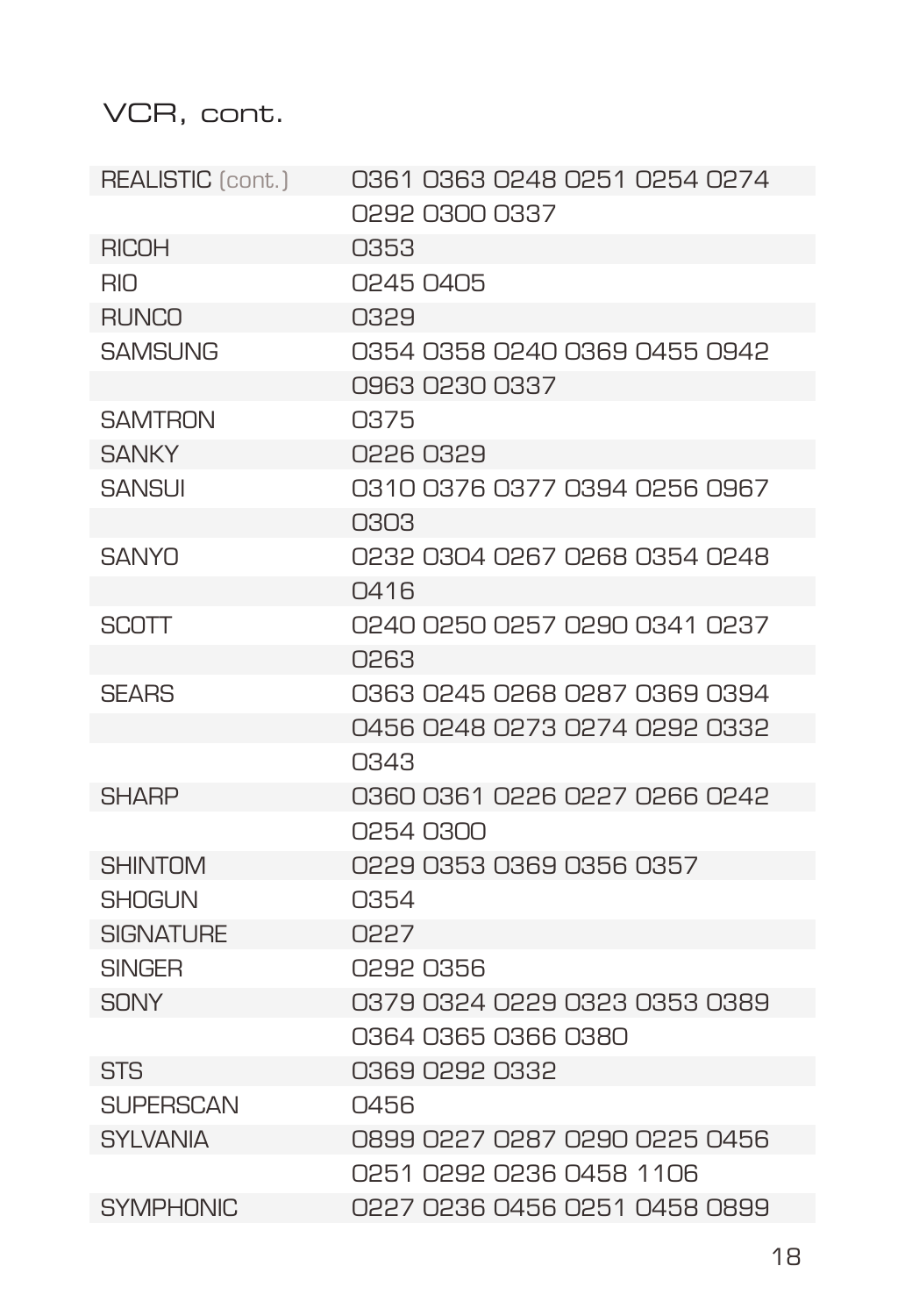| <b>TANDY</b>                      | 0227 0268                     |
|-----------------------------------|-------------------------------|
| <b>TASHIKO</b>                    | 0245                          |
| <b>TATI ING</b>                   | C.O.S.O                       |
| <b>TEAC</b>                       | 0227 0251 0303                |
| <b>TECHNICS</b>                   | 0292                          |
| <b>TFCHWOOD</b>                   | 1071                          |
| <b>TFKNIKA</b>                    | 0227 0245 0325 0251 0292      |
| <b>TMK</b>                        | 0354 0249 0301                |
| <b>TOSHIBA</b>                    | 0240 0261 0260 0287 0290 0358 |
|                                   | 0369 0924 0398 0274 0341      |
| <b>TOTEVISION</b>                 | 0245 0354                     |
| <b>TRUTECH</b>                    | O.971                         |
| <b>I INITECH</b>                  | 0354                          |
| <b>VECTOR RESEARCH</b>            | 0240 0376 0377 0234           |
| <b>VICTOR</b>                     | 0376 0377                     |
| <b>VIDEO CONCEPTS</b>             | 0240 0376 0377 0234 0254      |
| <b>VIDEOSONIC</b>                 | 0354                          |
| V-INC                             | <b>CSSU</b>                   |
| <b>WARDS</b>                      | 0225 0226 0227 0240 0245 0354 |
|                                   | 0369 0248 0251 0254 0292 0300 |
|                                   | 0326 0332 0341 0356           |
| WHITE WESTINGHOUSE 0227 0279 0458 |                               |
| XR-1000                           | 0251 0292 0356                |
| ΥΔΜΔΗΔ                            | 0234 0303 0376 0377           |
| <b>7FNITH</b>                     | 0329 0247 0252 0266 0288 0226 |
|                                   | 0227 0338 0347 0353 0358 0245 |
|                                   | 0229 0310 0232 0376 0377 0279 |
|                                   | 0368 0243 0405                |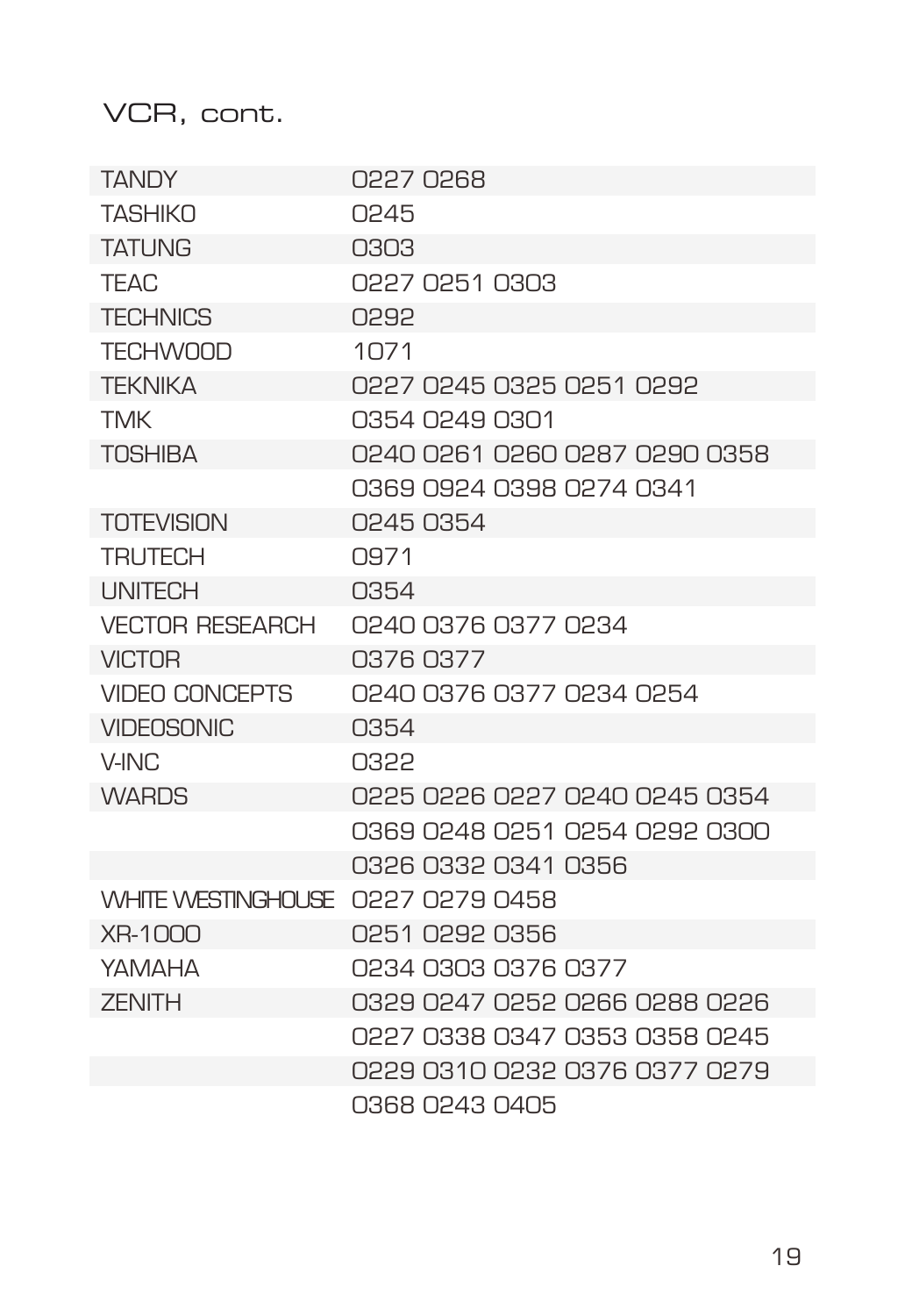# CD

| ADC                        | 0888                          |
|----------------------------|-------------------------------|
| <b>ADCOM</b>               | 0661 0714                     |
| <b>AIWA</b>                | 0663 0707 0842                |
| <b>AKAI</b>                | 0715 0737 0830                |
| ALIDIO TECHNICA            | 0665                          |
| CALIFORNIA AUDIO LARS 0716 |                               |
| <b>CAPETRONIC</b>          | 0669                          |
| <b>CARVER</b>              | 0666 0667 0668 0825           |
| CASIO                      | 0777                          |
| <b>CENTRIOS</b>            | O783                          |
| CITIZEN                    | <b>NS26</b>                   |
| <b>CURTIS MATHES</b>       | 0777                          |
| <b>DENON</b>               | 0670                          |
| <b>FMFRSON</b>             | O661 O673                     |
| <b>FISHER</b>              | 0667 0675 0676 0677 0718      |
| <b>GENEXXA</b>             | 0673 0678 0719                |
| <b>GOLDSTAR</b>            | 0720                          |
| <b>HARMAN KARDON</b>       | O680 O691                     |
| <b>HITACHI</b>             | <b>O678</b>                   |
| INKFI                      | 0681                          |
| <b>INSIGNIA O</b>          | 769                           |
| <b>JC PENNEY</b>           | 0690 0777                     |
| <b>JVC</b>                 | 06820813                      |
| <b>KENWOOD</b>             | 0679 0683 0685 0727 0728 0828 |
| KRFI I                     | <b>N666</b>                   |
| <b>KYOCERA</b>             | 0888                          |
| <b>LUXMAN</b>              | 0686 0687 0729 0738           |
| I XI                       | 0777                          |
| <b>MAGNAVOX</b>            | 0666 0731 0800                |
| MARANTZ                    | 0666 0688 0689 0732           |
| <b>MCS</b>                 | 0690 0777                     |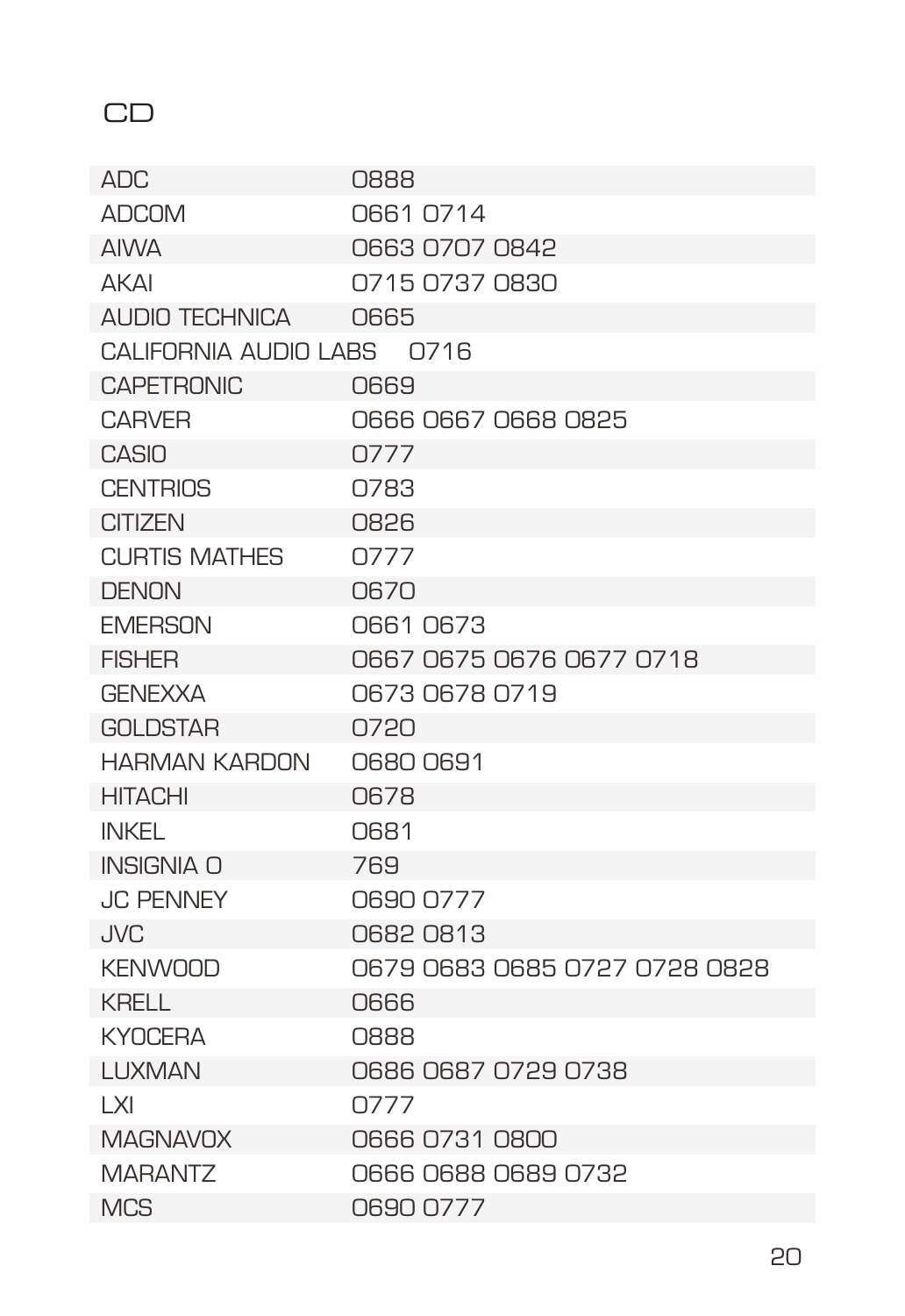#### CD, cont.

| <b>MGA</b>         | 0691                          |
|--------------------|-------------------------------|
| <b>MISSION</b>     | 0666                          |
| <b>MITSUBISHI</b>  | 0691 0692                     |
| <b>NAD</b>         | 0721 0743                     |
| <b>NAKAMICHI</b>   | 0693 0694 0831                |
| NFC                | <b>N6.90</b>                  |
| <b>NEXXTECH</b>    | 0780 0782 0788 0789 0829 0854 |
|                    | 0861                          |
| <b>NIKKO</b>       | 0665 0673 0676                |
| <b>NSM</b>         | <b>NG66</b>                   |
| ONKYO              | 0695 0696 0722 0811           |
| <b>OPTIMUS</b>     | 0667 0668 0678 0679 0697 0698 |
|                    | 0699 0700 0744 0747 0751      |
| <b>PANASONIC</b>   | 0716 0733 0740 0820 0862      |
| PHII IPS           | 0666 0731 0825                |
| <b>PIONFFR</b>     | 0678 0701 0702 0719 0750 0837 |
|                    | 0876                          |
| <b>PROTON</b>      | <b>NG66</b>                   |
| <b>QIJASAR</b>     | 0716                          |
| <b>RADIO SHACK</b> | 0668 0699 0706 0750 0786 0868 |
|                    | 0874 0876                     |
| <b>RCA</b>         | 0661 0667 0703 0723 0750 0795 |
|                    | 0844 0873 0874 0876           |
| <b>REALISTIC</b>   | 0661 0667 0669 0673 0678 0689 |
|                    | O697 O699                     |
| ROTEL              | 0666                          |
| SAF                | 0666                          |
| <b>SAMSUNG</b>     | O741                          |
| <b>SANSUI</b>      | 0666 0704 0723 0734           |
| SANYO              | 0667 0705 0718 0735 0742      |
| <b>SCOTT</b>       | 0661 0673                     |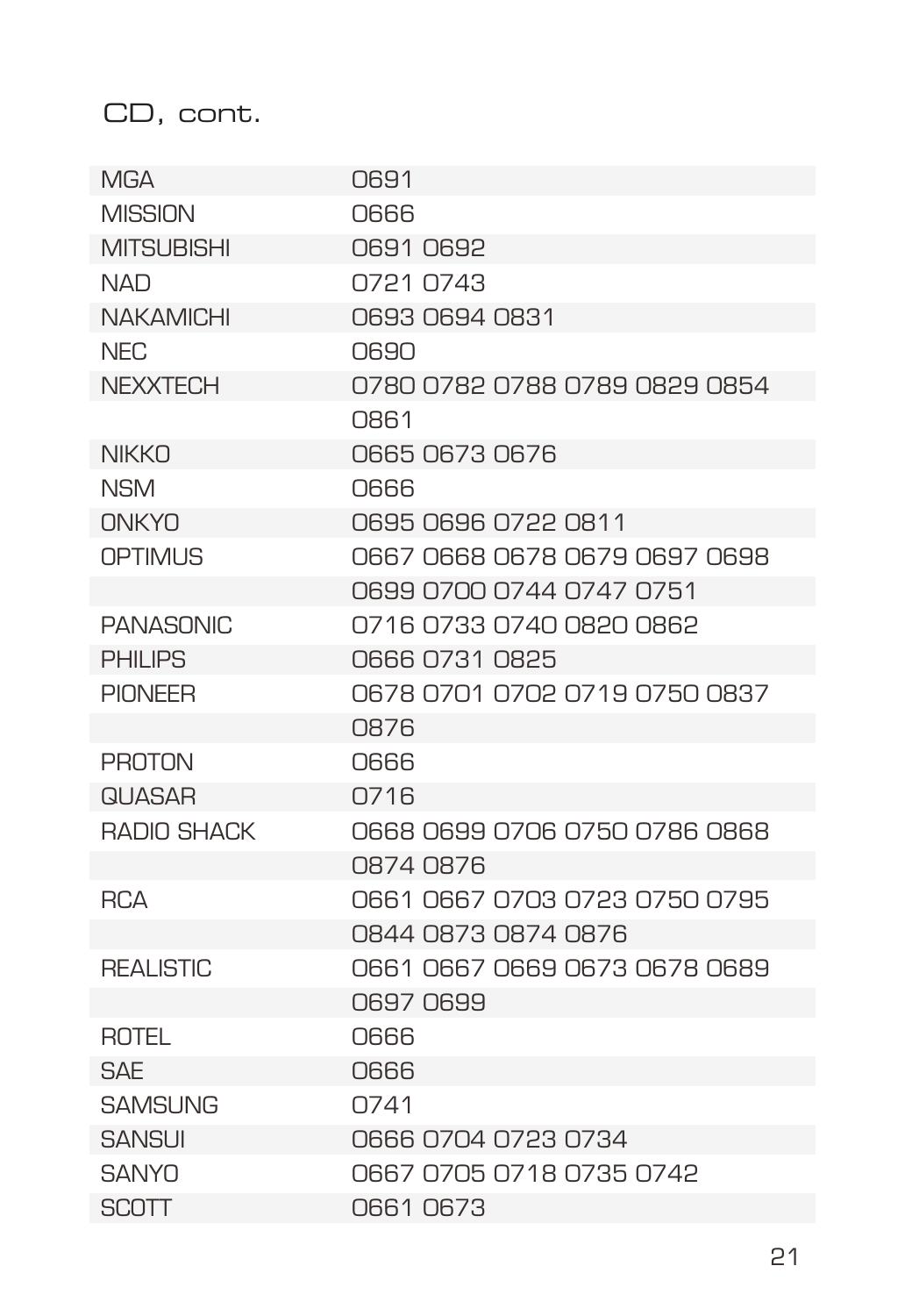CD, cont.

| <b>SEARS</b>         | 0679 0689 0777                |
|----------------------|-------------------------------|
| <b>SHARP</b>         | 0679 0689                     |
| <b>SHERWOOD</b>      | 0681 0689 0698 0706 0859      |
| <b>SHI IRF</b>       | 0690                          |
| SONY                 | 0707 0792 0794 0800           |
| <b>STS</b>           | <b>CBBB</b>                   |
| <b>SYLVANIA</b>      | <b>NG66</b>                   |
| <b>SYMPHONIC</b>     | 0709                          |
| <b>TEAC</b>          | 0676 0689 0699 0709 0710 0711 |
|                      | <b>Q856</b>                   |
| <b>TECHNICS</b>      | 0716 0733 0820 0862           |
| <b>THETA DIGITAL</b> | O731                          |
| <b>TOSHIBA</b>       | 0721                          |
| <b>VICTOR</b>        | <b>O682</b>                   |
| YAMAHA               | 0665 0712 0713 0724 0846      |
| <b>7FNITH</b>        | 0676 0730 0759 0784 0850      |
|                      |                               |
|                      |                               |
| Audio                |                               |
| <b>AIWA</b>          | 0839 0842 0851 0860           |
| <b>APFX</b>          | 0436                          |
| APPI F iPND          | 0885                          |
| <b>BOSE</b>          | 0672 0774 0775                |
| <b>CARVER</b>        | 0825                          |
| <b>CENTRIOS</b>      | 0762 0763 0764 1055 0854      |
| <b>CITIZEN</b>       | 0826                          |
| <b>CRITERION</b>     | 0448                          |
| <b>DEI PHI</b>       | 0708                          |
| <b>DENON</b>         | 0803 0817 0852                |
| DI JRARRAND          | 0776                          |
| <b>FISHER</b>        | 0814 0821                     |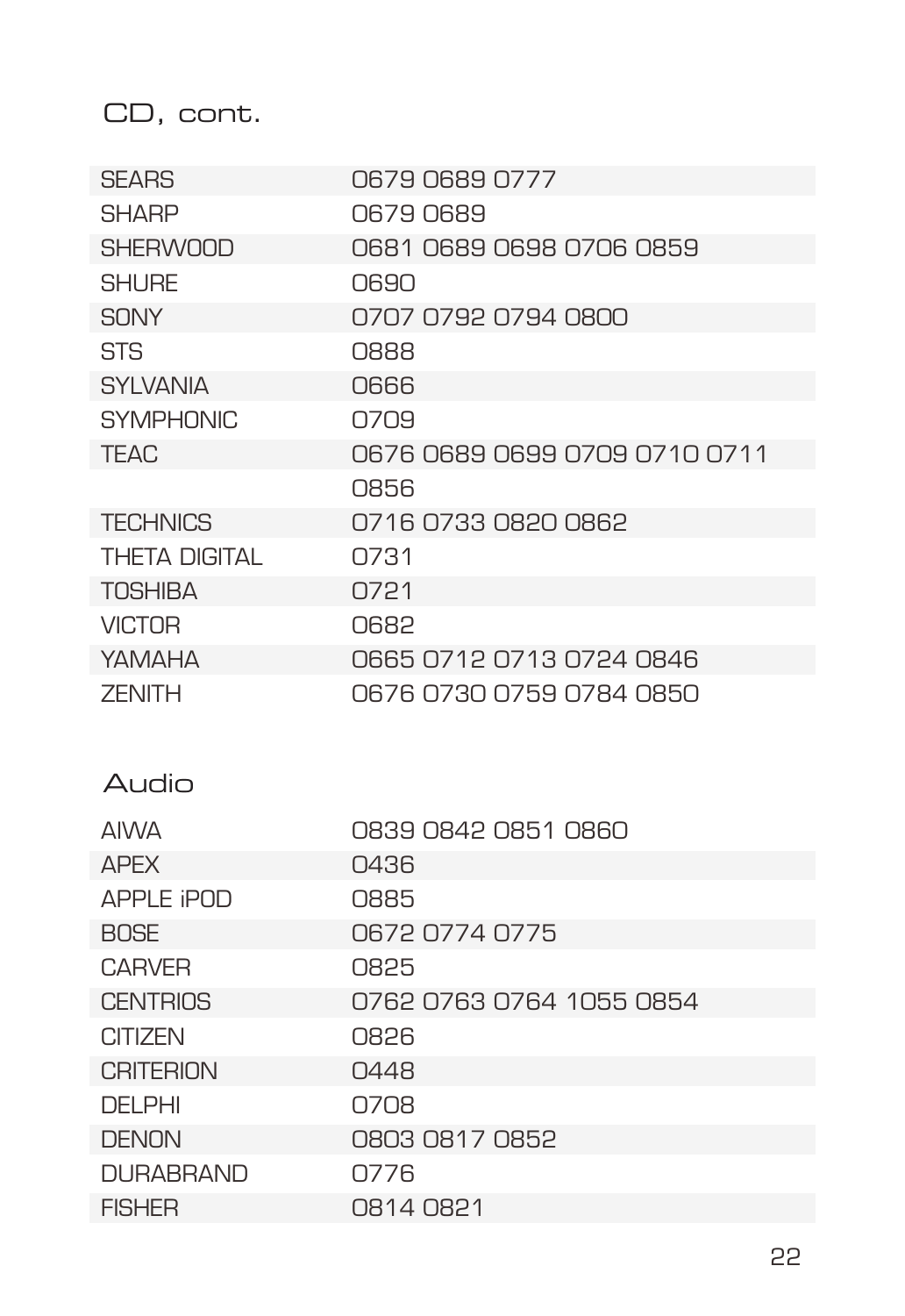Audio, cont.

| <b>GOLDSTAR</b>      | 0766                          |
|----------------------|-------------------------------|
| <b>HARMAN KARDON</b> | 0804 0818                     |
| <b>INSIGNIA</b>      | 1066                          |
| <b>iPOD</b>          | 0884                          |
| , IVC                | 0790 0813 0819                |
| <b>KFNWOOD</b>       | 0881 0683 0808 0816 0828 0832 |
|                      | 0869                          |
| <b>KODA</b>          | O763                          |
| KNSS                 | Q415                          |
| <b>MAGNAVOX</b>      | 0796 0814 0915 0756           |
| <b>MARANTZ</b>       | O688 O824                     |
| <b>MITSUBISHI</b>    | O877                          |
| <b>NAD</b>           | 0721 0739 0743                |
| <b>NELSON</b>        | 0854                          |
| <b>NFO</b>           | 0725                          |
| <b>NEXXTECH</b>      | 1066 1055 0780 0782 0788 0789 |
|                      | 0829 0854 0861                |
| <b>NORCENT</b>       | 0928                          |
| ONKYO                | 0805 0811 0804 0975           |
| <b>OPTIMUS</b>       | 0667 0747 0748 0749 0751 0752 |
|                      | 0754 0793                     |
| <b>PANASONIC</b>     | 0791 0810 0815 0823 0863 0864 |
|                      | 0974 0950                     |
| PHII IPS             | 0755 0814 0823 0824 0825 0756 |
|                      | 0757                          |
| <b>PIONEER</b>       | 0880 0837 0866 0867 0878 0976 |
|                      | 0754 0752 0751                |
| <b>RADIO SHACK</b>   | 0706 0754 0793 0806 0865 0866 |
|                      | 0867 0868 0875 0878 0879      |
| <b>RCA</b>           | 0717 0726 0772 0781 0795 0827 |
|                      | 0845 0866 0867 0870 0871 0872 |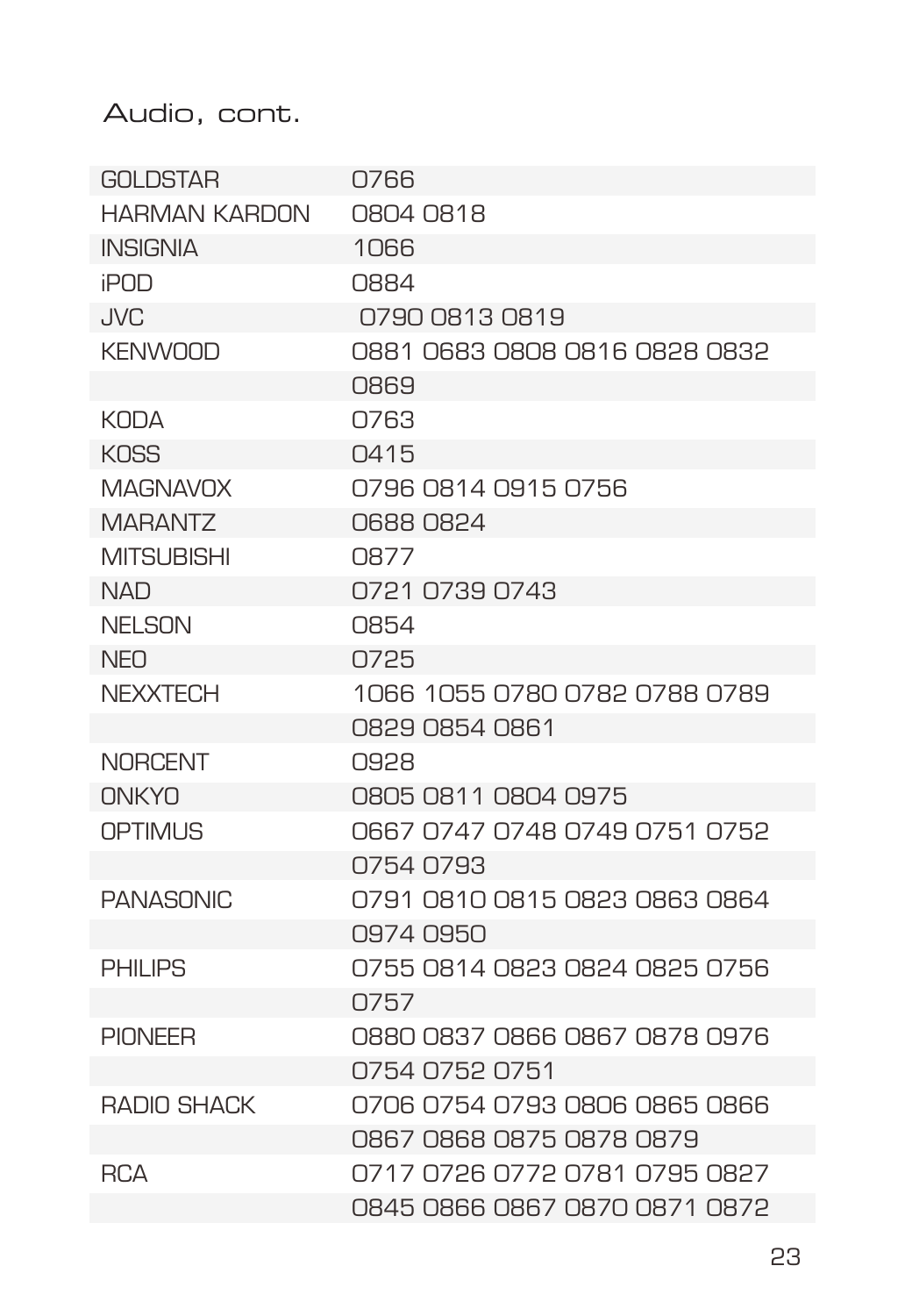Audio, cont.

| RCA (cont.)      | 0875 0878 0879 0449 0920      |
|------------------|-------------------------------|
| <b>REALISTIC</b> | 0822                          |
| <b>REGENT</b>    | 0776                          |
| <b>RIO</b>       | 0405 0787                     |
| SARA             | 0919                          |
| <b>SAMSUNG</b>   | 0454                          |
| SANYO            | 0705                          |
| <b>SCOTT</b>     | 0768                          |
| <b>SHARP</b>     | 0671 0684 0809                |
| <b>SHERWOOD</b>  | 0706 0806 0858 0859           |
| <b>SIRIUS</b>    | 0746 0684                     |
| <b>SKYFI</b>     | 0725                          |
| SONY             | 0753 0323 0778 0779 0785 0797 |
|                  | 0798 0799 0833 0834 0835 0836 |
|                  | 0843 0986                     |
| <b>TAN</b>       | 0725                          |
| <b>TEAC</b>      | 0710 0807 0855 0856 0857      |
| <b>TECHNICS</b>  | 0791 0810 0815 0823 0863 0864 |
| <b>TEVION</b>    | 0448                          |
| <b>VENTURER</b>  | 0745                          |
| VZID             | 0600 0883                     |
| WONDER O         | 762                           |
| <b>XM RADIO</b>  | 0708 0725                     |
| ΥΔΜΔΗΔ           | 0801 0802 0838 0840 0841 0846 |
|                  | 0847 0848 0849 0767           |
| <b>ZENITH</b>    | 0676 0730 0749 0759 0765 0766 |
|                  | 0784 0814 0787 0850 0405      |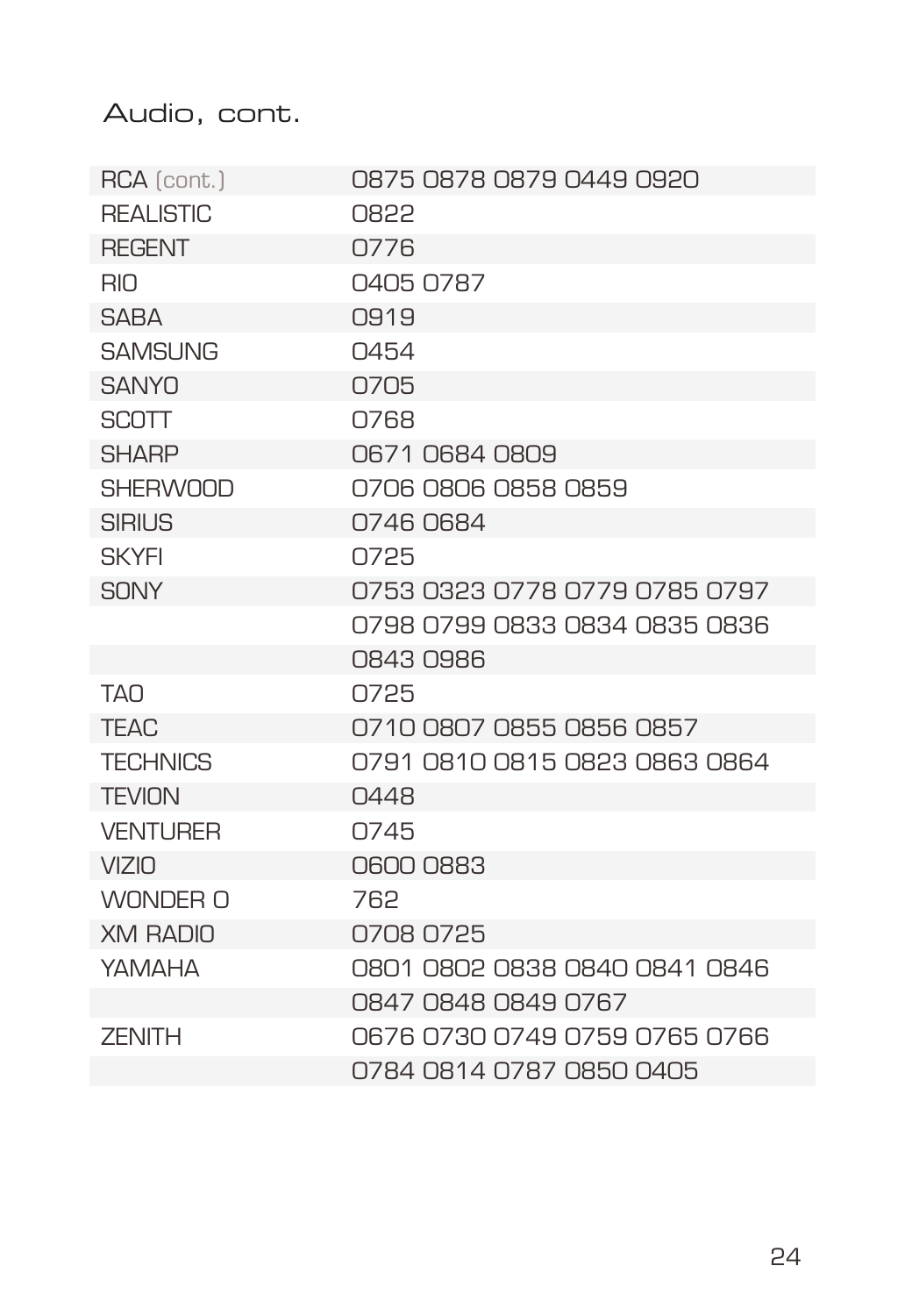Cable

| ARC                          | 0461 0463 0464 0465 0466      |  |
|------------------------------|-------------------------------|--|
| <b>ADELPHIA</b>              | 05120511                      |  |
| <b>ALLEGRO</b>               | 0524 0525                     |  |
| <b>AMERICAST</b>             | 0527                          |  |
| <b>ANTRONIX</b>              | 0468 0469                     |  |
| <b>ARCHER</b>                | 0468 0469 0470 0471           |  |
| <b>AT&amp;T</b>              | 1753 0511                     |  |
| BFI I                        | 1755                          |  |
| <b>BELL SOUTH</b>            | 0527                          |  |
| <b>CABLETENNA</b>            | 0468                          |  |
| <b>CABLEVIEW</b>             | 0468                          |  |
| <b>CABLEVISION</b>           | 0506 0512                     |  |
| <b>CENTURY</b>               | 0471                          |  |
| <b>CHARTER</b>               | 0512 0529                     |  |
| <b>CISCO</b>                 | 0498 0497 0506 0535 0512 0466 |  |
|                              | 0496                          |  |
| <b>CITIZEN</b>               | 0471                          |  |
| CI FARMAX                    | Q462                          |  |
| <b>COGECO</b>                | 0511                          |  |
| COLOR VOICE                  | 0472 0473                     |  |
| <b>COMCAST</b>               | 0533 0543 0511                |  |
| <b>COMTRONICS</b>            | 0474 0475                     |  |
| <b>CONTEC</b>                | 0476                          |  |
| COX                          | 0529                          |  |
| <b>DIGITAL MUSIC EXPRESS</b> |                               |  |
|                              | 0514                          |  |
| <b>DIRECTOR</b>              | 0511                          |  |
| <b>EASTERN</b>               | 0477                          |  |
| <b>EVERQUEST</b>             | 0474                          |  |
| <b>GARRARD</b>               | 0471                          |  |
| <b>GC ELECTRONICS</b>        | 0469                          |  |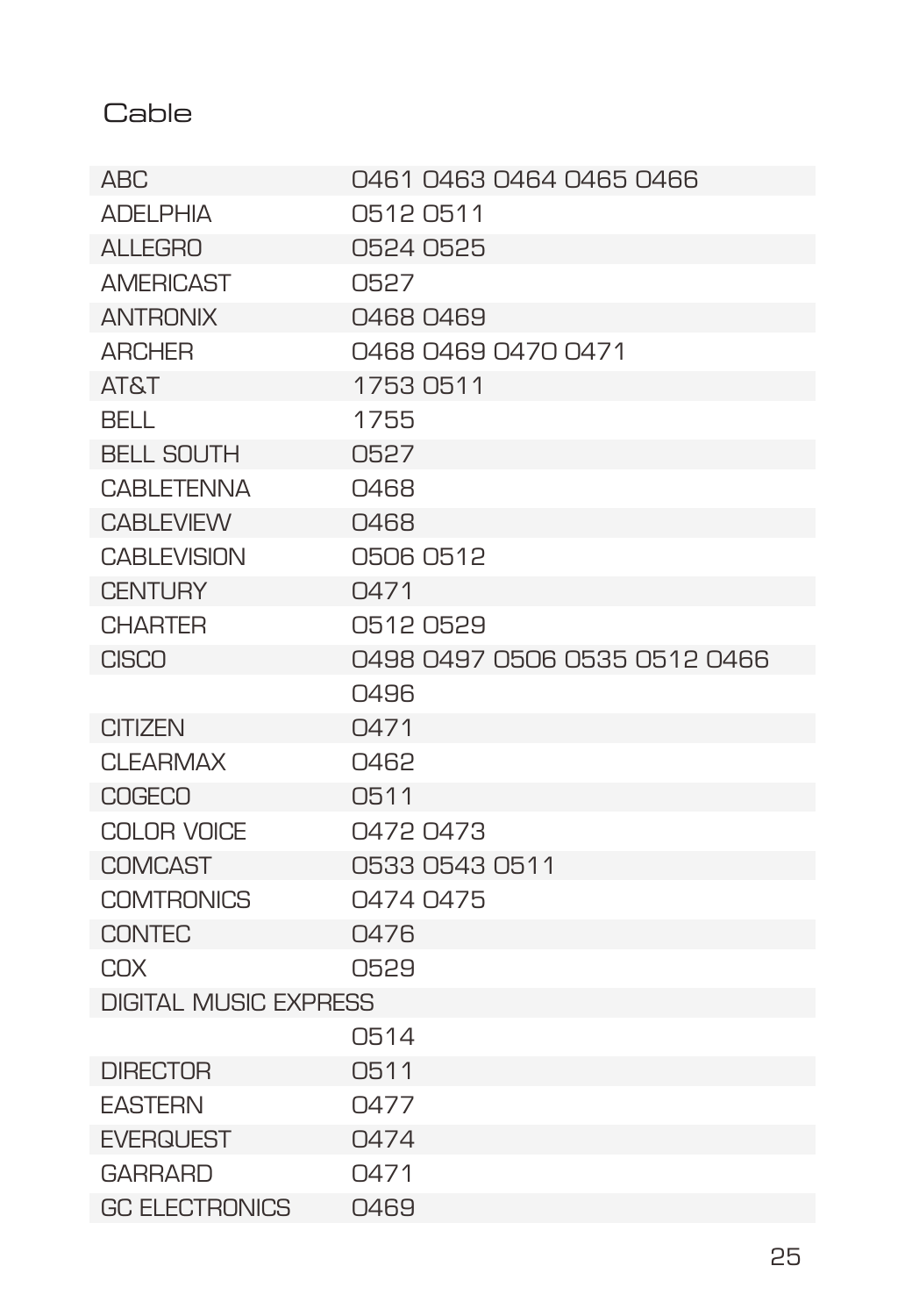#### Cable, cont.

| GE                             | 0549                          |
|--------------------------------|-------------------------------|
| <b>GEMINI</b>                  | 0536 0479                     |
| <b>GENERAL INSTRUMENT (GI)</b> |                               |
|                                | 0509 0461 0465 0511 0513 0518 |
|                                | 0530 0531 0514 0464 0463      |
| <b>GOLDSTAR</b>                | 0494                          |
| <b>HAMLIN</b>                  | 0461 0480 0481 0482           |
| <b>HITACHI</b>                 | 0463                          |
| <b>ILLICO</b>                  | 0506 0512                     |
| <b>JASCO</b>                   | Q471                          |
| <b>JERROLD</b>                 | 0509 0461 0465 0518 0464 0511 |
|                                | 04630526                      |
| <b>MAGNAVOX</b>                | Q485                          |
| <b>MEMOREX</b>                 | 0486                          |
| <b>MOTOROLA</b>                | 0545 0529 1754 0509 0465 0513 |
|                                | 0518 0530 0531 0464 0511 0533 |
|                                | 0526 0463 0533                |
| MOVIF TIMF                     | 0487                          |
| <b>NOVAPLEX</b>                | 0528                          |
| <b>NOWTV</b>                   | 1045                          |
| <b>NSC</b>                     | 0487                          |
| <b>NAK</b>                     | 0476 0489                     |
| <b>PACF</b>                    | 0532                          |
| <b>PANASONIC</b>               | 0460 0508                     |
| <b>PARAGON</b>                 | 0486                          |
| <b>PHILIPS</b>                 | 0471 0479 0485 0490 0491 0492 |
| PHILIPS-MAGNAVOX               | 0505 0534                     |
| <b>PIONEER</b>                 | 0494 0478 0506 0493           |
| <b>PULSAR</b>                  | 0486                          |
| <b>QI JASAR</b>                | 0486                          |
| <b>RADIO SHACK</b>             | 0517 0505 0534 0525           |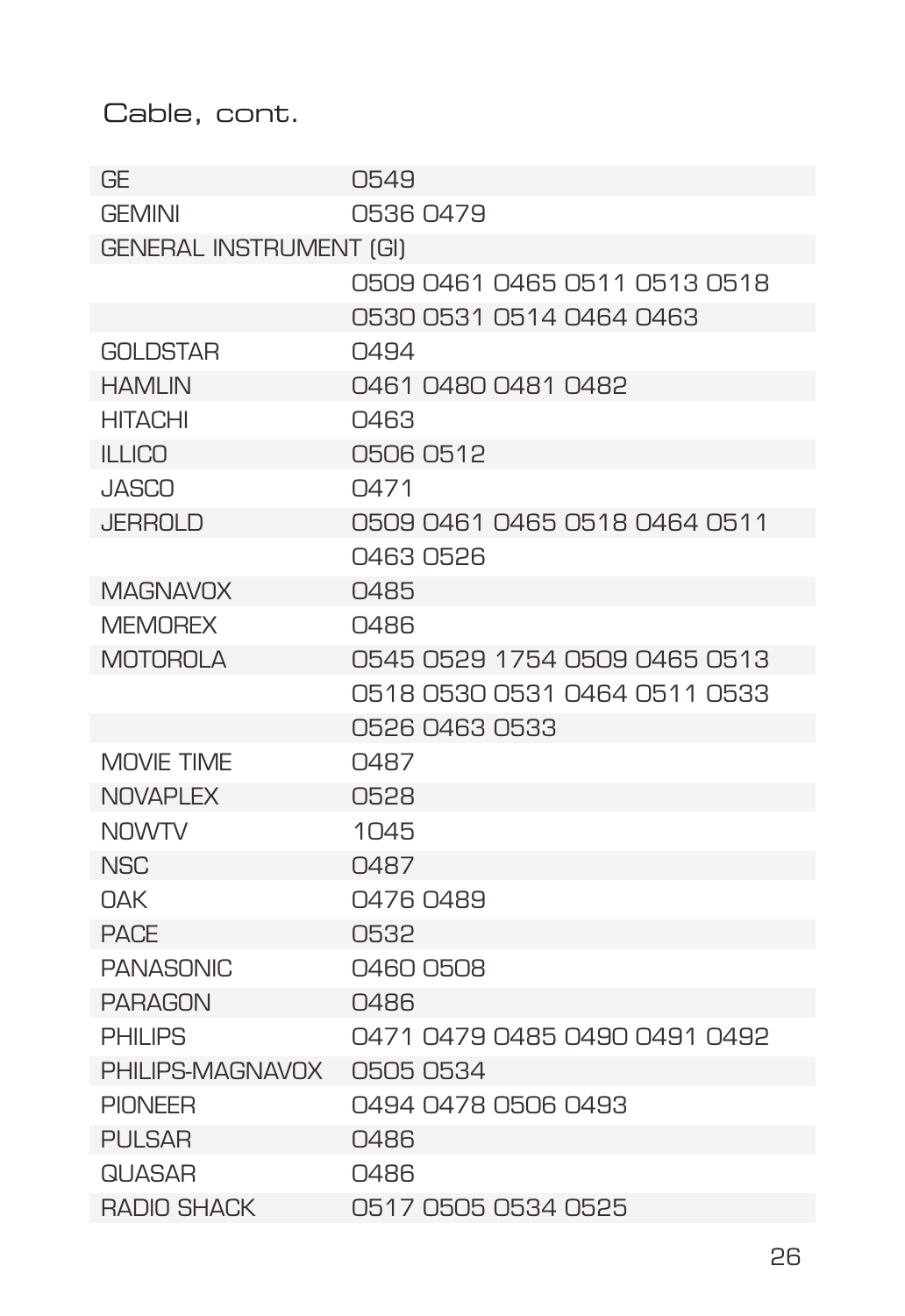Cable, cont.

| <b>RCA</b>                | 0460 0471 0507                |
|---------------------------|-------------------------------|
| <b>RCN</b>                | 0529                          |
| <b>REALISTIC</b>          | 0469                          |
| REGAL                     | 0482                          |
| <b>REGENCY</b>            | 0477                          |
| <b>REMBRANDT</b>          | 0463                          |
| <b>ROGERS</b>             | 0506 0512                     |
| <b>RUNCO</b>              | 0486                          |
| <b>SAMSUNG</b>            | 0494 0474                     |
| <b>SCIENTIFIC ATLANTA</b> | 0498 0497 0506 0535 0512 0466 |
|                           | 04.96                         |
| <b>SHAW</b>               | 0511                          |
| <b>SIGNAL</b>             | 0474                          |
| <b>SIGNATURE</b>          | 0463                          |
| SI MARX                   | 0474                          |
| <b>SPRUCER</b>            | 0460                          |
| <b>STANDARD</b>           | 0499                          |
| <b>STAR SIGHT</b>         | 0507                          |
| <b>STAR TRAK</b>          | 0516                          |
| <b>STARCOM</b>            | 0461 0518                     |
| <b>STARGATE</b>           | 0474                          |
| <b>TANDY</b>              | 0500                          |
| <b>TELEVIEW</b>           | 0474                          |
| <b>TEXSCAN</b>            | 0499                          |
| <b>TIME WARNER</b>        | 0529 0506 0512                |
| <b>TOCOM</b>              | 0464 0511 0513                |
| <b>TOSHIBA</b>            | 0486                          |
| <b>TV86</b>               | 0487                          |
| <b>UNIKA</b>              | 0468 0469 0471                |
| <b>UNITED CABLE</b>       | 0461                          |
| <b>UNIVERSAL</b>          | 0468 0469 0470 0471 0502 0524 |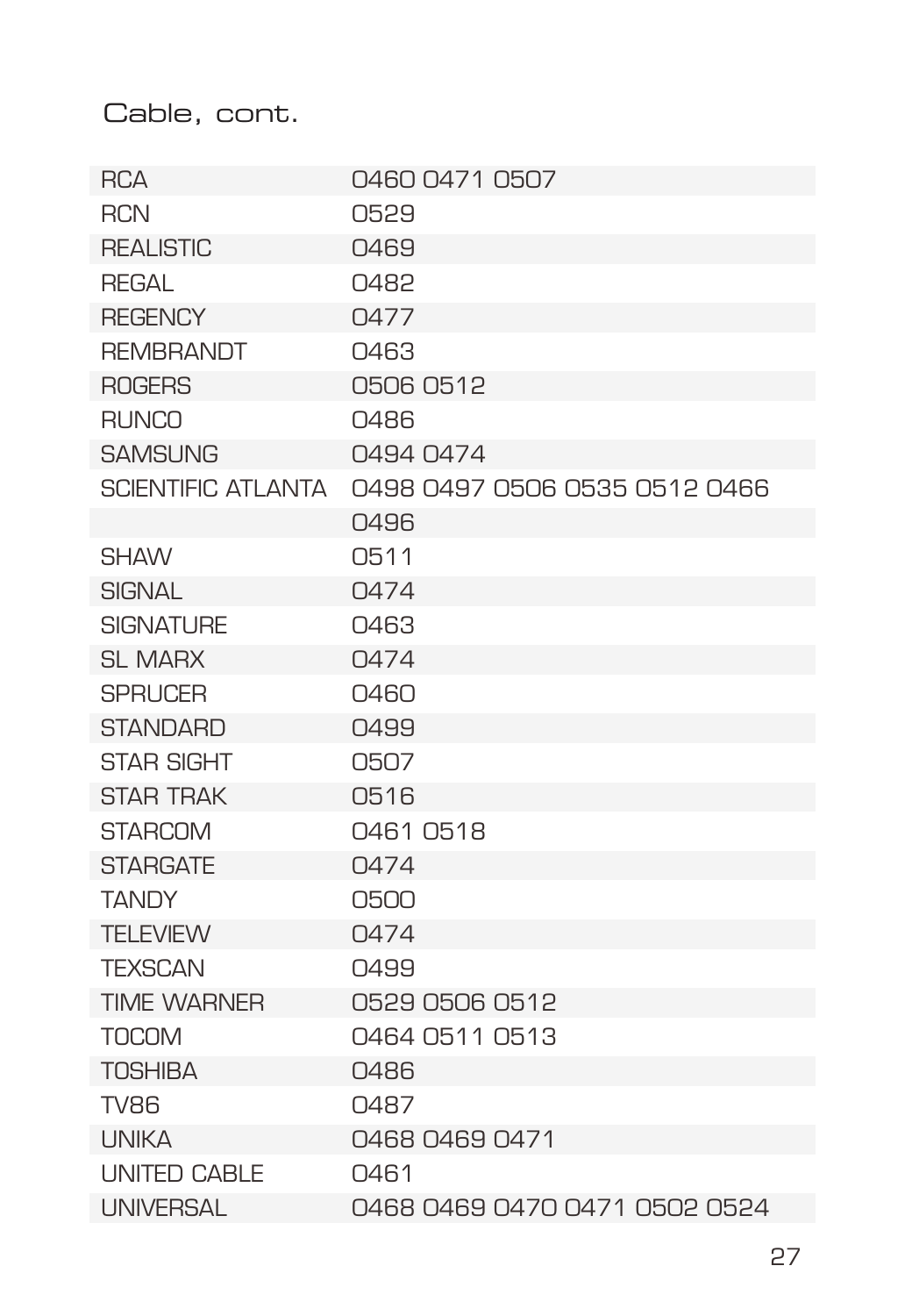Cable, cont.

| <b>VERIZON</b>        | 0506 0529                     |
|-----------------------|-------------------------------|
| <b>VIDEO TECH</b>     | 0550                          |
| <b>VIDEOTRON</b>      | 0506 0512                     |
| <b>VIDEOWAY</b>       | 0504                          |
| <b>VIEWSTAR</b>       | 0475 0485 0487 0500           |
| <b>VISIONETICS</b>    | 1 <sub>046</sub>              |
| <b>ZENITH</b>         | 0503 0525 0471 0486 0521 0522 |
|                       | 0523                          |
| <b>ZENITH NETWORK</b> | 0527                          |

**Satellite** (including Set-top Box, WebTV and DTV) (use code (A)(B) etc. if you have 2 or more of the same device)

| <b>ADTH</b>           | 1033                           |
|-----------------------|--------------------------------|
| <b>AMPLICA</b>        | 0575                           |
| BELL.                 | 0655 0628                      |
| <b>BELL EXPRESSVU</b> | 0654 0647 0655 0628            |
| <b>CENTURY</b>        | 0547                           |
| CHANNEL MASTER        | 0577 0578 0579                 |
| <b>CHAPPARAL</b>      | 0560 0561                      |
| <b>CHEYENNE</b>       | 0561                           |
| <b>COOLSAT</b>        | 1036 0546                      |
| <b>DIGIVAY</b>        | 1034                           |
| <b>DIRECT</b>         | 1049 1766 1767 1768 0622 0632  |
|                       | 0629 0623 0576 0586 0616 0613  |
|                       | 0630 0634 0636 0638 0641 0652  |
|                       | 0653 0657 0659 0607 0619 0537  |
|                       | 0538 0539                      |
| DISH NFTWORK          | 0655(A) 0647(B) 0628 0612 0654 |
|                       | 0588 0589 0590                 |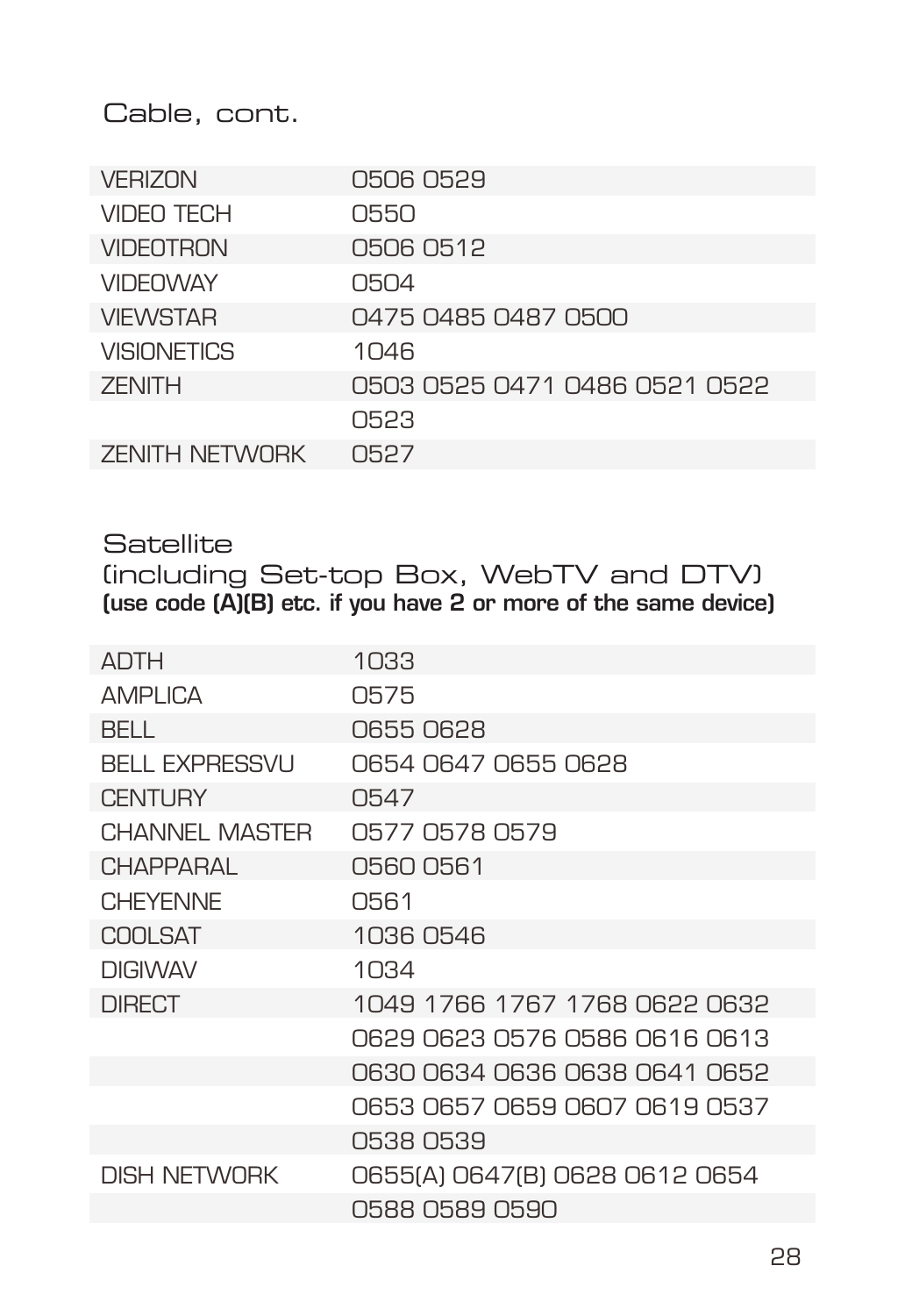Satellite, cont. (including Set-top Box, WebTV and DTV)

| <b>DISHPRO</b>                 | 0588 0589 0590 0654             |
|--------------------------------|---------------------------------|
| <b>DRAKE</b>                   | 0562 0574 0587                  |
| <b>DREAMBOX</b>                | 06140620                        |
| <b>DX ANTENNA</b>              | 05680582                        |
| <b>ECHOSPHERE</b>              | 0628                            |
| <b>ECHOSTAR</b>                | 0655(A) 0647(B) 0628 0612 0654  |
|                                | 0588 0589 0590                  |
| <b>EXPRESSVU</b>               | 0654 0647 0655 0628             |
| <b>FORTEC STAR</b>             | 0569 0555 0556 0557 0558 0559   |
| <b>FUJITSU</b>                 | 0591 0592                       |
| GE                             | 1769 1032 0636 0649 0637 0622   |
|                                | 0653 0650 0651 0652             |
| <b>GEMINI</b>                  | 0595                            |
| <b>GENERAL INSTRUMENT (GI)</b> |                                 |
|                                | 0627(A) 0642(B) 0643(C) 0644(D) |
|                                | 0648 0640 0645 0564 0565 0566   |
|                                | 0593                            |
| <b>GLOBECAST</b>               | 0553 1047                       |
| <b>GO VIDEO</b>                | <b>N610</b>                     |
| <b>HITACHI</b>                 | 0638 0629 0630 0632 0641 0607   |
| <b>HUGHES NETWORK</b>          | 0632(A) 0638(B) 0629(C) 0430(D) |
|                                | 0621 0641 0607 0580             |
| <b>JVC</b>                     | 0628 0612                       |
| <b>KENWOOD</b>                 | 0598                            |
| $\overline{G}$                 | 0607 0632 0641                  |
| <b>LUXOR</b>                   | 0599                            |
| <b>MACOM</b>                   | 0600                            |
| <b>MAGNAVOX</b>                | 0576 0612 0639                  |
| <b>MICROYAL</b>                | 1763                            |
| <b>MITSUBISHI</b>              | 0641 0632 0638 0629 0630 0607   |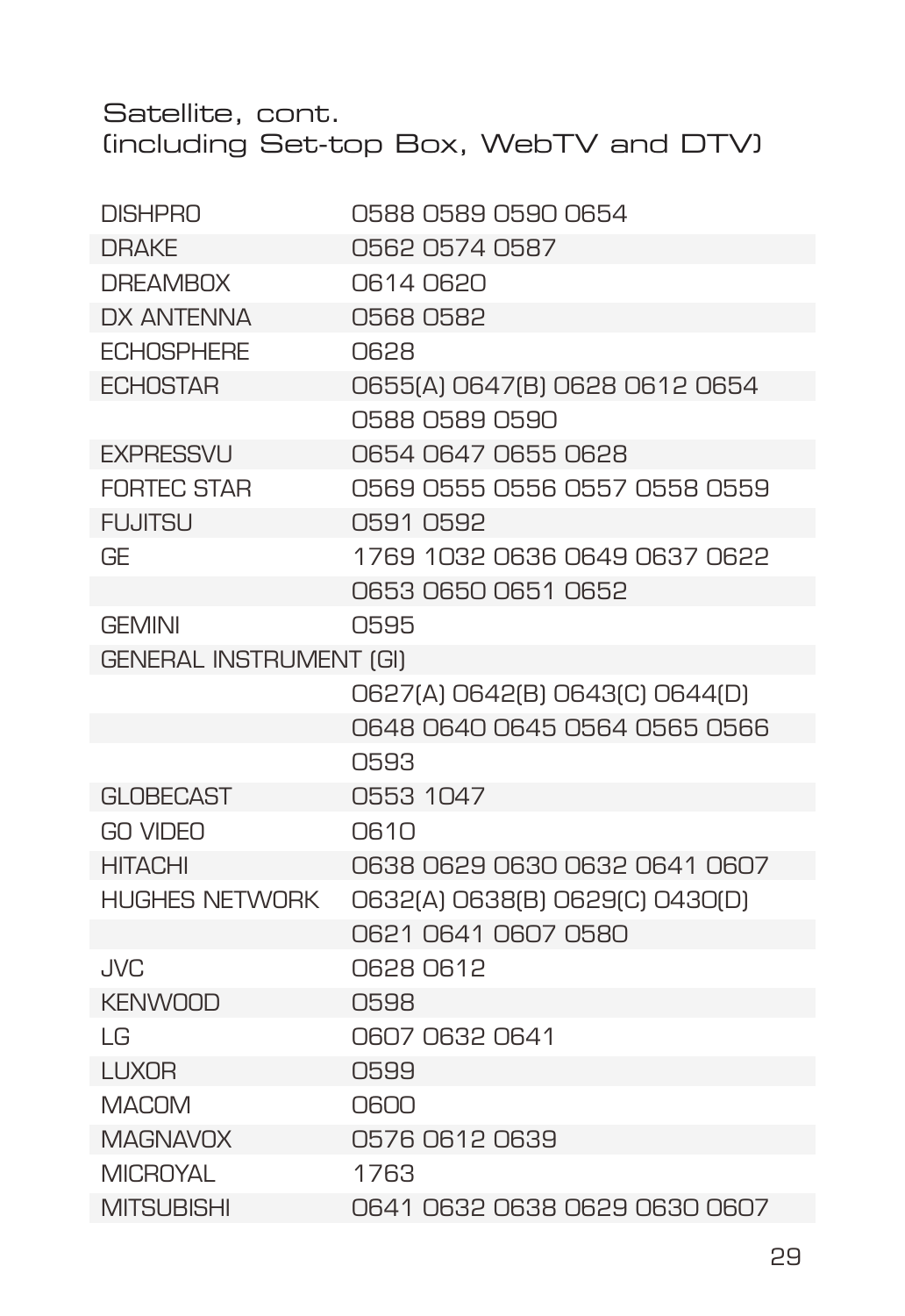#### Satellite, cont. (including Set-top Box, WebTV and DTV)

| <b>MOTOROLA</b>    | 0646 0648 0618 0640           |
|--------------------|-------------------------------|
| <b>NEOSAT</b>      | 1761                          |
| NET                | 0548 0606                     |
| <b>NORSTAT</b>     | 0601                          |
| NOVAPI FX          | 0535                          |
| ORION              | 1762                          |
| <b>PACF</b>        | 0614 0615 0646                |
| <b>PANASONIC</b>   | 0626 0586 0596                |
| <b>PANSAT</b>      | 1035 0584 1048                |
| PHII IPS           | 0541 0576 0612 0621 0629 0630 |
|                    | 0632 0638 0641 0639 0607 0605 |
| PHILIPS-MAGNAVOX   | 0576 0612 0639                |
| <b>PIONEER</b>     | 0604                          |
| <b>PRIMESTAR</b>   | 0627 0640                     |
| <b>PROSAT</b>      | 0563                          |
| <b>PROSCAN</b>     | 1032 0636 0637 0650 0653 0651 |
|                    | O652                          |
| <b>RCA</b>         | 1032 0636 0649 0637 0622 0658 |
|                    | 0653 0650 0651 0652 0098      |
| <b>REALISTIC</b>   | 06030567                      |
| <b>SAMSONIC</b>    | 1764                          |
| <b>SAMSUNG</b>     | 0594 0583 0613 0616 0619 0540 |
| <b>SHARP</b>       | 0604                          |
| SIFRRA I II III    | 0561                          |
| <b>SKY NETWORK</b> | 0542 0541 0614 0615 0646 0537 |
|                    | 0538 0539                     |
| <b>SONY</b>        | 0623 0657 0659 0585 0602      |
| <b>STAR SIGHT</b>  | 0633                          |
| <b>STAR TRAK</b>   | 0608                          |
| <b>STARCHOICE</b>  | 0640 0645 0627                |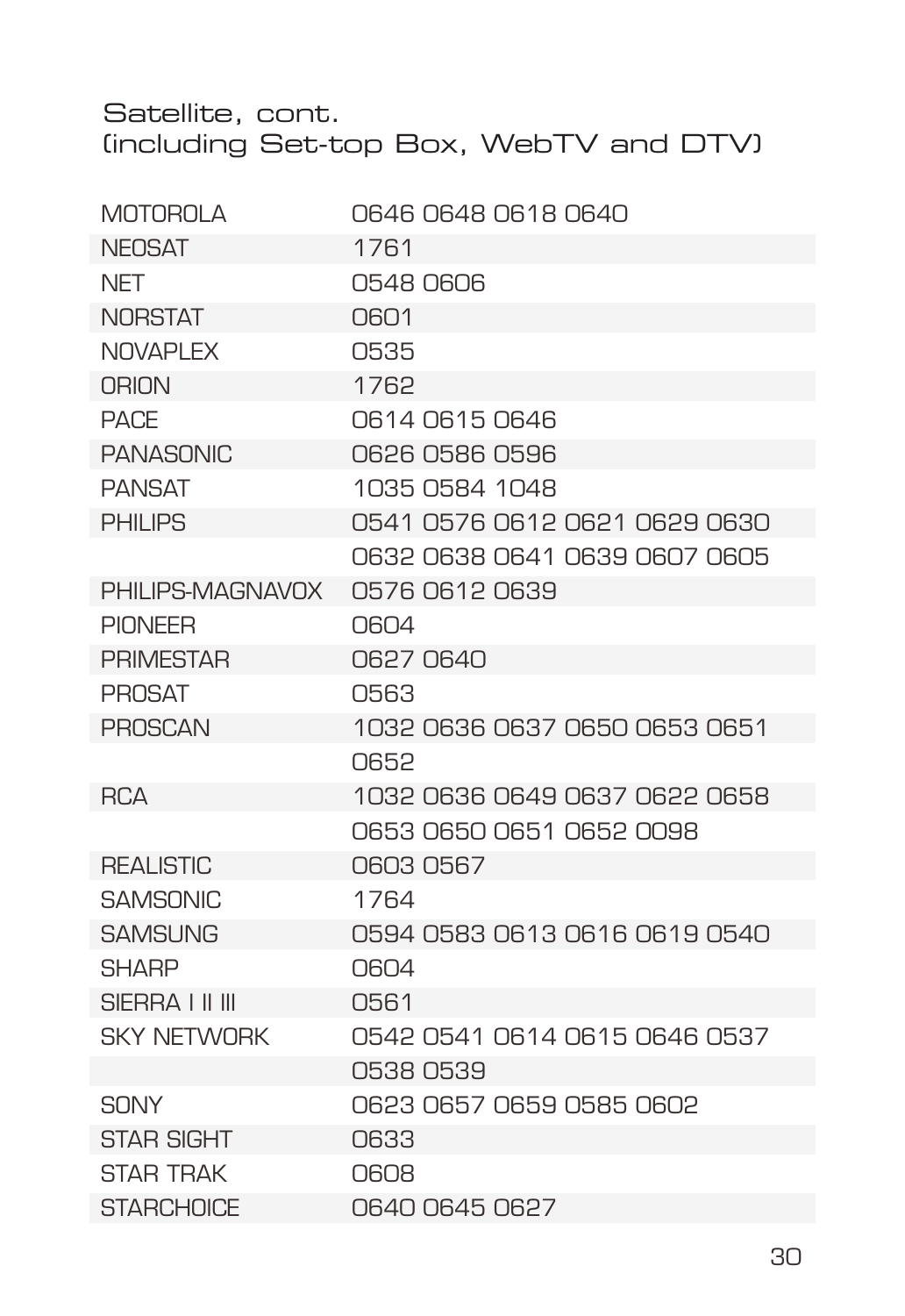Satellite, cont. (including Set-top Box, WebTV and DTV)

| STS                 | 0568 0570 0571                |
|---------------------|-------------------------------|
| SUPER GUIDE         | 0609                          |
| <b>SYLVANIA</b>     | 0581                          |
| <b>TELSAT</b>       | 0547                          |
| <b>THOMSON</b>      | 0541 0636                     |
| TOSHIBA             | 0641 0632 0638 0629 0630 0607 |
|                     | 0572 0624 0625 0631           |
| <b>TVA</b>          | 0551                          |
| <b>ULTIMATETV</b>   | 0653 0659                     |
| <b>UNIDEN</b>       | 0633 0573 0611                |
| <b>UNITED</b>       | 0597                          |
| <b>VIDEO CIPHER</b> | 0574                          |
| <b>VIEWSAT</b>      | 1037                          |
| <b>VISIONTEC</b>    | 0552                          |
| V-TECH              | 1039                          |
| WEB TV              | 06120585                      |
| <b>ZENITH</b>       | 0617 0634 0656 0595 0646 0562 |
|                     | 0574 0587 0635                |

#### DVD

| <b>ACESONIC</b> | 1119                |
|-----------------|---------------------|
| <b>ADVENT</b>   | 0922                |
| <b>AFREEY</b>   | 0417                |
| <b>AIWA</b>     | 0414                |
| AKAI            | 0395 0435 1105 1113 |
| <b>ALLEGRO</b>  | 0245 0405           |
| <b>AMES</b>     | 0431                |
| <b>AMW</b>      | 0917 0918           |
| <b>ANABA</b>    | 0961                |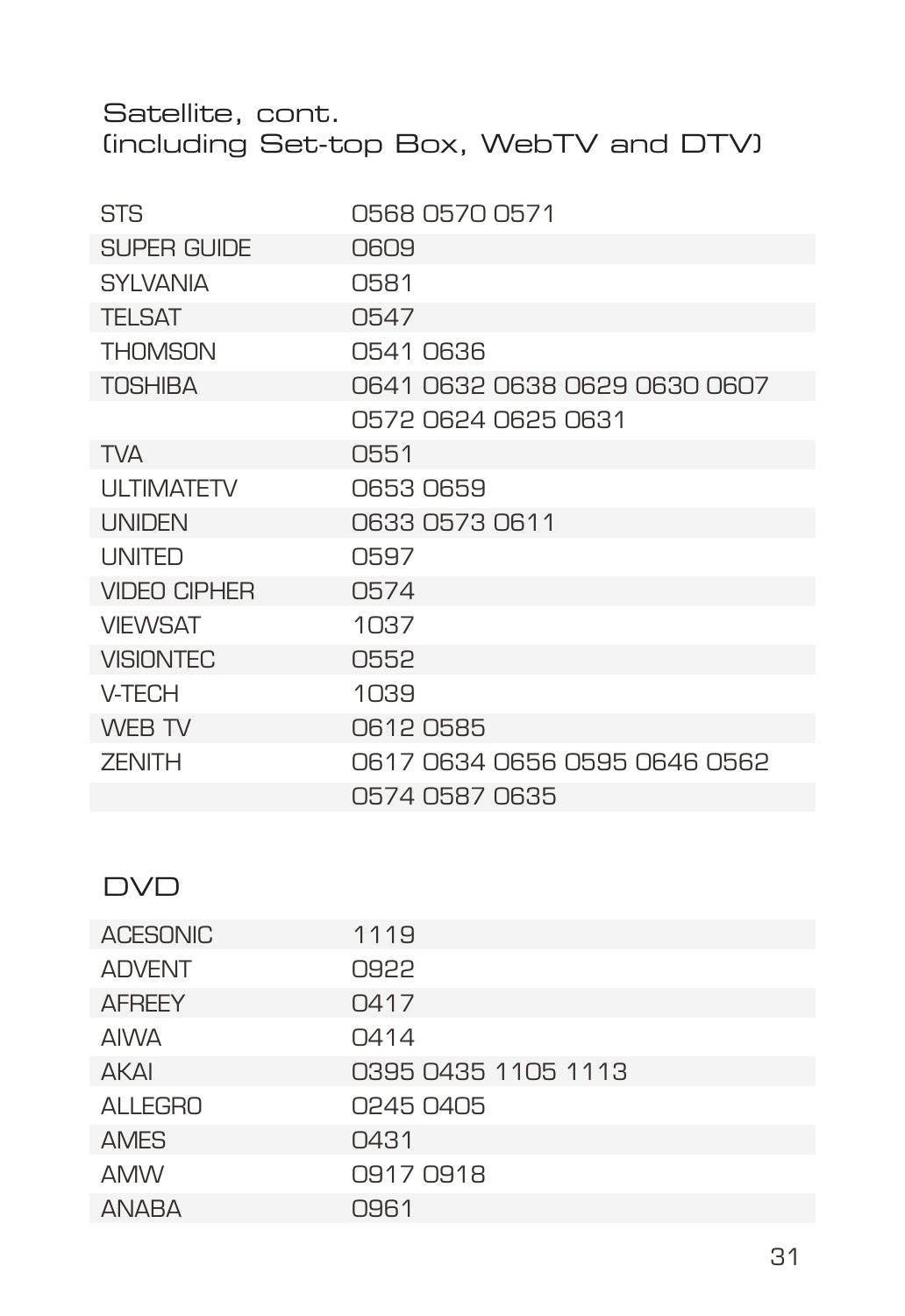| <b>APFX</b>            | 0386 0390 0391 0392 0424 0430 |
|------------------------|-------------------------------|
|                        | 0436 0439 0445 0457 0459 0938 |
|                        | 0913 0401 0949                |
| <b>ASPIRE</b>          | 0933                          |
| <b>ASTAR</b>           | 1093                          |
| A-TRFND                | 0393                          |
| <b>AUDIOVOX</b>        | 1390 0921 1117                |
| <b>AXION</b>           | 0921                          |
| R & K                  | 0978                          |
| <b>BLAUPUNKT</b>       | $\bigcap$ 430                 |
| <b>BLUESKY</b>         | 0415 0445 1125                |
| RI I I-RAY 1           | 411 1403 1399 1398 1397 1396  |
|                        | 1389 1129 0405 1500           |
| <b>BODYSONIC</b>       | Q417                          |
| <b>BOSE</b>            | 0672                          |
| <b>BOSS</b>            | O.911                         |
| <b>BOSTON ACOUSTIC</b> | 1098                          |
| <b>BRITANIA</b>        | 1395                          |
| <b>BROKSONIC</b>       | 0932 0967 0394                |
| CAVS                   | 115                           |
| <b>CENTRIOS</b>        | 0951 1067 1068 0921 1054 1055 |
|                        | 1059 1060 1061 1064 1065 1062 |
|                        | 0449                          |
| <b>CHANGHONG</b>       | $\bigcap$ 4 $\bigcap$ 1       |
| <b>CINEVISION</b>      | 0405                          |
| <b>CITECH</b>          | 1073                          |
| <b>CITIZEN</b>         | 1073                          |
| <b>CLASSIC</b>         | 0431 1051 0401                |
| <b>COBY</b>            | 0926 0946 0947 0916 0445 0928 |
|                        | 0894 1091 1101 1111 1112 1124 |
| CONCEPT                | 0430                          |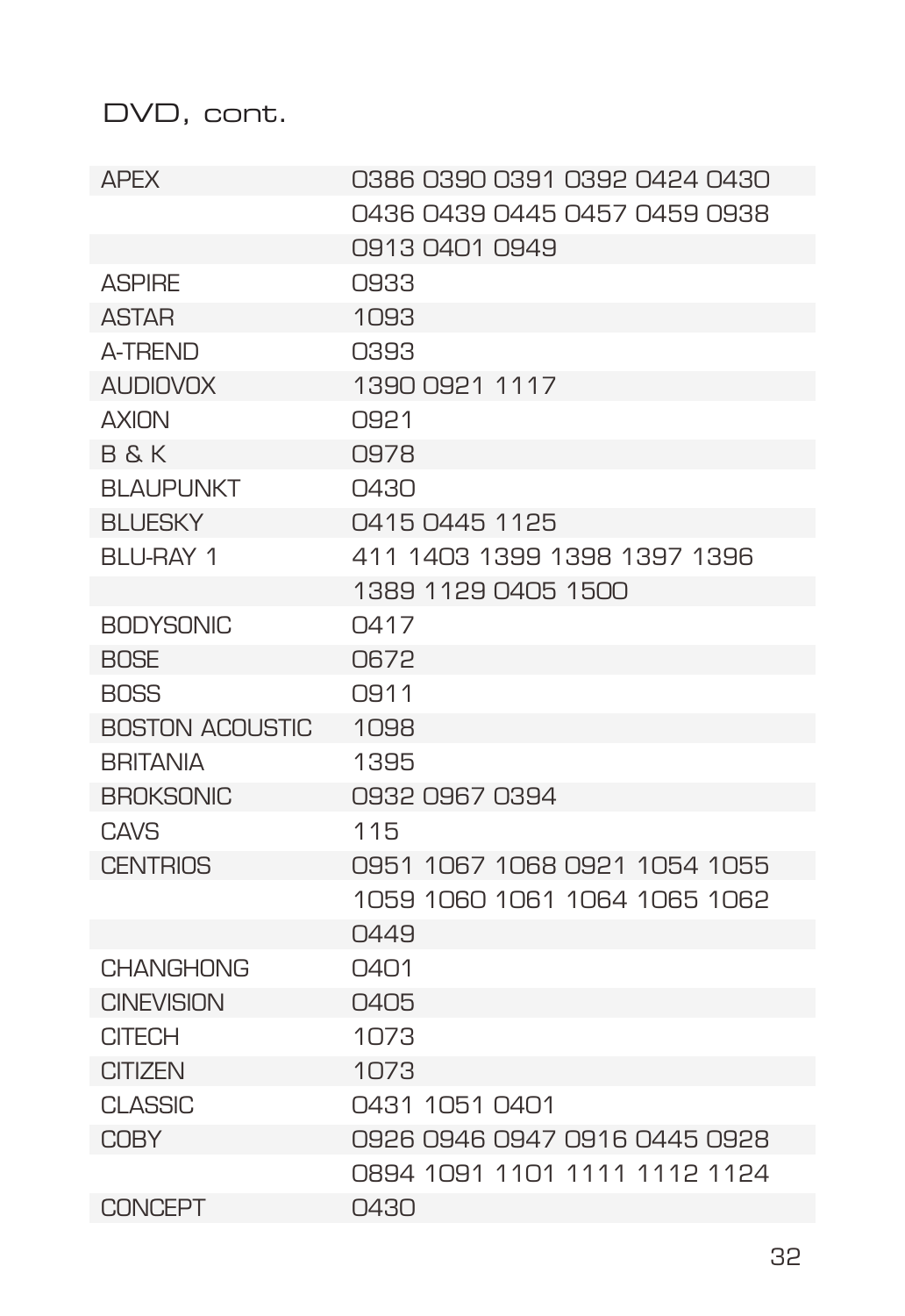| CONIA                       | 0445                          |
|-----------------------------|-------------------------------|
| <b>CONTEL</b>               | 1401                          |
| <b>CRITERION</b>            | 0448                          |
| <b>CURTIS INTERNATIONAL</b> |                               |
|                             | 0929 0928 0894                |
| <b>CYBERHOME</b>            | 1053 0393 0985 0939           |
| <b>CYBERVISION</b>          | 1391                          |
| CYTRON                      | 0446 0388                     |
| <b>DAFWOO</b>               | 0440 0441 0444 0971 0965      |
| <b>DENON</b>                | 1411 0400 0421                |
| DENZEL                      | 0428                          |
| <b>DESAY</b>                | 0958                          |
| <b>DIAMOND VISION</b>       | 0948 0892 0896                |
| <b>DIGIX</b>                | 0934                          |
| <b>DIGITREX</b>             | 0445                          |
| <b>DISNEY</b>               | 0458                          |
| <b>DRIVE</b>                | 1094                          |
| <b>DUAL</b>                 | 0447 0984 0956 0428 0446 1092 |
| <b>DURABRAND</b>            | 0449 0405 0446 1086 1087 1088 |
|                             | 1089 1090                     |
| <b>DVD</b>                  | 2000 0402                     |
| <b>EIGERVISION</b>          | 1116                          |
| FI TA                       | 0434 0435                     |
| <b>EMERSON</b>              | 0405 0940 0899 0456 0458      |
| <b>FSA</b>                  | 0956                          |
| <b>FSCIENT</b>              | 1412                          |
| <b>FARENHEIT</b>            | 0960                          |
| <b>FISHER</b>               | 0416                          |
| <b>FI INAI</b>              | 0456 0458 0899                |
| GF                          | 0409 0430                     |
| <b>GOLDSTAR</b>             | 0405                          |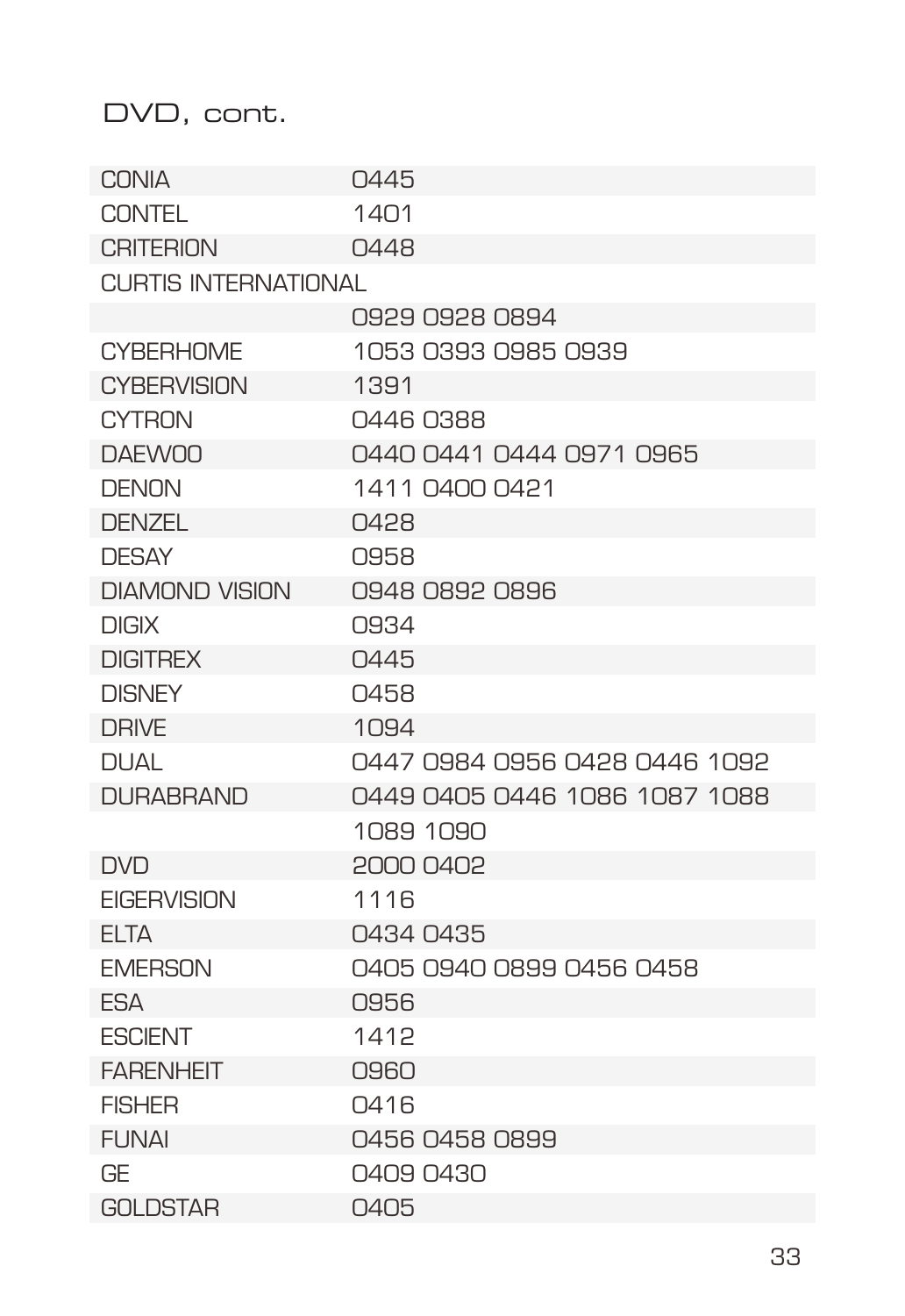| GO-VIDEO              | 0431 0937 0971 0454 0902 0901 |
|-----------------------|-------------------------------|
|                       | 0407 0426 0455                |
| <b>GPX</b>            | 0936 0944                     |
| <b>GRADIENTE</b>      | 0415 1393 1394                |
| <b>GRFFNHILL</b>      | $\bigcap$ 430                 |
| HAA7                  | 0451 0452                     |
| <b>HAIER</b>          | 0935                          |
| <b>HARMAN KARDON</b>  | 0427                          |
| HD-DVD                | 1403 1399 1398 1397 1396 1129 |
|                       | 1110 0405                     |
| <b>HITACHI</b>        | 0404 0407 0428 0419 0387      |
| <b>HITEKER</b>        | 0445                          |
| <b>HUMAX</b>          | 0912                          |
| $\mathbb{I}$ $\Omega$ | 0959 1070 1113                |
| <b>INFINITY</b>       | Q417                          |
| <b>INITIAL</b>        | 0430 1070 1085 1109           |
| <b>INSIGNIA</b>       | 1401 1070 1066 0456 0921 0430 |
|                       | 0905 0907 0405 1406 1407 1408 |
|                       | 1413 0458                     |
| <b>INTFGRA</b>        | <b>N422</b>                   |
| <b>IRT</b>            | 0894                          |
| JBL.                  | Q427                          |
| <b>JVC</b>            | 0398 0406 0408 0964 0900 1072 |
|                       | 0418 0923                     |
| <b>JWIN</b>           | 0390 0893 0895 1108           |
| <b>KAWASAKI</b>       | 0945 0449                     |
| <b>KENWOOD</b>        | 0400 0429                     |
| <b>KISS</b>           | Q428                          |
| KI H                  | 0430 0906 0386                |
| <b>KONKA</b>          | 0410 0411 0412 0413 0905      |
| <b>KOSS</b>           | 0415 0388                     |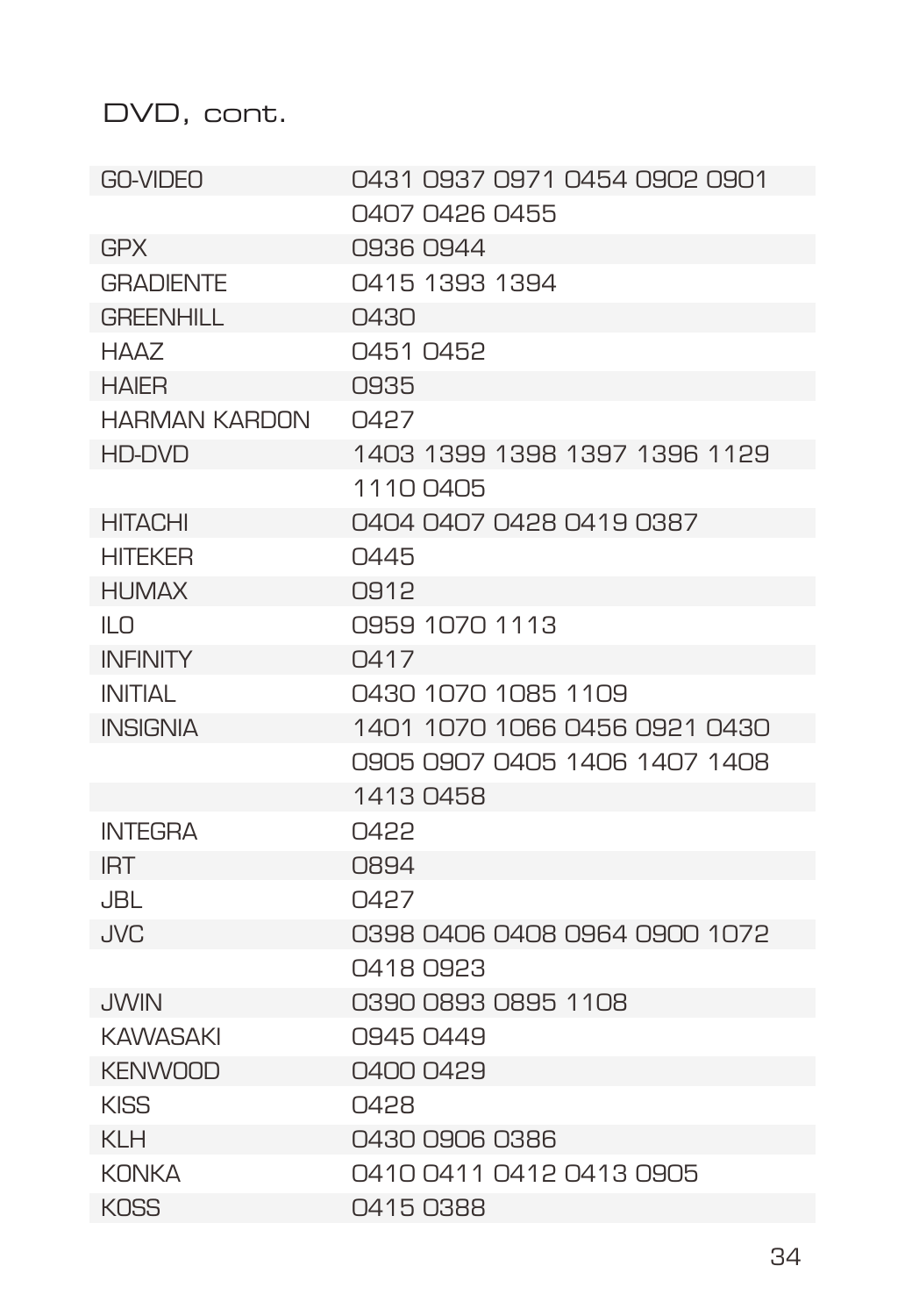| KXD                      | 0894                          |
|--------------------------|-------------------------------|
| <b>LASONIC</b>           | 1410 0451 0948                |
| <b>LENOXX</b>            | 0931 0435 1087 1088           |
| I G                      | 1404 1400 0405 0972 0907      |
| I INN                    | 0443                          |
| <b>LIQUIDVIDEO</b>       | O.921                         |
| LITEON                   | 0982 0902 0898 0959 1069      |
| ΜΑGΝΑVΩΧ                 | 1409 0398 0408 0458 0979 0981 |
|                          | 0980 0456 0915 0914 0969      |
| MARANTZ                  | 0398 0405 0408 0423 0981      |
| <b>MAXFNT</b>            | 0923 0903                     |
| <b>MEDION</b>            | 0911 0446 0903 0896 0959      |
| <b>MFMORFX</b>           | 0394 0446 1050 1118 1123      |
| <b>MFRIDIAN</b>          | 0398                          |
| <b>MICROSOFT</b>         | N4N9 11NN                     |
| <b>MICROVISION</b>       | 0911                          |
| <b>MINTEK</b>            | 0430                          |
| <b>MITSLIBISHI</b>       | 0430                          |
| <b>MI ISTEK</b>          | 0431                          |
| <b>MYRON &amp; DAVIS</b> | 0.962                         |
| <b>NAD</b>               | 1405 0405 0433                |
| <b>NAKAMICHI</b>         | 0432                          |
| NFC                      | 0405                          |
| <b>NESA</b>              | 0430 0962                     |
| <b>NEXXTECH</b>          | 1401 1066 0952 0954 0955 0956 |
|                          | 0934 1052 1054 1055 1056 1057 |
|                          | 1063 1064 0449 0949           |
| <b>NORCENT</b>           | 0926 0982 0927 0925 0928      |
| ONKYO                    | 0398 0422 0975                |
| OPTIMI IS                | N4N4 N4N3                     |
| <b>ORION</b>             | 0394                          |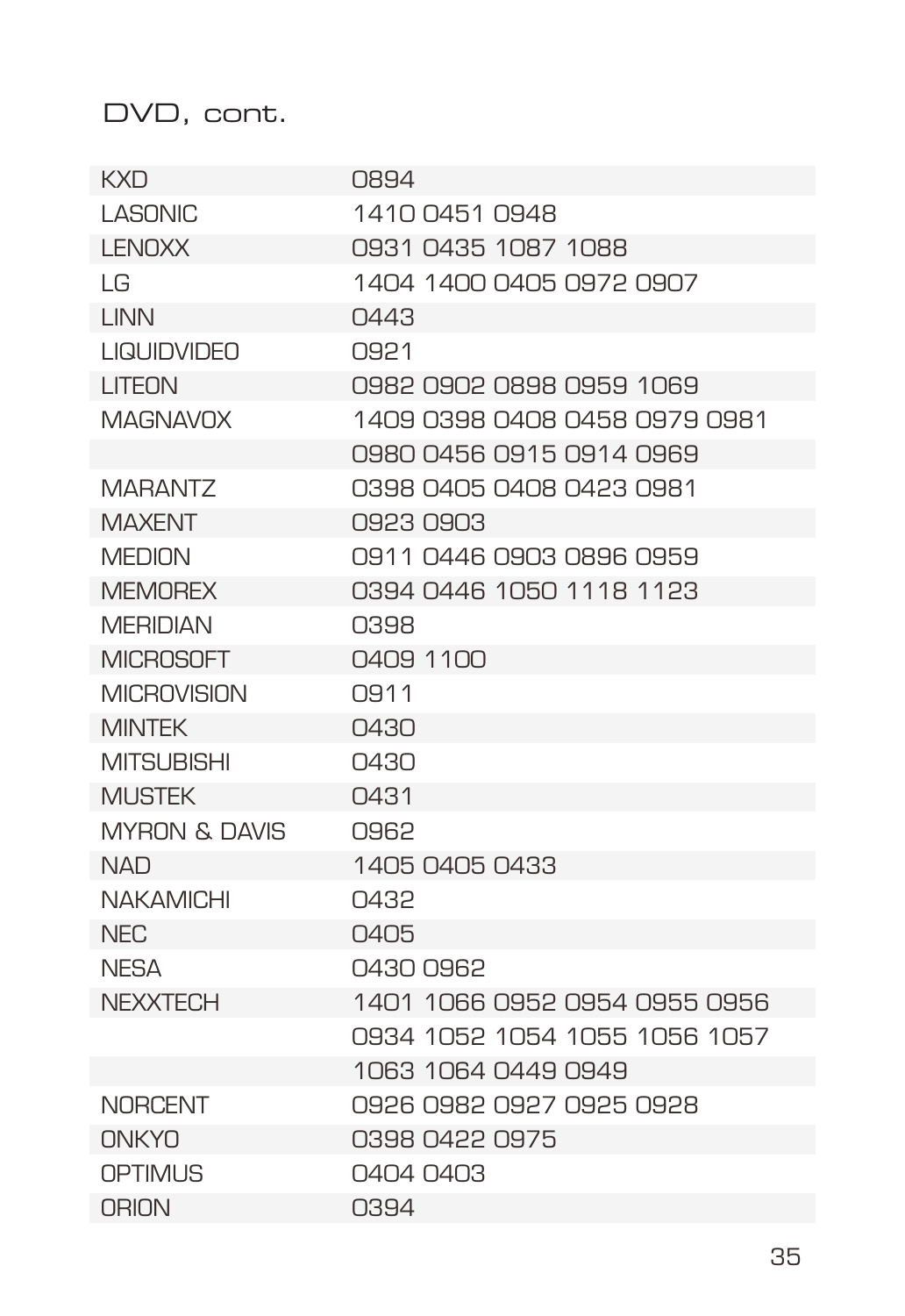| ORITRON              | 0415 1060                     |
|----------------------|-------------------------------|
| <b>PACIFIC</b>       | 0446                          |
| <b>PANASONIC</b>     | 1399 0396 0400 0974 0970 0437 |
|                      | 09500387                      |
| <b>PHILCO</b>        | 1392                          |
| PHII IPS             | 1129 0966 0914 1127 1128 1126 |
|                      | 0398 0408 0423 0755 0979 0981 |
|                      | 0980 0456 0458 0969 1096      |
| PHILIPS-MAGNAVOX     | 0398 0408 0423 0979 0980      |
| <b>PIONFFR</b>       | 1398 1397 0403 0404 0976 0977 |
|                      | 0968 0909 1084                |
| <b>PIVA</b>          | 1075                          |
| POI AROID            | 0385 0957 0949 1122           |
| POI K ALIDIO         | 0398 0408 0981                |
| <b>PORTLAND</b>      | 0435 0952                     |
| POWER ACOUSTIK       | 1107                          |
| PROI INF             | 0415                          |
| <b>PROSCAN</b>       | 0409 0890                     |
| <b>PROSONIC</b>      | 0926                          |
| PROTRON              | 0925                          |
| PYI F                | $\bigcap$ 910                 |
| RADIO SHACK          | 0449 0453 0919 0920           |
| <b>RCA</b>           | 0409 0415 0430 0449 0453 0920 |
|                      | 0890 1123                     |
| <b>REGENT</b>        | 0931 1086                     |
| <b>REOC</b>          | 0451                          |
| RIO                  | 0405                          |
| <b>RJ TECHNOLOGY</b> | 1076 1097                     |
| <b>ROSEN</b>         | 0930                          |
| ROTEL                | 0406                          |
| <b>SABA</b>          | 0919                          |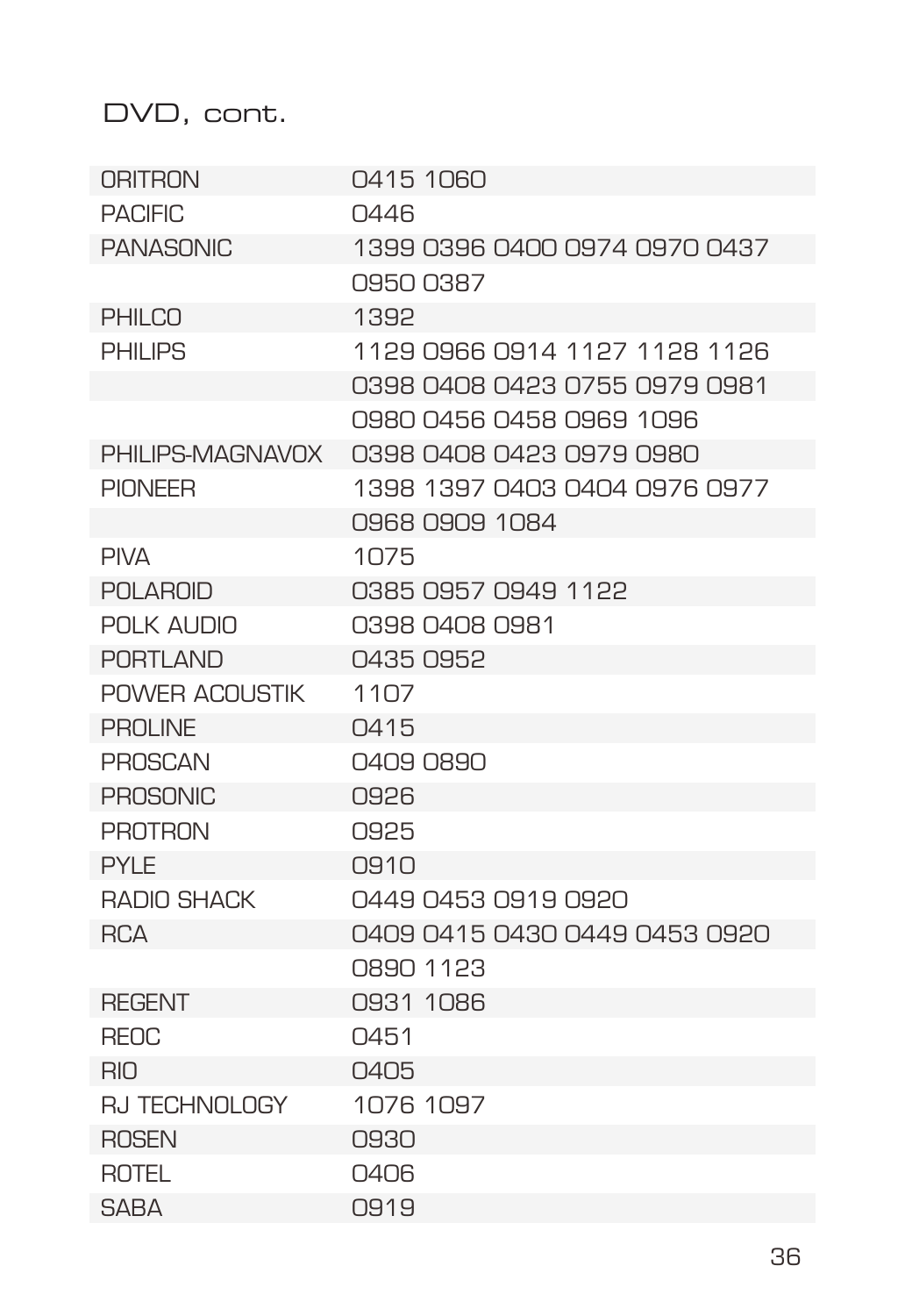| <b>SAMPO</b>           | Q417                          |
|------------------------|-------------------------------|
| <b>SAMSUNG</b>         | 1389 1388 1387 0407 0454 0942 |
|                        | 0963 0891 1099 0455           |
| <b>SANSUI</b>          | 0394 0967                     |
| <b>SANYO</b>           | 0904 0449 0416                |
| <b>SFARS</b>           | 0394 0456                     |
| <b>SEG</b>             | 0428                          |
| <b>SELECTRON</b>       | 1077 1078 1079 1080 1081 1082 |
|                        | 1083                          |
| <b>SFMP</b>            | 0388                          |
| <b>SENSORY SCIENCE</b> | 0.902                         |
| <b>SHARP</b>           | 1403 0397 0897 0908           |
| <b>SHERWOOD</b>        | 0425                          |
| <b>SHINCO</b>          | $\bigcap$ 430                 |
| <b>SHINSONIC</b>       | 0430                          |
| <b>SONIC BLUE</b>      | 0937                          |
| <b>SONY</b>            | 1396 0987 0988 0989 0399 0986 |
|                        | 0389                          |
| <b>SOUNDSTORM</b>      | 0910 0911                     |
| <b>SOVA</b>            | 1095                          |
| <b>SUNGALE</b>         | 09530947                      |
| <b>SUPERSCAN</b>       | 0456                          |
| <b>SUPERSONIC</b>      | 0944                          |
| SV2000                 | 0456                          |
| SVA                    | 0445 0.908                    |
| SYI VANIA              | 0456 0458 1106 0899           |
| <b>SYMPHONIC</b>       | 0456 0458 0899                |
| <b>TASCAM</b>          | 0406                          |
| <b>TEAC</b>            | 0404 0449 0405                |
| <b>TECHNICS</b>        | N4NN                          |
| <b>TECHWOOD</b>        | 0433 1071 0408                |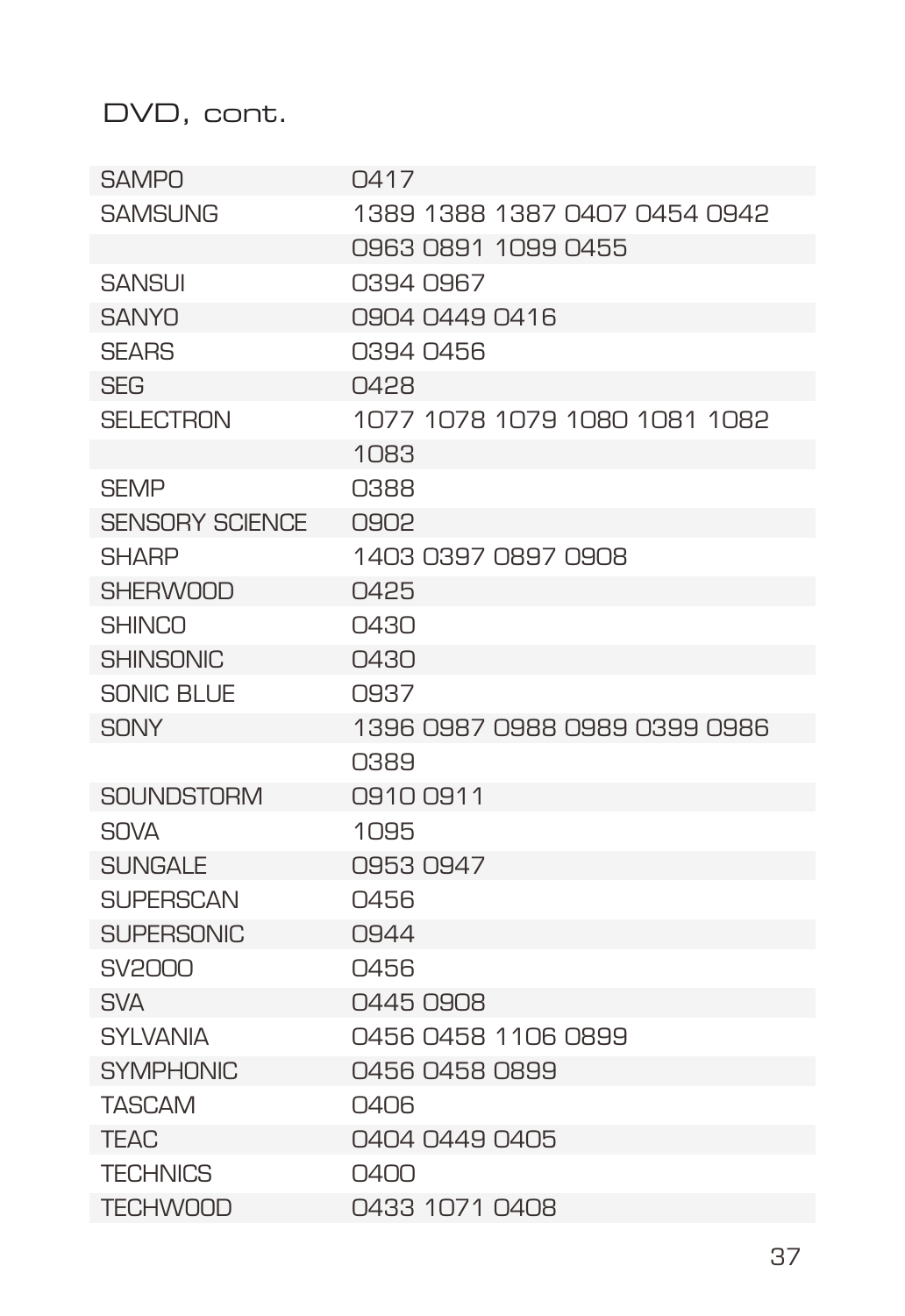| <b>TFRAPIN</b>      | 0943                          |
|---------------------|-------------------------------|
| <b>TFVION</b>       | 0388 0446 0447 0448 0450 0451 |
|                     | 0452                          |
| THFTA DIGITAL       | $\bigcap$ 4 $\bigcap$ 4       |
| TIVO                | 09120909                      |
| <b>TOSHIBA</b>      | 1110 1114 1120 0394 0398 0973 |
|                     | 0924 0983                     |
| <b>TREDEX</b>       | 0.941                         |
| <b>TRIJTECH</b>     | 1053 0971 1121                |
| <b>LINITED</b>      | 0449                          |
| <b>VENTURER</b>     | 1120 0449                     |
| VIZIO               | 1500 1502 1501 1419 0382      |
| <b>WESTINGHOUSE</b> | <b>0987</b>                   |
| <b>WHARFFDALF</b>   | 0442 0417                     |
| WHITE WESTINGHOUSE  |                               |
|                     | 0458                          |
| X-BOX               | 0409                          |
| <b>XFNILIS</b>      | 0388                          |
| YAMAHA              | 1402 0420 0979 0980 0408      |
| YAMAKAWA            | 0438 0428 1058                |
| <b>7FNITH</b>       | 0398 0405 0907                |

#### DVR

(use code (A)(B) etc. if you have 2 or more of the same device)

| <b>AT&amp;T</b>       | 0373      |
|-----------------------|-----------|
| BELL.                 | 0655 0628 |
| <b>BELL EXPRESSVU</b> | 0647 0655 |
| <b>CABLEVISION</b>    | 0506      |
| <b>CHARTER</b>        | 0533 0512 |
| CISCO                 | 0506      |
| COMCAST               | 0533      |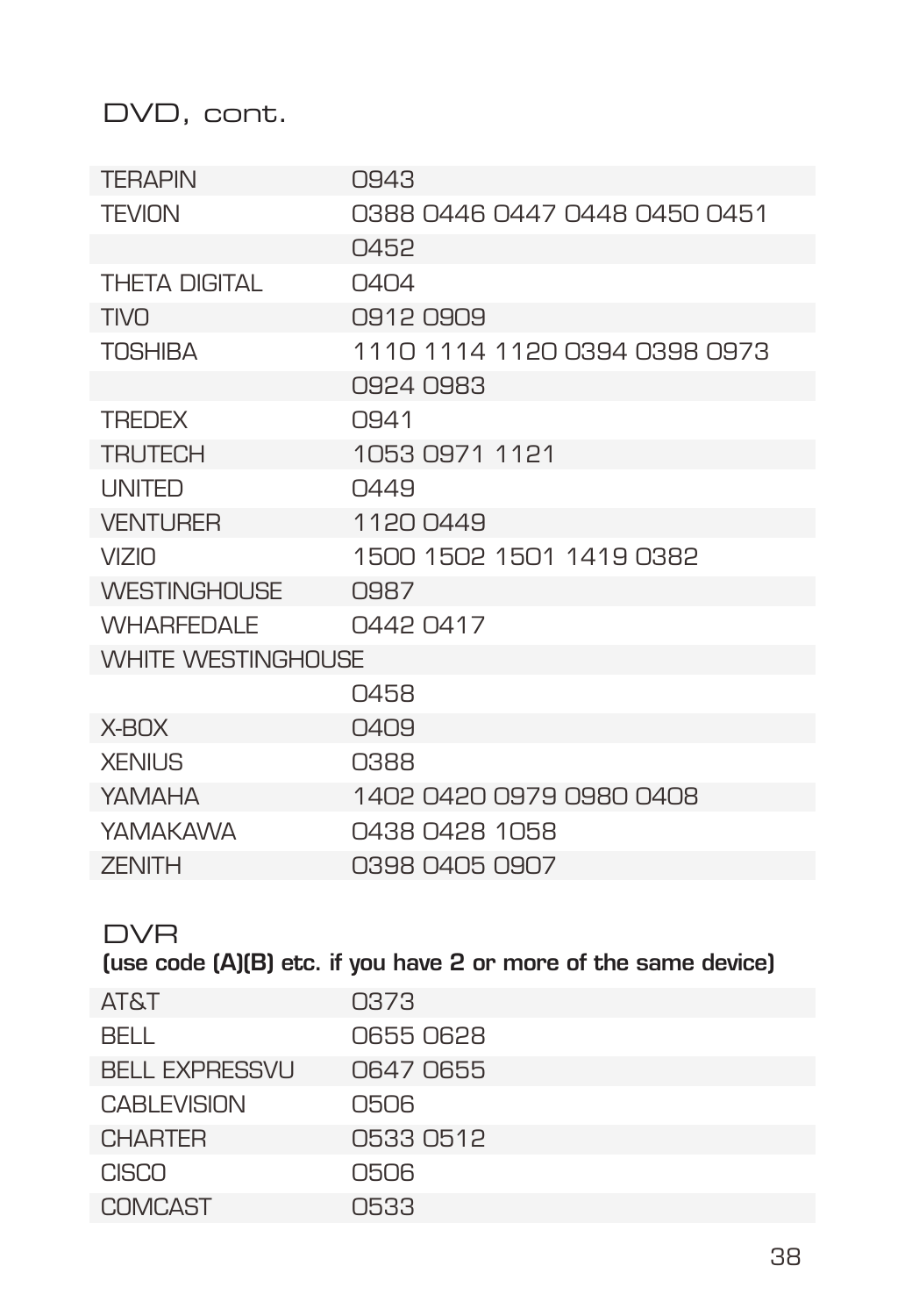DVR, cont.

| COX                       | 0533                         |
|---------------------------|------------------------------|
| <b>DIRECTV</b>            | 1049 1766 1767 1768          |
| <b>DISH NETWORK</b>       | 06550647                     |
| <b>DREAMBOX</b>           | 0620                         |
| <b>FCHOSTAR</b>           | 06550647                     |
| <b>FMTFC</b>              | 1385 1386                    |
| <b>EXPRESSVU</b>          | 0647 0655                    |
| <b>FORTEC STAR</b>        | 0569 0555 0556               |
| <b>HUGHES</b>             | 0580                         |
| <b>HUGHES NETWORK</b>     | 0621 0580                    |
| <b>HUMAX</b>              | 0912                         |
| <b>ILLICO</b>             | 0506                         |
| ILO                       | 0959                         |
| <b>JVC</b>                | 1072                         |
| $\overline{G}$            | 1400                         |
| LITEON                    | 0959                         |
| <b>MEDION</b>             | 0959                         |
| <b>MOTOROLA</b>           | 0533                         |
| <b>PANASONIC</b>          | 03730387                     |
| <b>PANSAT</b>             | 1035                         |
| <b>PHILIPS</b>            | 0371(A) 0344(B) 0345(C) 0621 |
| <b>PINNACLE</b>           | 1040 1041 1042               |
| <b>PIONEER</b>            | 0909 0977 0506               |
| <b>POLAROID</b>           | 1122                         |
| <b>PROSCAN</b>            | 0653                         |
| <b>RCA</b>                | 0409 0653                    |
| <b>RCN</b>                | 0533                         |
| <b>REPLAYTV</b>           | 0373                         |
| <b>ROGERS</b>             | 0506                         |
| <b>SAMSUNG</b>            | 1388 0583                    |
| <b>SCIENTIFIC ATLANTA</b> | 0506                         |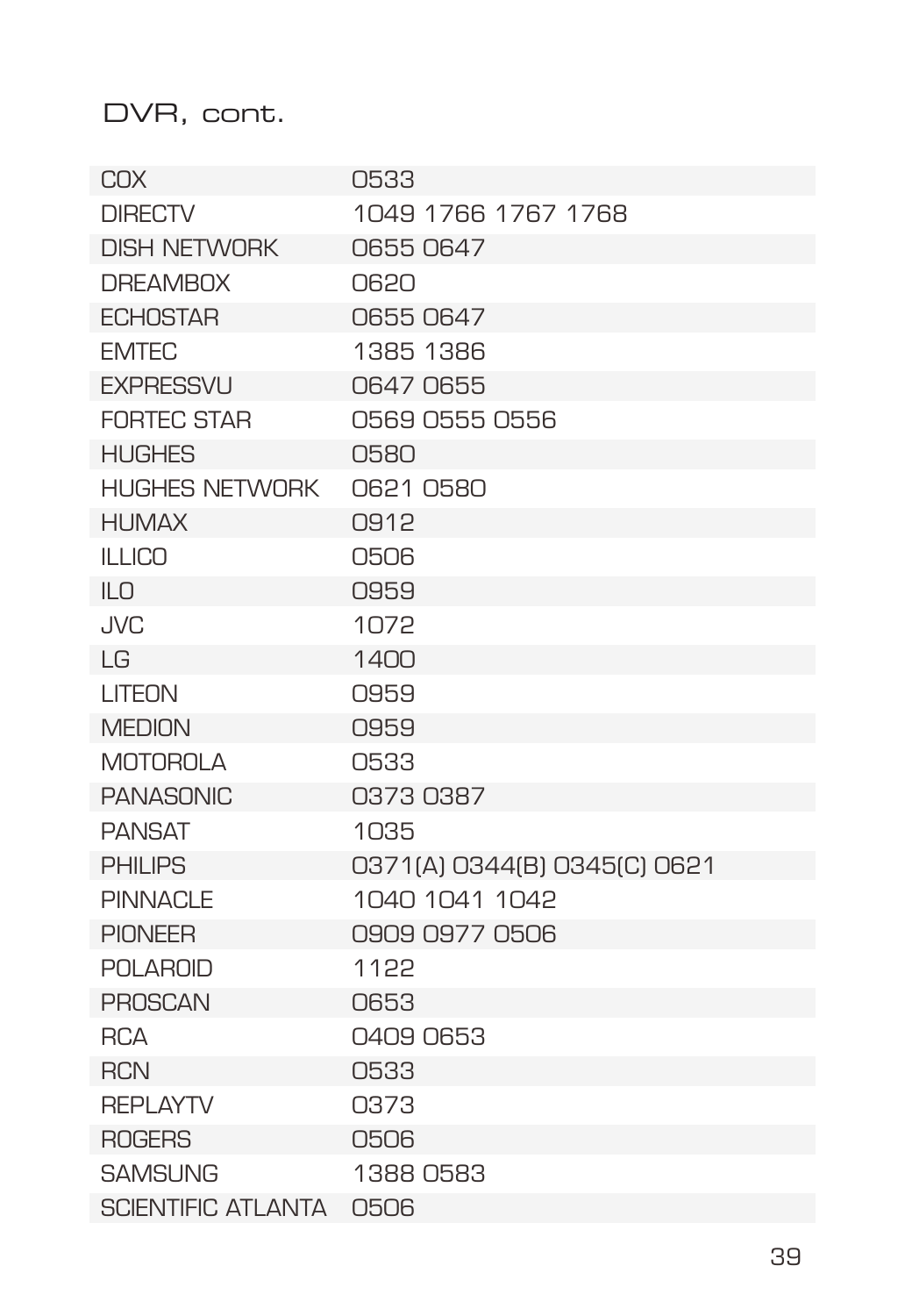# DVR, cont.

| SONIC BLUE         | 0373                          |
|--------------------|-------------------------------|
| SONY               | 0372 0657 0359 0987 0988 0989 |
|                    | 0659                          |
| <b>TIME WARNER</b> | 0506                          |
| <b>TiVO</b>        | 0371 0372 0344 0345 0657 0983 |
|                    | 0.912 0.90.9                  |
| <b>TOSHIBA</b>     | 1114 0983 0973                |
| <b>ULTIMATE TV</b> | 0653 0659                     |
| <b>VERIZON</b>     | 0533                          |
| <b>VIDEOTRON</b>   | 0506                          |
| <b>ZENITH</b>      | 0656                          |

# DTV/ATSC Digital to Analog Converter

| <b>ACCESS HD</b>      | 1760 |
|-----------------------|------|
| AIRLINK101            | 1749 |
| ALPHA DIGITAL         | 1760 |
| <b>AMTC</b>           | 1760 |
| <b>APEX</b>           | 0519 |
| <b>ARTEC</b>          | 1759 |
| <b>CADENCE</b>        | 1758 |
| <b>CHANNEL MASTER</b> | 1757 |
| <b>COSHIP</b>         | 1758 |
| <b>DIGITALSTREAM</b>  | 1751 |
| <b>DISH NETWORK</b>   | 0654 |
| <b>ECHOSTAR</b>       | 0654 |
| GF                    | 1769 |
| <b>GOODMIND</b>       | 1769 |
| <b>GRIDLINK</b>       | 1746 |
| iNet ACCESS           | 1760 |
| <b>INSIGNIA</b>       | 1750 |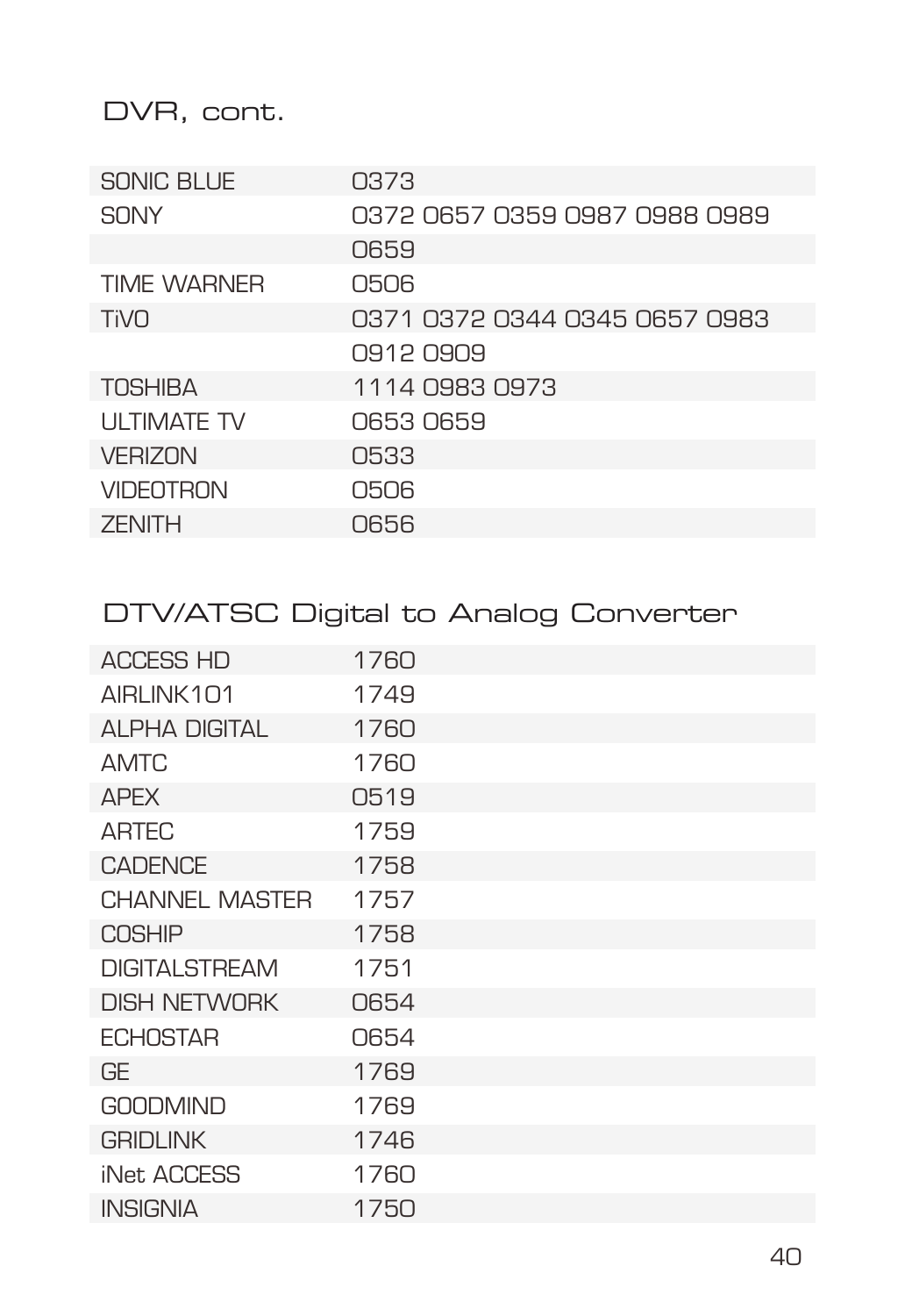# DTV/ATSC Digital to Analog Converter

| <b>KINGBOX</b>  | 1759 |
|-----------------|------|
| <b>LASONIC</b>  | 1746 |
| <b>MAGNAVOX</b> | 0581 |
| <b>MICROGEM</b> | 1747 |
| <b>PHILCO</b>   | 0581 |
| RCA             | 1032 |
| <b>SANSONIC</b> | 1746 |
| <b>SKARDIN</b>  | 1749 |
| <b>SUNKEY</b>   | 1741 |
| <b>TIVAX</b>    | 1760 |
| <b>VENTURER</b> | 1748 |
| <b>WINEGARD</b> | 1748 |
| <b>ZENITH</b>   | 1750 |
| <b>ZENTECH</b>  | 1749 |
| <b>ZINWELL</b>  | 1740 |

# Laser Discs

| <b>DENON</b>   | 0305 |
|----------------|------|
| <b>PIONEER</b> | 0305 |
| PROSCAN        | 0308 |
| <b>RCA</b>     | 0308 |
| <b>SANYO</b>   | 0232 |
| <b>SONY</b>    | 0323 |
| <b>ZENITH</b>  | 0232 |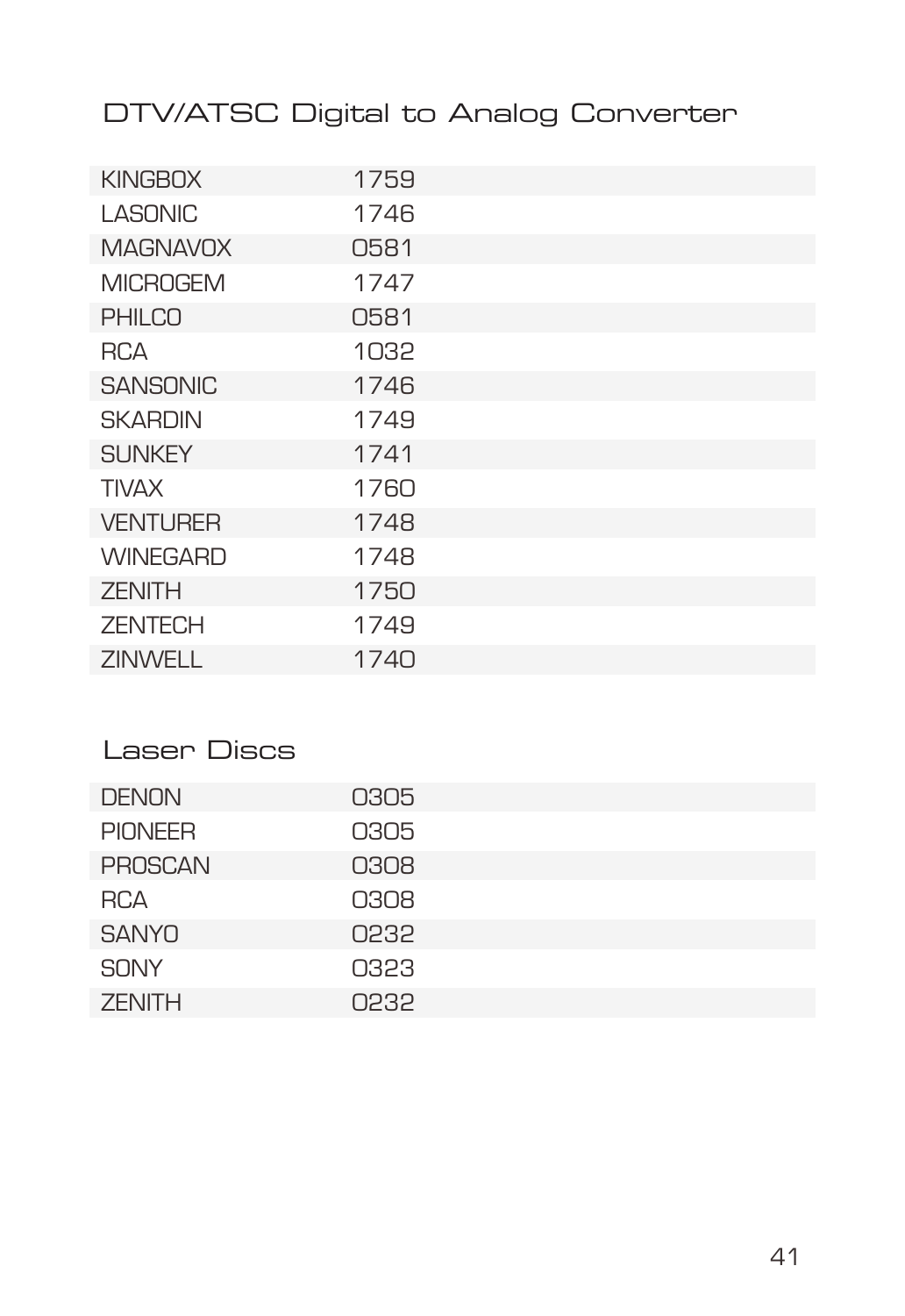# DVD Recorder

| <b>ASTAR</b>     | 0894                      |
|------------------|---------------------------|
| <b>APFX</b>      | 0938                      |
| <b>ASPIRF</b>    | 0933                      |
| <b>BROKSONIC</b> | 0967                      |
| <b>CENTRIOS</b>  | 0951 1060 1061            |
| <b>COBY</b>      | 0894                      |
| <b>CYBERHOME</b> | 0939                      |
| <b>FMFRSON</b>   | 0899                      |
| <b>FUNAI</b>     | 0456                      |
| GO-VIDEO         | 0431 0902 0901            |
| <b>HITACHI</b>   | 04190387                  |
| <b>HUMAX</b>     | 0912                      |
| ILO              | 0959                      |
| <b>INSIGNIA</b>  | 0907                      |
| <b>JVC</b>       | 0900 1072                 |
| <b>KXD</b>       | 0894                      |
| LG               | 0907                      |
| LITEON           | 0902 0898 0959            |
| <b>MAGNAVOX</b>  | 1409 0979(A) 0980(B)      |
| <b>MEDION</b>    | 0903 0959                 |
| <b>MEMOREX</b>   | 1050 1118                 |
| <b>MUSTEK</b>    | 0431                      |
| <b>ORITRON</b>   | 1060                      |
| <b>PANASONIC</b> | 0387                      |
| <b>PHILIPS</b>   | 1096 1128 0979(A) 0980(B) |
| PHILIPS-MAGNAVOX | 0979(A) 0980(B)           |
| <b>PIONEER</b>   | 0977 0909 1084            |
| <b>POLAROID</b>  | 0385                      |
| <b>RCA</b>       | 0409                      |
| <b>SAMSUNG</b>   | 1388 0891                 |
| <b>SANYO</b>     | 0904                      |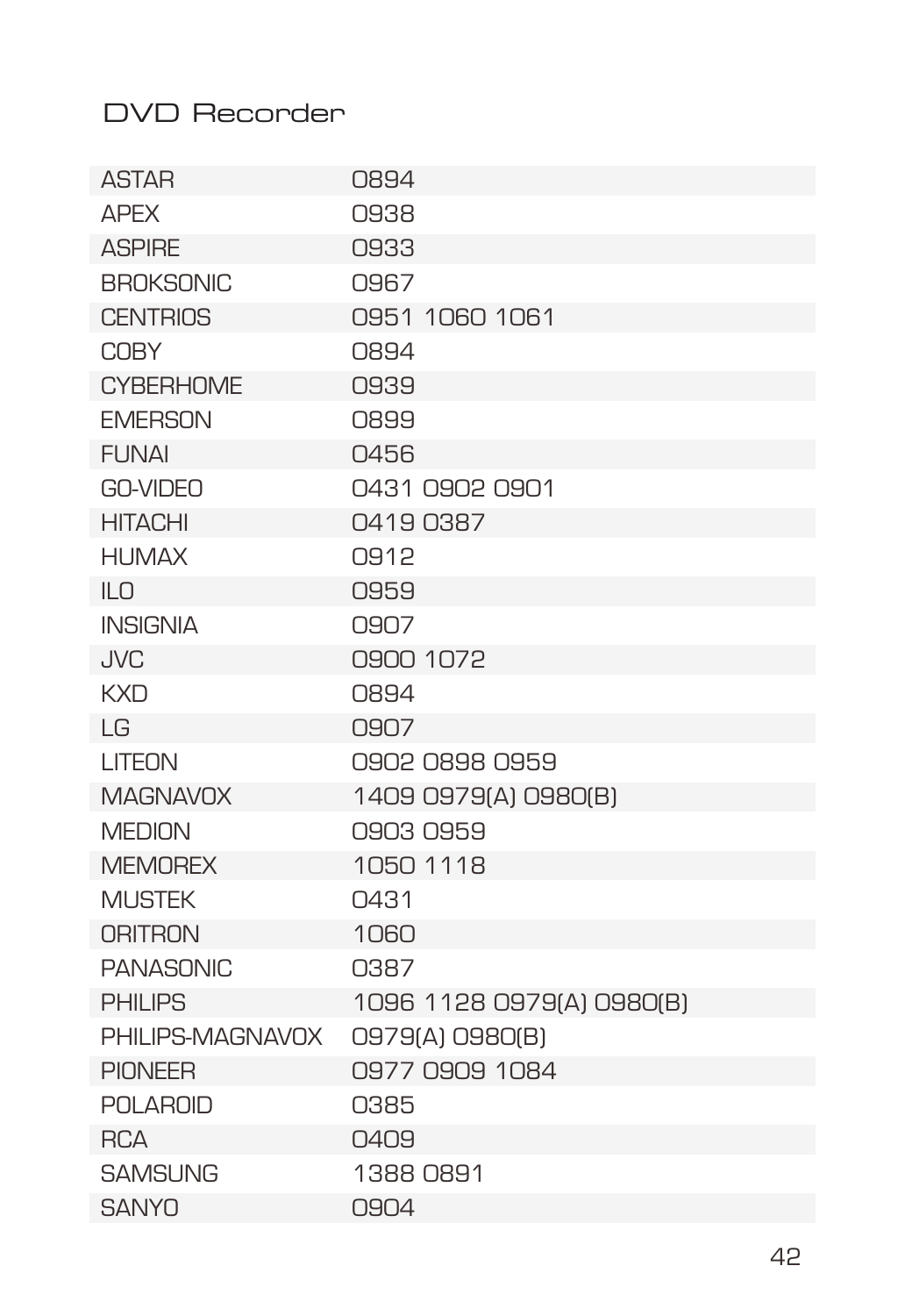DVD Recorder, cont.

| <b>SELECTRON</b> | 1080                    |
|------------------|-------------------------|
| <b>SHARP</b>     | 0897                    |
| <b>SONY</b>      | 0987(A) 0988(B) 0989(C) |
| <b>SYLVANIA</b>  | 1106 0899               |
| <b>SYMPHONIC</b> | 0899                    |
| <b>TOSHIBA</b>   | 0973 0398 1114          |
| <b>TRUTECH</b>   | 1053                    |
| YAMAHA           | 0979(A) 0980(B)         |
| <b>ZENITH</b>    | N.9N7                   |

# Digital Picture Frames

| <b>AUDIOVOX</b>       | 1729           |
|-----------------------|----------------|
| <b>COBY</b>           | 1727           |
| <b>DIGITAL DECOR</b>  | 1734           |
| <b>DIGITAL LIVING</b> | 1733           |
| <b>DYNEX</b>          | 1729           |
| <b>INSIGNIA</b>       | 1731           |
| <b>KODAK</b>          | 1730 1720      |
| <b>MEMOREX</b>        | 1726           |
| <b>NORCENT</b>        | 1728           |
| PANDIGITAI            | 1734 1723      |
| <b>PHOTOSHARE</b>     | 1725           |
| <b>POLAROID</b>       | 1734 1732 1722 |
| ROYAL                 | 1723           |
| <b>SMARTPARTS</b>     | 1734 1721      |
| TRUTECH               | 1724           |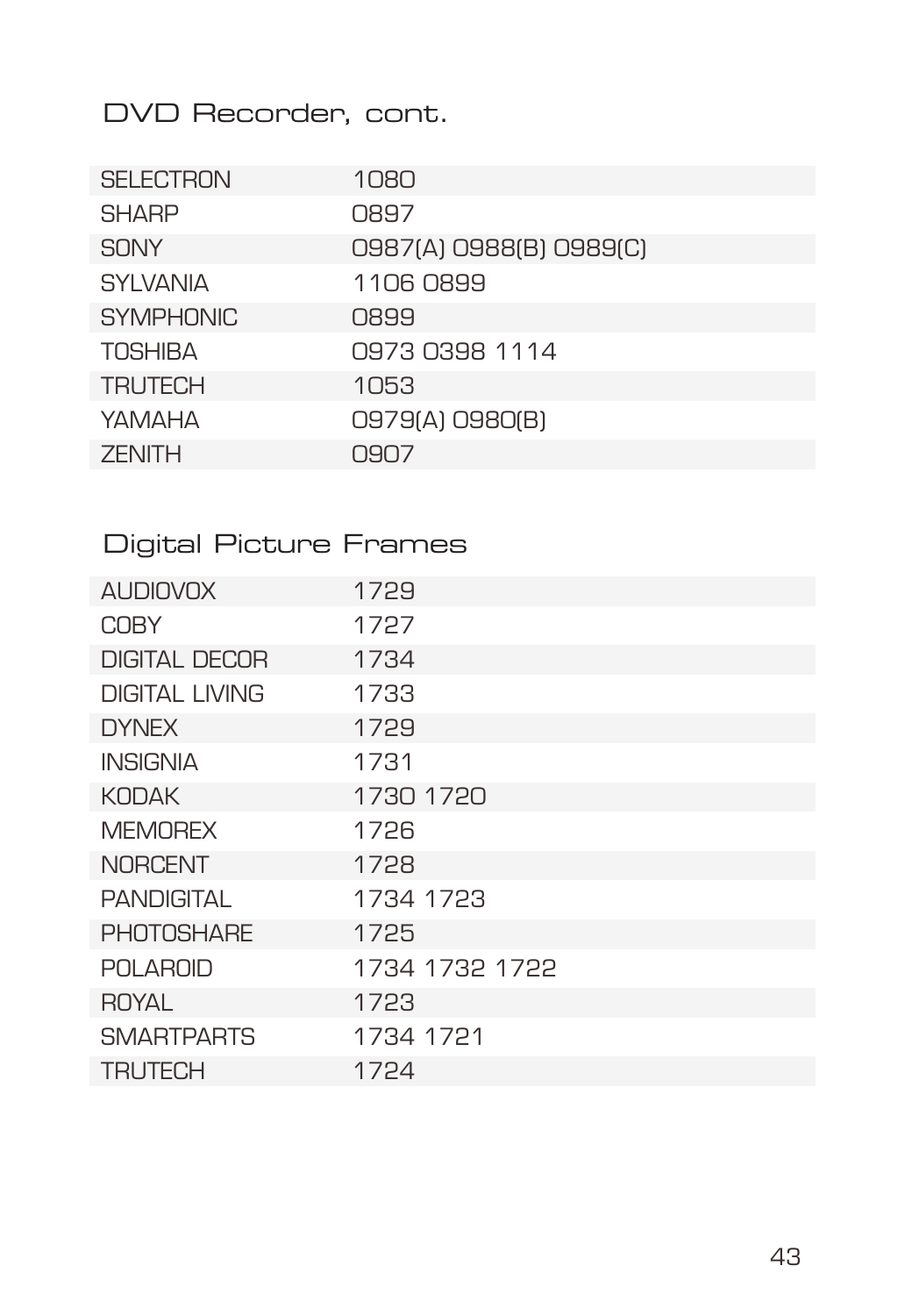# Media Center PC

| <b>MCE</b>       | 1100            |
|------------------|-----------------|
| <b>MICROSOFT</b> | 1100            |
| <b>VISTA</b>     | 11 <sub>0</sub> |

| Home Automation |  |  |  |
|-----------------|--|--|--|
|-----------------|--|--|--|

| GE HOMEMINDER         | 0996        |
|-----------------------|-------------|
| Χ1Ο ΗΩΜΕ ΑΙ ΙΤΩΜΑΤΙΩΝ |             |
|                       | 0.998       |
| <b>I UTRON</b>        | <b>NAR7</b> |

# Wall Mount

| <b>VIZIO</b> | 0320 |
|--------------|------|
|--------------|------|

# TV/VCR Combos

| ADMIRAI          | N226                             |
|------------------|----------------------------------|
| <b>AIVA</b>      | 0227 0269                        |
| AKAI             | 0254                             |
| <b>BROKSONIC</b> | (0147 & 0250) (0147 & 0257) 0310 |
| CLIRTIS MATHES   | 0358                             |
| <b>DAFWOO</b>    | [0039 & 0252] [0138 & 0279]      |
| DIAMOND VISION   | [0092 & 0896]                    |
| <b>DURABRAND</b> | [0153 & 0245]                    |
| FI FCTROHOME     | 0254                             |
| <b>EMERSON</b>   | 0227 0233 0254 0265 0266 0310    |
|                  | 0325 [0039 & 0252] [0147 & 0250] |
|                  | [0147 & 0257]                    |
| <b>FISHER</b>    | 0268                             |
| <b>FUNAI</b>     | 0227                             |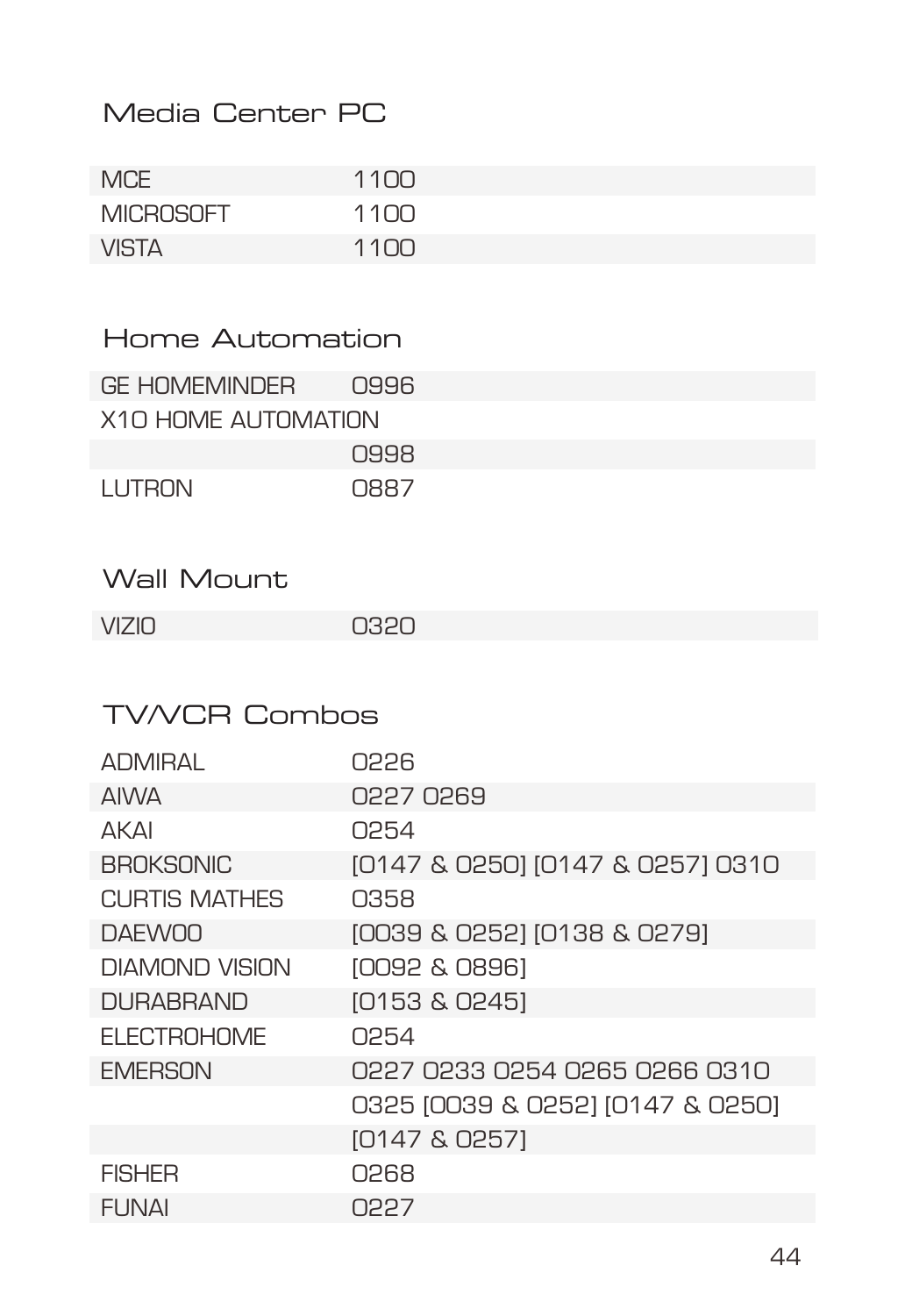# TV/VCR Combos, cont.

| GE                        | 0342                          |
|---------------------------|-------------------------------|
| <b>GOLDSTAR</b>           | 0227 0338                     |
| <b>GRADIENTE</b>          | [0153 & 0245]                 |
| <b>HITACHI</b>            | <b>N227</b>                   |
| <b>JVC</b>                | 0247                          |
| <b>INFINITY</b>           | 0288                          |
| $\overline{G}$            | 0227 0338                     |
| X                         | 0227                          |
| <b>MAGNAVOX</b>           | 0226 0288 0456                |
| <b>MEMOREX</b>            | 02680310                      |
| <b>MITSUBISHI</b>         | 0254                          |
| <b>PANASONIC</b>          | 0374 0381                     |
| <b>PHILIPS</b>            | 0288 0456                     |
| PHILIPS-MAGNAVOX          | 0226 0288                     |
| <b>OPTIMUS</b>            | 0374 0381                     |
| <b>QIJASAR</b>            | 0374 0381                     |
| <b>RADIO SHACK</b>        | 0227 0342                     |
| <b>RCA</b>                | 0342 [0031 & 0035]            |
| <b>REALISTIC</b>          | <b>CSSU</b>                   |
| <b>SAMSUNG</b>            | 0358 0942                     |
| <b>SANSUI</b>             | 0310                          |
| <b>SANYO</b>              | 0268                          |
| <b>SHARP</b>              | 0226 0266                     |
| SONY                      | 0380                          |
| <b>SYLVANIA</b>           | 0227                          |
| <b>SYMPHONIC</b>          | 0227                          |
| <b>TOSHIBA</b>            | 02600358                      |
| <b>WHITE WESTINGHOUSE</b> |                               |
|                           | 0227 10138 & 02791            |
| <b>ZENITH</b>             | 0310 0227 0247 0266 0288 0310 |
|                           | 0338 0358                     |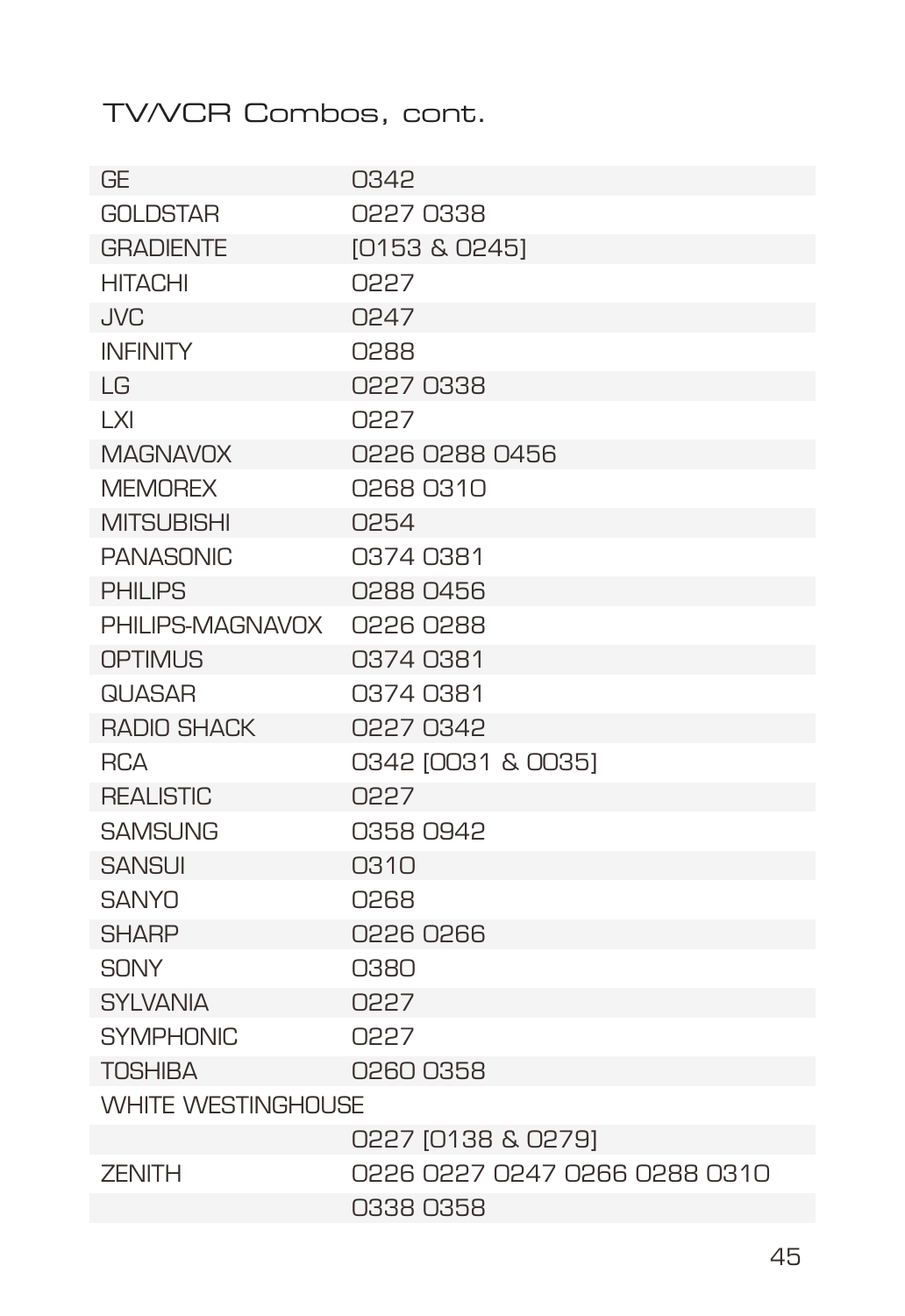# TV/VCR/DVD Combos

| <b>BROKSONIC</b> | 0932          |
|------------------|---------------|
| DIAMOND VISION   | [0092 & 0896] |
| <b>MAGNAVOX</b>  | 0456          |
| PANASONIC        | 0437          |
| <b>PHILIPS</b>   | 0456          |
| <b>SAMSUNG</b>   | O.942         |
| <b>SEARS</b>     | 0456          |
| <b>SUPERSCAN</b> | 0456          |
| <b>SYLVANIA</b>  | 0456          |
| <b>TOSHIBA</b>   | 0924          |

# TV/DVD Combos

| <b>ADVENT</b>    | 0922                             |
|------------------|----------------------------------|
| <b>AKAI</b>      | 1105 [1139&1113]                 |
| <b>APFX</b>      | [0214&0401]                      |
| <b>AUDIOVOX</b>  | 1117 [1165 & 0921] [1164 & 1390] |
| AXION            | [0177 & 0921]                    |
| BROKSONIC        | 0394                             |
| <b>COBY</b>      | 1091 1124                        |
| <b>CHANGHONG</b> | [0214 & 0401]                    |
| <b>CLASSIC</b>   | [0214 & 0401]                    |
| <b>DAEWOO</b>    | [0140 & 0444]                    |
| DIAMOND VISION   | [0210 & 0948] [0092 & 0896]      |
| <b>DURABRAND</b> | [0153 & 0405]                    |
| <b>EMERSON</b>   | Q456                             |
| <b>FUNAI</b>     | 0456                             |
| <b>GPX</b>       | 0944                             |
| <b>HAIER</b>     | 0935                             |
| $\mathbb{I}$ n   | 1070 [1139&1113]                 |
| <b>INITIAL</b>   | 1070 1085 1109                   |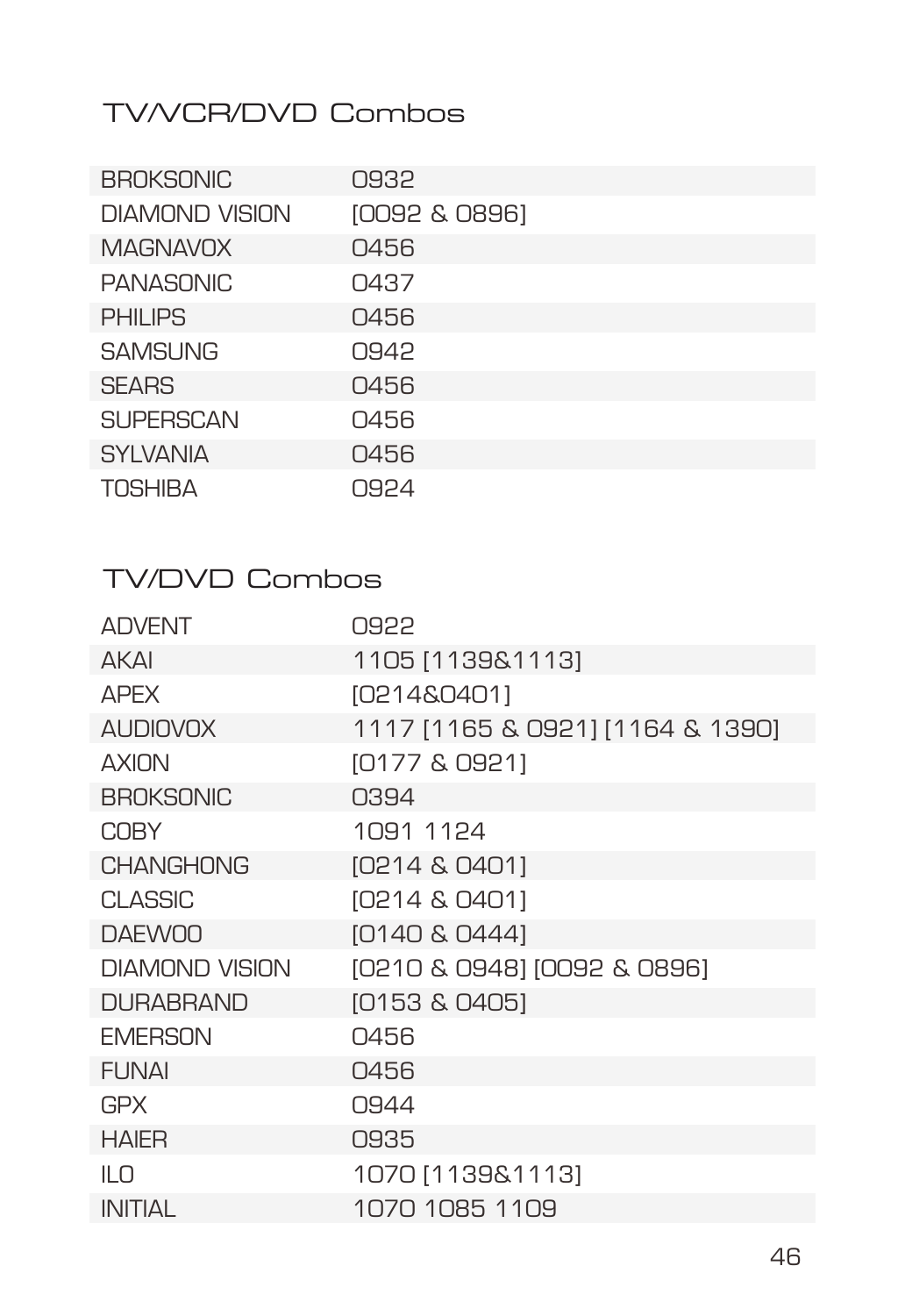# TV/DVD Combos

| <b>INSIGNIA</b>     | 0456 1406 1407 1408         |
|---------------------|-----------------------------|
|                     | [0029 & 0905] [1171 & 1413] |
| <b>JVC</b>          | 0923                        |
| <b>KAWASAKI</b>     | 0945                        |
| <b>KONKA</b>        | 0412 0413                   |
| I ASONIC            | [0210 & 0948]               |
| <b>LIQUIDVIDEO</b>  | [0177&0921]                 |
| <b>MAGNAVOX</b>     | 0456                        |
| <b>MEMOREX</b>      | 0394                        |
| <b>NEXXTECH</b>     | 1052                        |
| <b>PANASONIC</b>    | 0437 0950                   |
| PHILIPS 0456        | [0189 & 0458]               |
| <b>PIVA</b>         | 1075                        |
| <b>SAMSUNG</b>      | 0942                        |
| <b>SANSUI</b>       | 0394                        |
| <b>SEARS</b>        | 0394                        |
| <b>SHARP</b>        | [0079 & 0397]               |
| <b>SOVA</b>         | [1003 & 1095]               |
| <b>SUPERSONIC</b>   | 0944                        |
| <b>SYLVANIA</b>     | 0456 [0189 & 0458]          |
| <b>SYMPHONIC</b>    | 0456                        |
| <b>TOSHIBA</b>      | 0394 0924                   |
| <b>TRUTECH</b>      | 1121                        |
| <b>WESTINGHOUSE</b> | [1146 & 0987]               |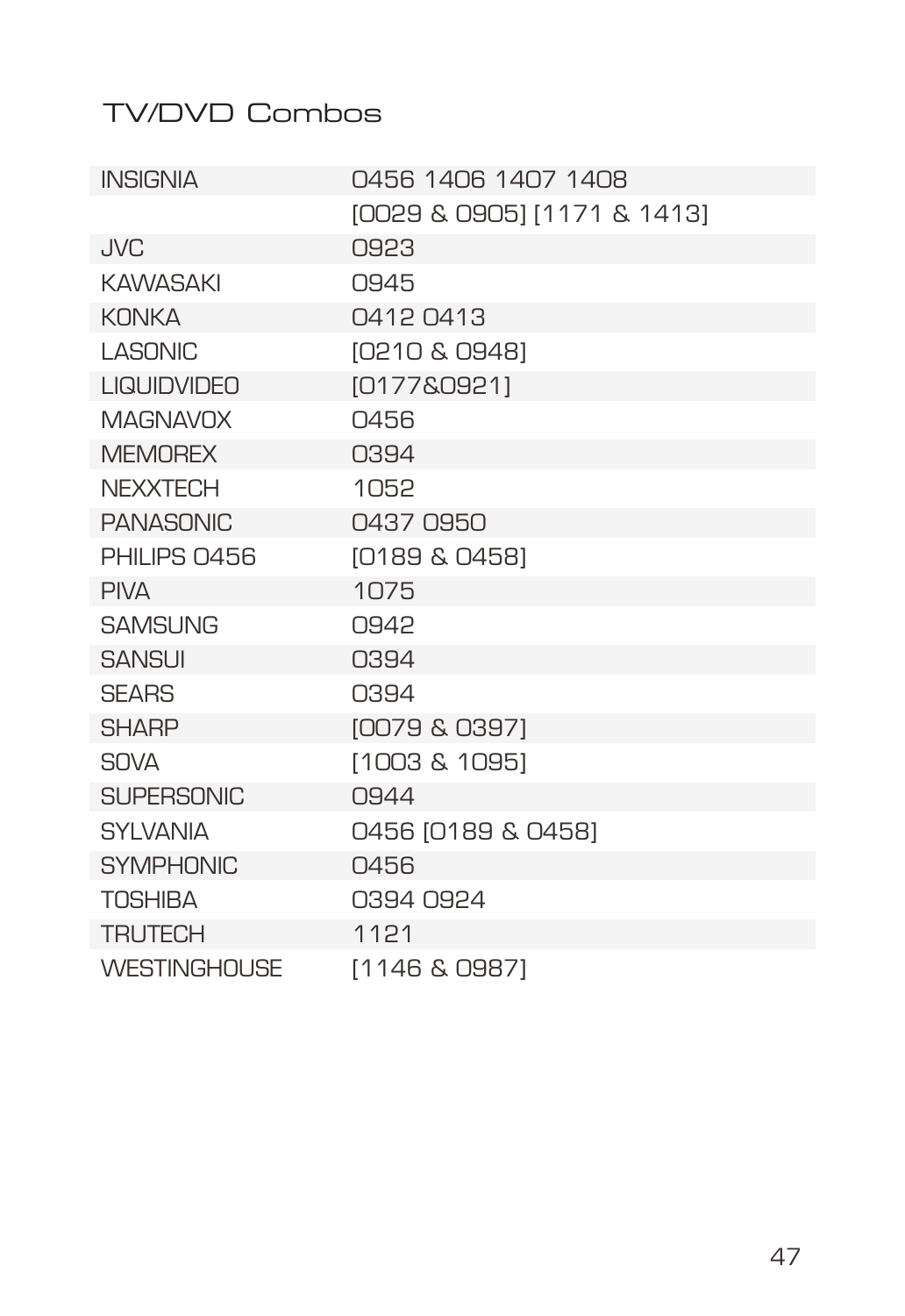# DVD/VCR Combos

| AI I FGRO         | [0405 & 0245]                    |
|-------------------|----------------------------------|
| <b>APFX</b>       | 0949                             |
| <b>BROKSONIC</b>  | 0394 0967                        |
| <b>CINEVISION</b> | [0405 & 0245]                    |
| <b>DAFWOO</b>     | O.971                            |
| DIAMOND VISION    | <b>O896</b>                      |
| <b>DURABRAND</b>  | [0405&0245]                      |
| <b>EMERSON</b>    | 0456 10458 & 02271               |
| <b>FISHFR</b>     | 10416 & 02671                    |
| FI INAI           | 0456 10458 & 02271               |
| GO-VIDEO          | 0407 0426 0455 0971              |
| <b>HITACHI</b>    | [0419&0227]                      |
| <b>INSIGNIA</b>   | [0405 & 0245] 0907               |
| , IVC             | 04180900                         |
| $\overline{G}$    | 0907                             |
| LITEON            | 1069                             |
| <b>MAGNAVOX</b>   | 0548 [0914 & 0286] [0969 & 0286] |
|                   | 0456                             |
| <b>MEDION</b>     | <b>NR96</b>                      |
| <b>NFXXTFCH</b>   | 0949 1063 [0449 & 0327]          |
| <b>PANASONIC</b>  | 0437                             |
| <b>PHILIPS</b>    | 0456 10969 & 02861 10914 & 02861 |
| <b>PIONEER</b>    | 1084                             |
| <b>POLAROID</b>   | 0949                             |
| <b>RCA</b>        | [0409 & 0225]                    |
| <b>RIO</b>        | [0405 & 0245]                    |
| <b>SAMSUNG</b>    | 04550963                         |
| <b>SANSUI</b>     | 0394 0967                        |
| <b>SANYO</b>      | [0416 & 0267]                    |
| <b>SFARS</b>      | 0394                             |
| <b>SONY</b>       | 0389                             |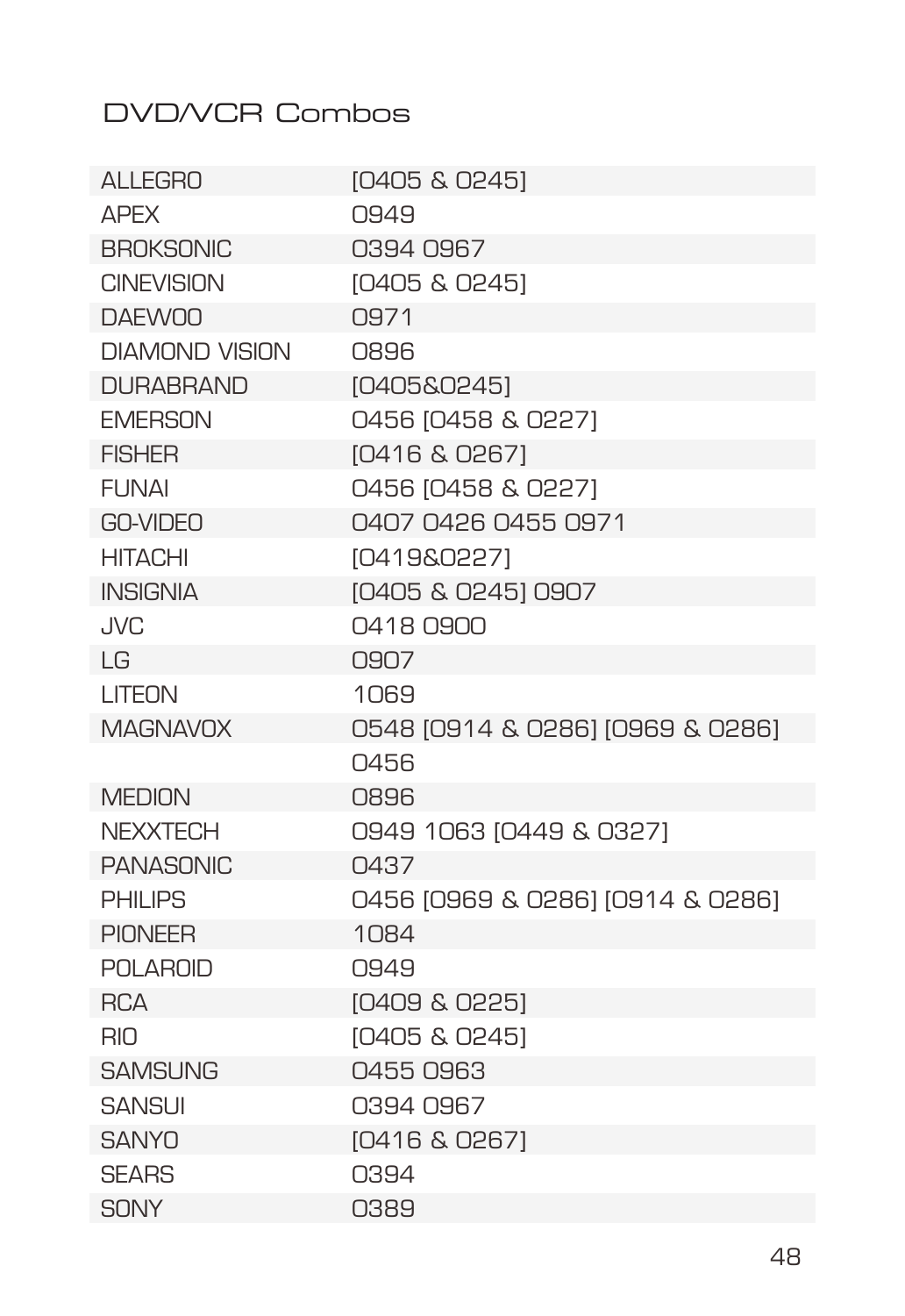# DVD/VCR Combos, cont.

| <b>SYLVANIA</b>           | 0456 1106 0899 [0458 & 0227]     |  |
|---------------------------|----------------------------------|--|
|                           | [0458 & 0236]                    |  |
| <b>SYMPHONIC</b>          | 0456 [0458 & 0227] [0899 & 0236] |  |
| <b>TECHWOOD</b>           | 1071                             |  |
| <b>TOSHIBA</b>            | 0924 0398                        |  |
| <b>TRUTECH</b>            | 0971                             |  |
| <b>WHITE WESTINGHOUSE</b> |                                  |  |
|                           | [0458 & 0227]                    |  |
| <b>ZENITH</b>             | [0405 & 0245]                    |  |

#### DVR/DVD Combos

| <b>HUMAX</b>     | 0912           |
|------------------|----------------|
| ILO              | 0959           |
| <b>JVC</b>       | 1072           |
| <b>LASONIC</b>   | 1410           |
| LG               | 1400           |
| LITEON           | 0959           |
| <b>MEDION</b>    | 0959           |
| <b>PANASONIC</b> | 0387           |
| <b>PHILIPS</b>   | 1128           |
| <b>PIONEER</b>   | 0909 0977      |
| <b>POLAROID</b>  | 1122           |
| <b>SAMSUNG</b>   | 1388           |
| SONY             | 0987 0988 0989 |
| <b>TIVO</b>      | 09120909       |
| <b>TOSHIBA</b>   | 0983 0973 1114 |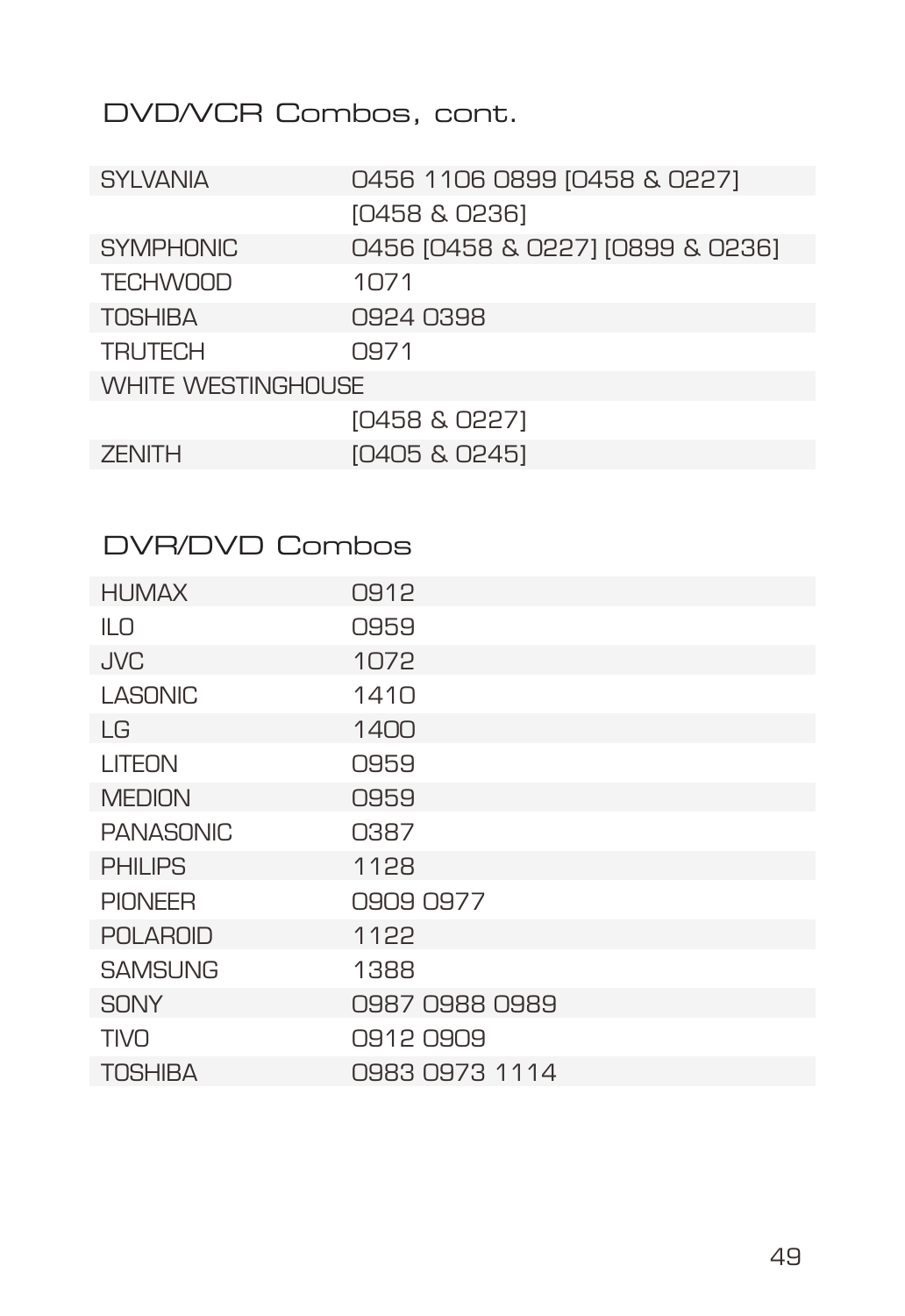# DVR/SAT Combos

MOTOROLA 1754 0533 PIONEER 0506

| <b>BELL</b>           | 0655 0628           |  |
|-----------------------|---------------------|--|
| <b>BELL EXPRESSVU</b> | 0647 0655           |  |
| <b>DIRECTV</b>        | 1768 1767 1766 1049 |  |
| <b>DISH NETWORK</b>   | O655 O647           |  |
| <b>DREAMBOX</b>       | 0620                |  |
| <b>ECHOSTAR</b>       | 06550647            |  |
| <b>EXPRESSVU</b>      | 0647 0655           |  |
| <b>FORTEC STAR</b>    | 0569 0555 0556      |  |
| <b>HUGHES NETWORK</b> | 0621 0580           |  |
| <b>NEOSAT</b>         | 1761                |  |
| <b>PANSAT</b>         | 1035                |  |
| <b>PHILIPS</b>        | 0621                |  |
| <b>PROSCAN</b>        | 0653                |  |
| <b>RCA</b>            | 0653                |  |
| <b>SAMSUNG</b>        | 0583                |  |
| SONY O657             | 0659                |  |
| <b>ULTIMATE TV</b>    | 06530659            |  |
| <b>ZENITH</b>         | 0656                |  |
| DVR/CABLE Combos      |                     |  |
| <b>ADELPHIA</b>       | 0512                |  |
| <b>TATA</b>           | 1753                |  |
| <b>BFII</b>           | 1755                |  |
| <b>CABLEVISION</b>    | 05120506            |  |
| <b>CHARTFR</b>        | 05120529            |  |
| <b>CISICO</b>         | 0506 0512           |  |
| <b>COMCAST</b>        | 0533 0543           |  |
| <b>COX</b>            | 0529                |  |
| <b>ILLICO</b>         | 0506 0512           |  |

50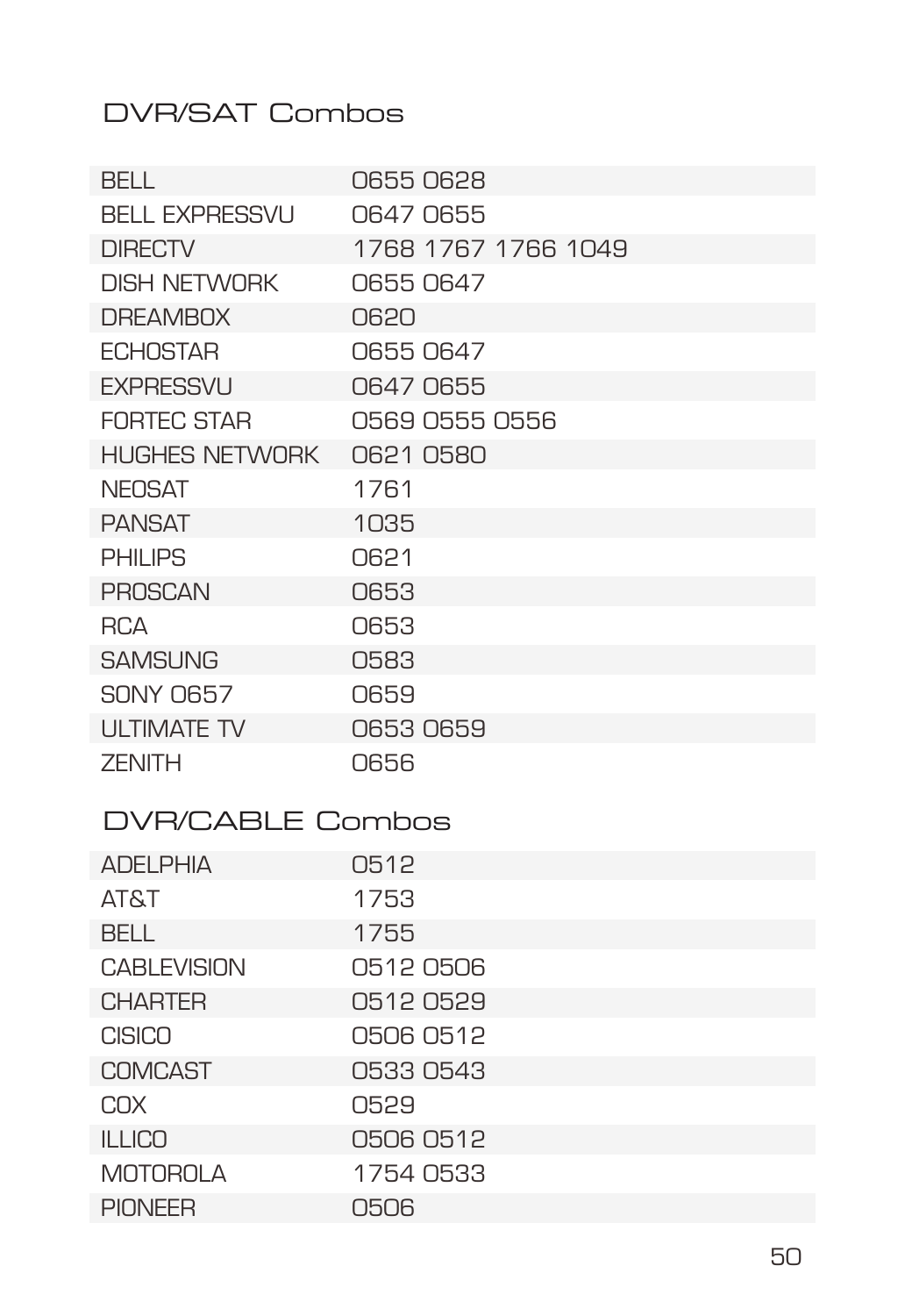# DVR/CABLE Combos, cont.

| <b>RCN</b>                    | O529           |
|-------------------------------|----------------|
| <b>ROGERS</b>                 | 0506 0512      |
| SCIENTIFIC ATI ANTA 0506 0512 |                |
| TIME WARNER                   | 0506 0529 0512 |
| VERIZON                       | 0529.0512      |

#### Home Theater In a Box

| <b>AIWA</b>            | [0414 & 0839]                    |
|------------------------|----------------------------------|
| <b>AMW</b>             | 0918                             |
| <b>APFX</b>            | 0436                             |
| <b>BOSE</b>            | 0672                             |
| <b>BOSTON ACOUSTIC</b> | 1098                             |
| <b>CENTRIOS</b>        | 1067 1055 0449                   |
| <b>CLASSIC</b>         | 1051                             |
| <b>CRITERION</b>       | 0448                             |
| <b>DURABRAND</b>       | 0449 0405 0776 1089 1090         |
| <b>FMFRSON</b>         | 0940                             |
| <b>INSIGNIA</b>        | 1066                             |
| <b>JVC</b>             | 0964                             |
| <b>KLH</b>             | 0906                             |
| KOSS                   | Q415                             |
| <b>LENOXX</b>          | 0931                             |
| I G                    | 0972 1404                        |
| <b>MAGNAVOX</b>        | 0915 [0969 & 0756] [0408 & 0756] |
| <b>MYRON&amp;DAVIS</b> | 0962                             |
| <b>NESA</b>            | 0962                             |
| <b>NFXXTFCH</b>        | 1066 1055 0449                   |
| <b>NORCENT</b>         | 0928                             |
| <b>NIKYO</b>           | 0975                             |
| <b>PANASONIC</b>       | 0974                             |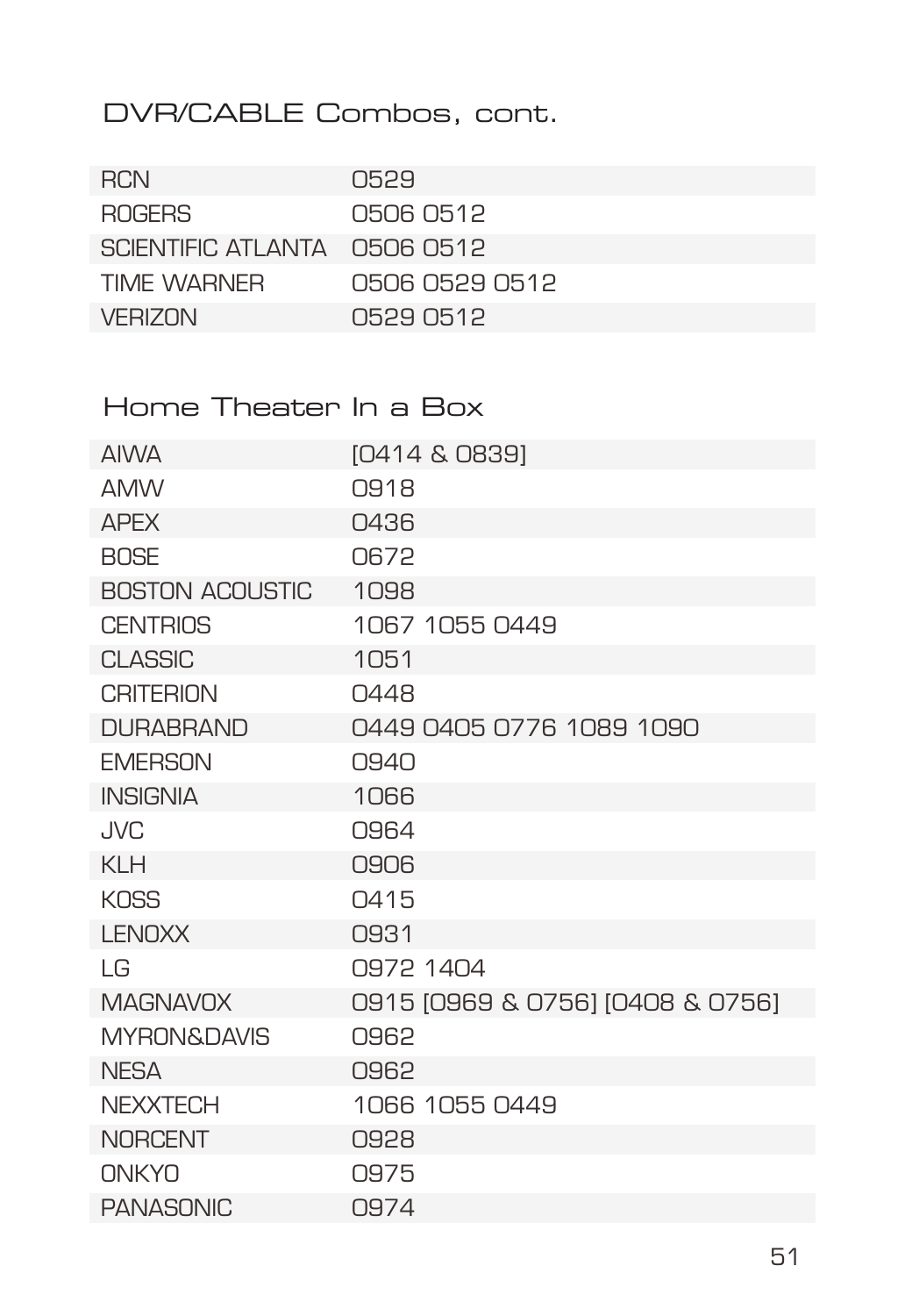Home Theater In a Box, cont.

| <b>PHILIPS</b>   | 0755 1126 [0969 & 0756]      |
|------------------|------------------------------|
|                  | [0966 & 0756] [0408 & 0757]  |
| <b>PIONEER</b>   | [0976 & 0880] 0968           |
| RADIO SHACK      | 0449 0919 0920 [0453 & 0879] |
| <b>RCA</b>       | 0449 0920 10453 & 08791      |
| <b>REGENT</b>    | 0931 0776                    |
| RIO.             | [0405&0787]                  |
| SARA             | 0.91.9                       |
| <b>SAMSUNG</b>   | 0454 0942 1099               |
| <b>SELECTRON</b> | 1078 1083                    |
| <b>SONY</b>      | 0986                         |
| <b>TECHWOOD</b>  | 1071                         |
| <b>TEVION</b>    | 0448                         |
| <b>ZENITH</b>    | [0405 & 0787]                |